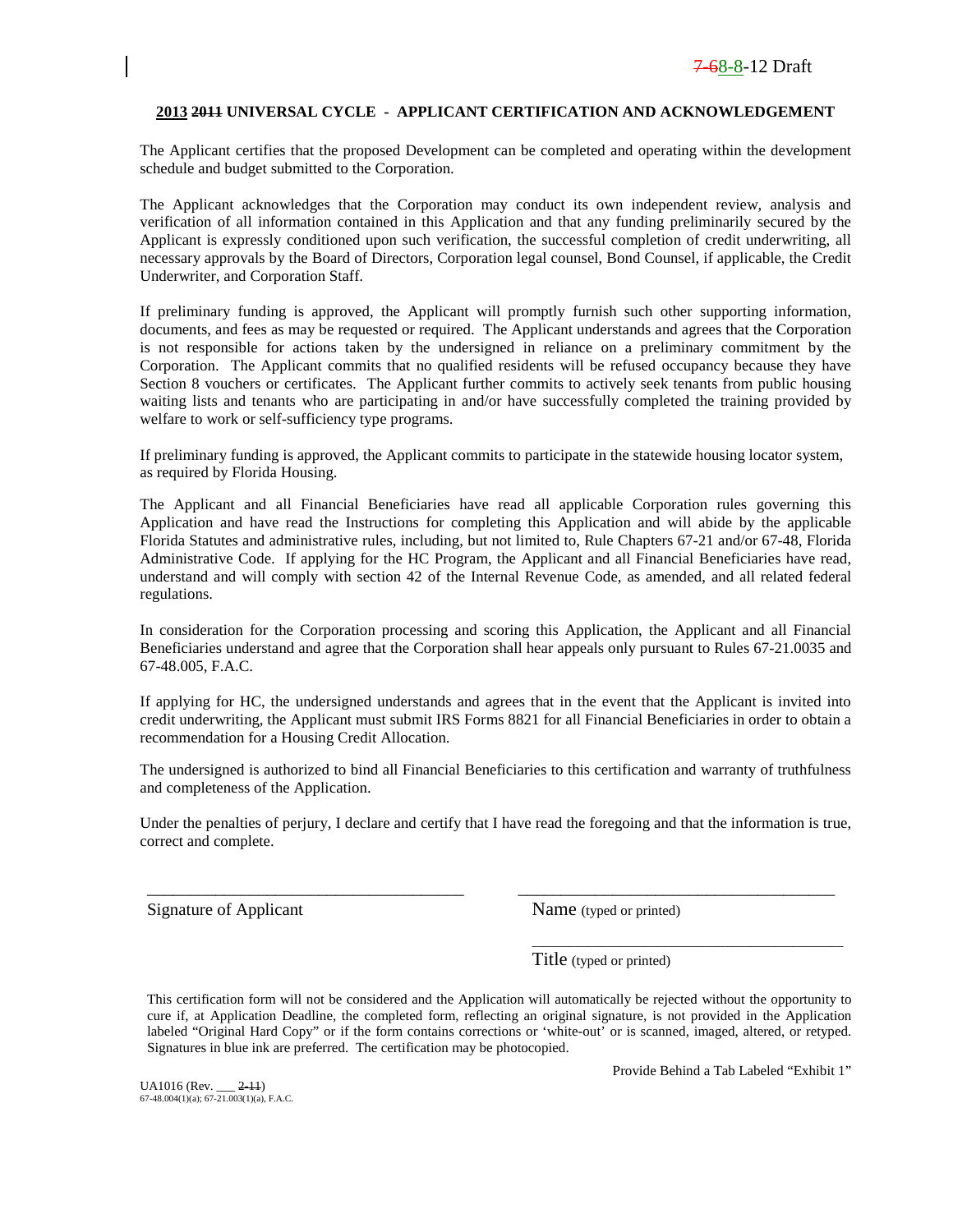### **2013 2011 UNIVERSAL CYCLE - DEVELOPER OR PRINCIPAL OF DEVELOPER CERTIFICATION**

| (Part III.A.1. of the 2013 2014 Universal Cycle Application) |
|--------------------------------------------------------------|
|                                                              |
|                                                              |
|                                                              |
| (street address, city, state)                                |
|                                                              |
|                                                              |
|                                                              |
|                                                              |

As the Developer or Principal of the Developer of the referenced Development, I certify that I have the requisite skills, experience and credit worthiness to successfully produce the units proposed by this Application. I further certify that the design, plans, and specifications for the proposed Development will comply with all federal, state and local requirements and the requirements of the Federal Fair Housing Act as implemented by 24 CFR 100, Section 504 of the Rehabilitation Act of 1973, and Titles II and III of the Americans with Disabilities Act of 1990 as implemented by 28 CFR 35, incorporating the most recent amendments and other legislation, regulations, rules, and other related requirements which apply or could apply to the proposed Development. Since January 1, 1991, I have developed and completed at least three (3) affordable rental housing developments, at least one (1) of which was completed since January 1, 2001. At least one (1) of the three (3) completed developments consists of a total number of units no less than 50 percent of the total number of units in the Development proposed by this Application, as evidenced by the prior experience chart provided in this Application. For purposes of this certification, completed for each of the three (3) developments means (i) that the temporary or final certificate of occupancy has been issued for at least one (1) unit in a building with dwelling units or (ii) at least one (1) IRS Form 8609 has been issued. I understand I am the Developer or Principal of the Developer of record for this Development and that, if funded by the Corporation, I will remain in this capacity until the Development has been completed. I certify that neither the Developer, Applicant, any Principal or Financial Beneficiary has any existing Developments participating in Corporation programs that remain in non-compliance with the IRC, applicable rule chapter, or applicable loan documents and for which any applicable cure period granted for correcting such noncompliance has ended. I further certify that the information provided within this Application is true and correct.

Signature of Developer or Principal of Developer Print or Type Name of Signatory

### **APPLICANT'S CERTIFICATION**

\_\_\_\_\_\_\_\_\_\_\_\_\_\_\_\_\_\_\_\_\_\_\_\_\_\_\_\_\_\_\_\_\_\_\_\_\_\_\_\_\_\_\_\_\_\_\_\_\_\_\_\_\_\_\_ \_\_\_\_\_\_\_\_\_\_\_\_\_\_\_\_\_\_\_\_\_\_\_\_\_\_\_\_\_\_\_\_\_\_\_\_\_\_\_\_\_\_\_\_\_\_\_\_\_\_\_

I certify that the Developer identified above will serve as the Developer of the proposed Development.

\_\_\_\_\_\_\_\_\_\_\_\_\_\_\_\_\_\_\_\_\_\_\_\_\_\_\_\_\_\_\_\_\_\_\_\_\_\_\_\_\_\_\_\_\_\_\_\_\_\_\_\_\_ \_\_\_\_\_\_\_\_\_\_\_\_\_\_\_\_\_\_\_\_\_\_\_\_\_\_\_\_\_\_\_\_\_\_\_\_\_\_\_\_\_\_\_\_\_\_\_ Applicant's Signature **Print or Type Name of Signatory** Print or Type Name of Signatory

If this certification contains corrections or 'white-out', or if it is scanned, imaged, altered, or retyped, this form will not be considered and the Application will fail to meet threshold. The certification may be photocopied.

 $UA1016$  (Rev.  $2-11$ ) 67-48.004(1)(a); 67-21.003(1)(a), F.A.C. Provide Behind a Tab Labeled "Exhibit 10"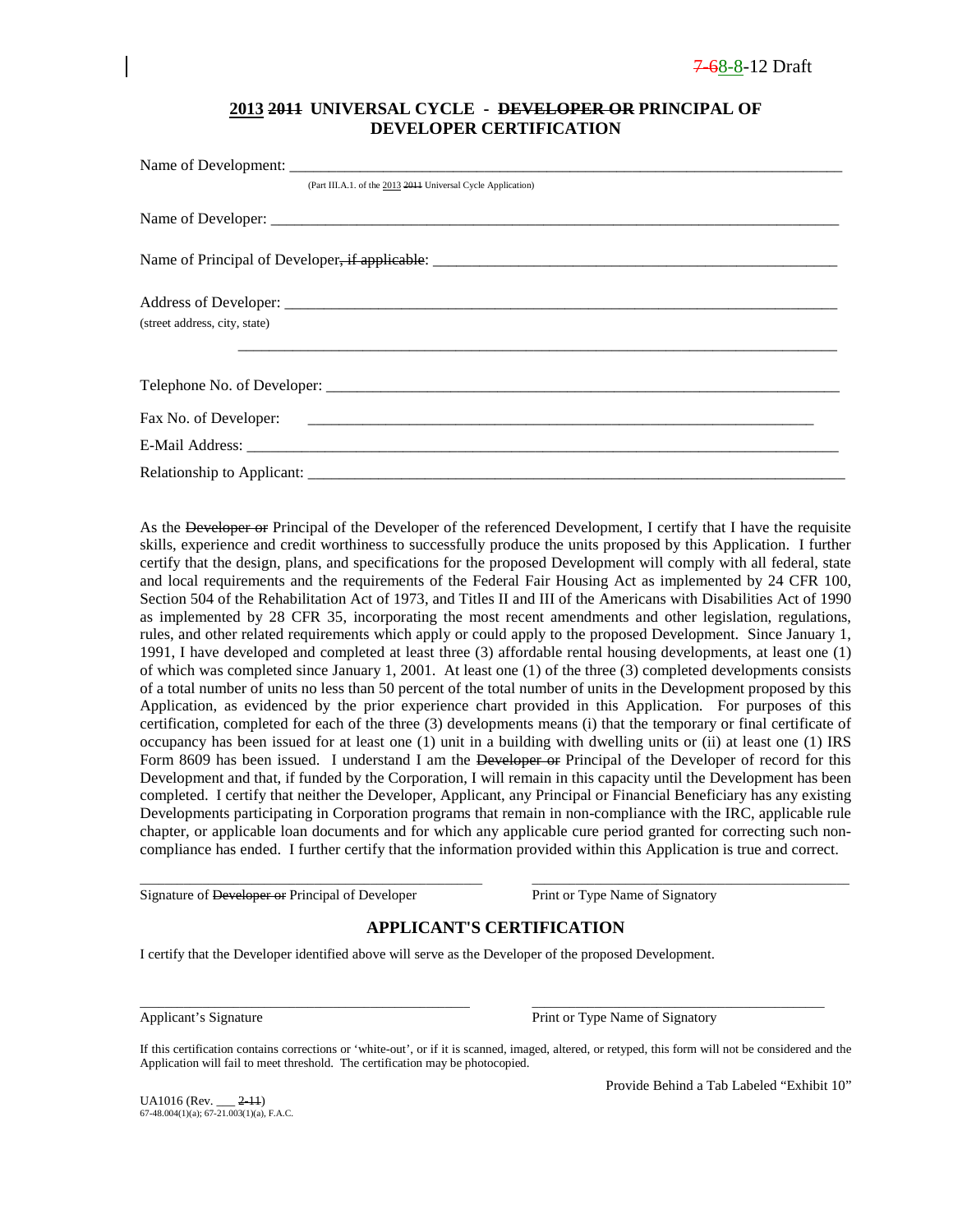# **2013 2011 UNIVERSAL CYCLE - MANAGEMENT COMPANY OR PRINCIPAL OF MANAGEMENT COMPANY CERTIFICATION**

| (Part III.A.1. of the 2013 2014 Universal Cycle Application) |  |
|--------------------------------------------------------------|--|
|                                                              |  |
| Name of principal of Management Company, if applicable:      |  |
| (street address, city, state)                                |  |
| Telephone of Management Company:                             |  |

I certify that I have the requisite skills and knowledge of affordable housing management requirements to successfully manage the units proposed by this Application and that I have specific experience in the management of affordable rental housing and have successfully managed at least two (2) affordable rental housing properties for at least two (2) years each, at least one (1) of which consists of a total number of units no less than 50 percent of the total number of units in the Development proposed by this Application, as evidenced by the prior experience chart provided in this Application. I further certify that the proposed Development will comply with all federal, state and local requirements and the requirements of the Federal Fair Housing Act as implemented by 24 CFR 100, Section 504 of the Rehabilitation Act of 1973 and Titles II and III of the Americans with Disabilities Act of 1990 as implemented by 28 CFR 35, incorporating the most recent amendments and other legislation, regulations, rules and other related requirements which apply or could apply to the proposed Development while under our management. I further certify that the information provided above is true and correct.

Signature of Management Company or principal of Print or Type Name of Signatory Management Company

If this certification contains corrections or 'white-out', or if it is scanned, imaged, altered, or retyped, this form will not be considered and the Application will fail to meet threshold. The certification may be photocopied.

\_\_\_\_\_\_\_\_\_\_\_\_\_\_\_\_\_\_\_\_\_\_\_\_\_\_\_\_\_\_\_\_\_\_\_\_\_\_\_\_\_\_\_\_\_ \_\_\_\_\_\_\_\_\_\_\_\_\_\_\_\_\_\_\_\_\_\_\_\_\_\_\_\_\_\_\_\_\_

Provide Behind a Tab Labeled "Exhibit 11"

 $UA1016$  (Rev.  $2-11$ ) 67-48.004(1)(a); 67-21.003(1)(a), F.A.C.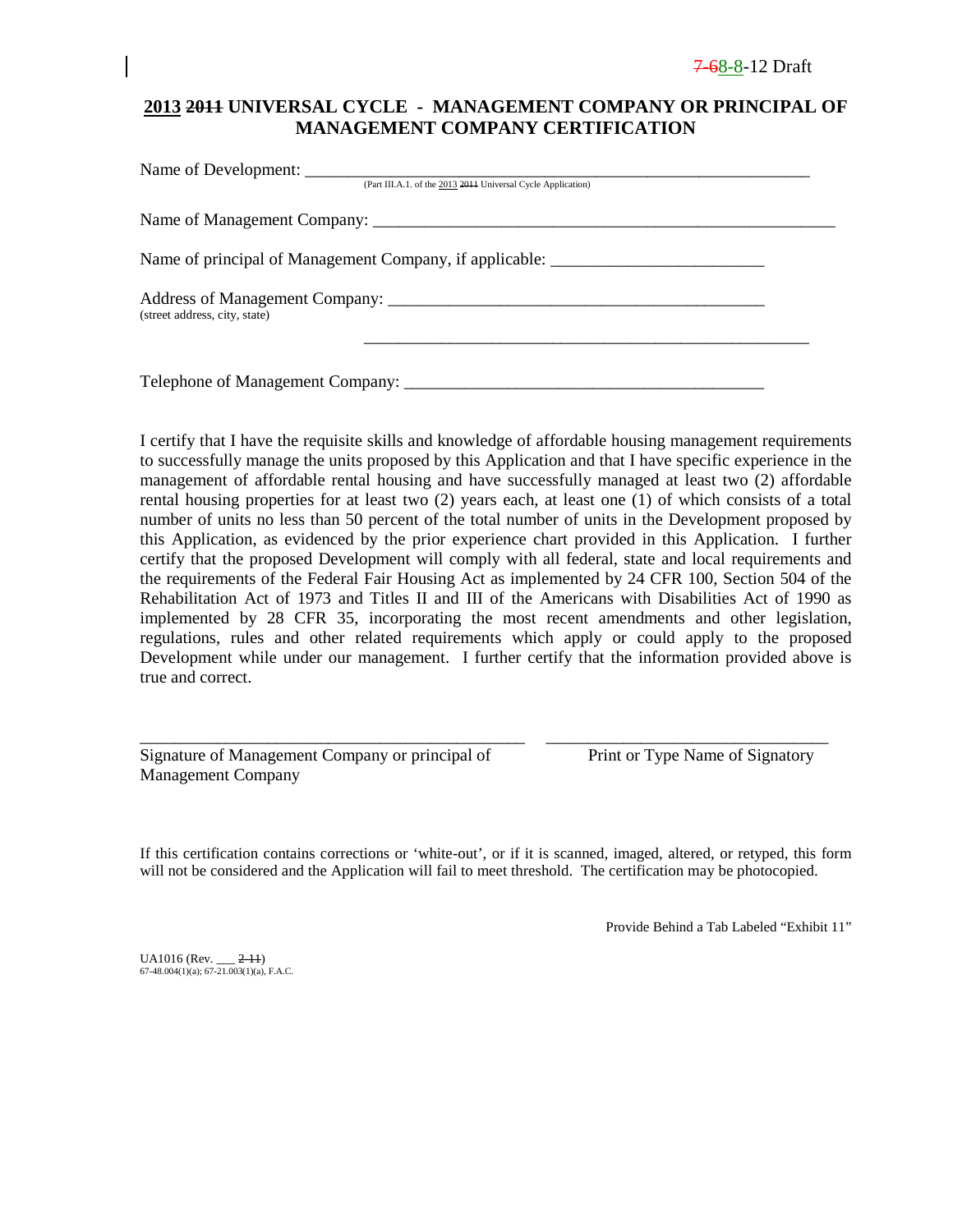#### **2013 2011 UNIVERSAL CYCLE - GENERAL CONTRACTOR OR QUALIFYING AGENT OF GENERAL CONTRACTOR CERTIFICATION**

| (Part III.A.1. of the 2013 2014 Universal Cycle Application)   |                       |                |
|----------------------------------------------------------------|-----------------------|----------------|
|                                                                |                       |                |
|                                                                |                       |                |
| Name of qualifying agent of General Contractor, if applicable: |                       |                |
| (street address, city, state)                                  |                       |                |
|                                                                |                       |                |
| Florida License Number of Signatory:                           | Expiration of License | Date (mm/yyyy) |

I certify that I am a General Contractor as defined by Rules 67-21and/or 67-48, F.A.C., and licensed in the State of Florida with the requisite skills, experience and credit worthiness to successfully produce the units proposed by this Application and that I have been the General Contractor on at least two (2) developments completed since January 1, 2001 which are of similar development category and development type, at least one (1) of which consists of a total number of units no less than 50 percent of the total number of units in the Development proposed by this Application, as evidenced by the prior experience chart provided in this Application. For purposes of this certification, completed for each of the two (2) developments means (i) that the temporary or final certificate of occupancy has been issued for at least one (1) unit in a building with dwelling units or (ii) at least one (1) IRS Form 8609 has been issued. I further certify that I will construct the proposed Development in accordance with the design plans and specifications as prepared by the licensed Architect. In recognition and support of the implementation of Florida's welfare reform legislation, I certify my willingness to encourage the hiring of welfare-to-work or self-sufficiency type program participants in the construction of the proposed Development, and to provide such substantiating documentation regarding the incorporation of such program participants in the work force as may be requested by the servicing agent in conjunction with construction loan draw disbursements. I further certify my willingness and intention to enter into good faith negotiations or participate in a bidding process with the Applicant to act as the General Contractor for this proposed Development and that the information provided above is true and correct.

**NOTE**: If the Applicant is a Public Housing Authority with prior development experience, or is otherwise subject to the Competitive Consultants Negotiations Act, it may have the General Contractor from a prior development execute this certification. The intent of this provision is to allow experienced Public Housing Authorities or other regulated entities to have an opportunity to meet threshold without violation of bidding procedures. Public Housing Authorities without prior development experience must joint venture with an experienced development entity in order to participate in this Funding Cycle.

Signature of General Contractor or qualifying agent Print or Type Name of Signatory

If this certification contains corrections or 'white-out', or if it is scanned, imaged, altered, or retyped, this form will not be considered and the Application will fail to meet threshold. The certification may be photocopied.

\_\_\_\_\_\_\_\_\_\_\_\_\_\_\_\_\_\_\_\_\_\_\_\_\_\_\_\_\_\_\_\_\_\_\_\_\_\_\_\_\_\_\_\_\_\_\_ \_\_\_\_\_\_\_\_\_\_\_\_\_\_\_\_\_\_\_\_\_\_\_\_\_\_\_\_\_\_\_\_\_\_\_\_\_\_\_\_\_\_

 $UA1016$  (Rev.  $2-11$ )  $67-48.004(1)(a)$ ;  $67-21.003(1)(a)$ , F.A.C. Provide Behind a Tab Labeled "Exhibit 12"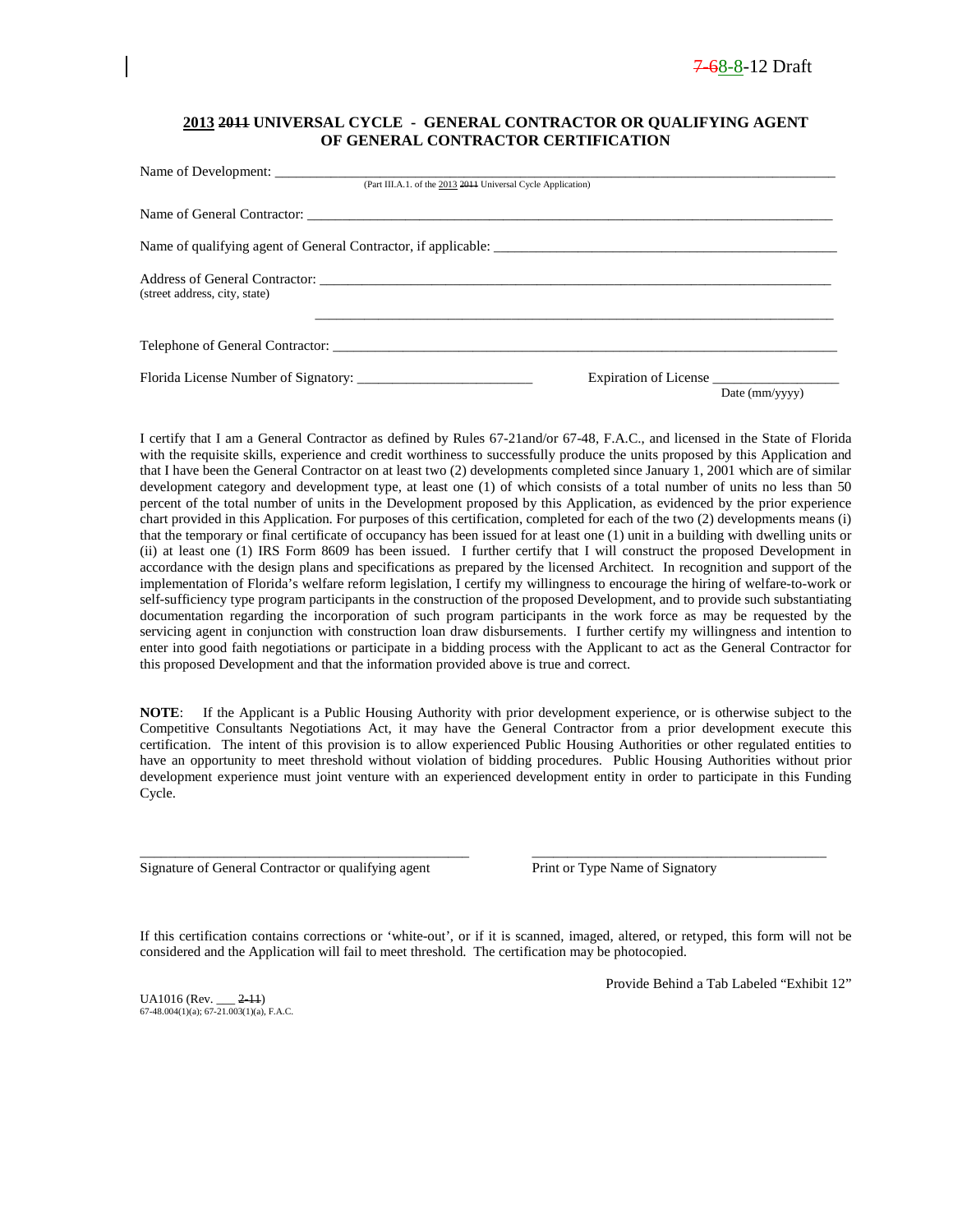# **2013 2011 UNIVERSAL CYCLE - ARCHITECT CERTIFICATION**

| Name of Development:                 |                                                              |                |
|--------------------------------------|--------------------------------------------------------------|----------------|
|                                      | (Part III.A.1. of the 2013 2014 Universal Cycle Application) |                |
|                                      |                                                              |                |
| (street address, city, state)        |                                                              |                |
|                                      |                                                              |                |
| Florida License Number of Signatory: | Expiration of License:                                       | Date (mm/yyyy) |

The undersigned certifies to the following:

- 1. I am a Florida licensed Architect with the requisite skills and experience to provide the professional services needed to successfully produce the units proposed by this Application; and
- 2. I have experience with more than one (1) previous development of similar development category and development type, at least one (1) of which consists of a total number of units no less than 50 percent of the total number of units in the Development proposed by this Application; and
- 3. The design, plans and specifications for the proposed Development:
	- a. Allow for the inclusion of the Required General Features and Amenities outlined in Part III.B.1. of the 2013 2011 Universal Cycle Application Instructions; and
	- b. Allow for the inclusion of the Required Universal Design and Visitability Features outlined in Part A.1. of the FHFC Universal Design and Visitability Manual, effective \_\_\_\_ 11-3-2010, in the new construction units, if any; and
	- c. Allow for the possible inclusion of some of the Required Universal Design and Visitability Features, as outlined in Part B.1. of the FHFC Universal Design and Visitability Manual, effective \_\_\_\_\_ 11-3-2010, in the rehabilitation units, if any; and
	- d. Allow for the inclusion of the Optional Features and Amenities selected by the Applicant at Part III.B.3.a. and Part III.B.3.b. or c. of the 2013 2011 Universal Cycle Application; and
	- e. Allow for the inclusion of the Optional Universal Design and Visitability Features outlined in Part A.2. of the FHFC Universal Design and Visitability Manual, effective \_\_\_\_ 11-3-2010, in at least 15% of the new construction units, if any, if committed to by the Applicant; and
	- f. Allow for the possible inclusion of some of the Optional Universal Design and Visitability Features, as outlined in Part B.2. of the FHFC Universal Design and Visitability Manual, effective  $\frac{11-3-2010}{11}$ , in at least 15% of the rehabilitation units, if any, if committed to by the Applicant; and

Architect's Initials \_\_\_\_\_\_\_\_ (signature required on pg. 2)

Provide Behind a Tab Labeled "Exhibit 13"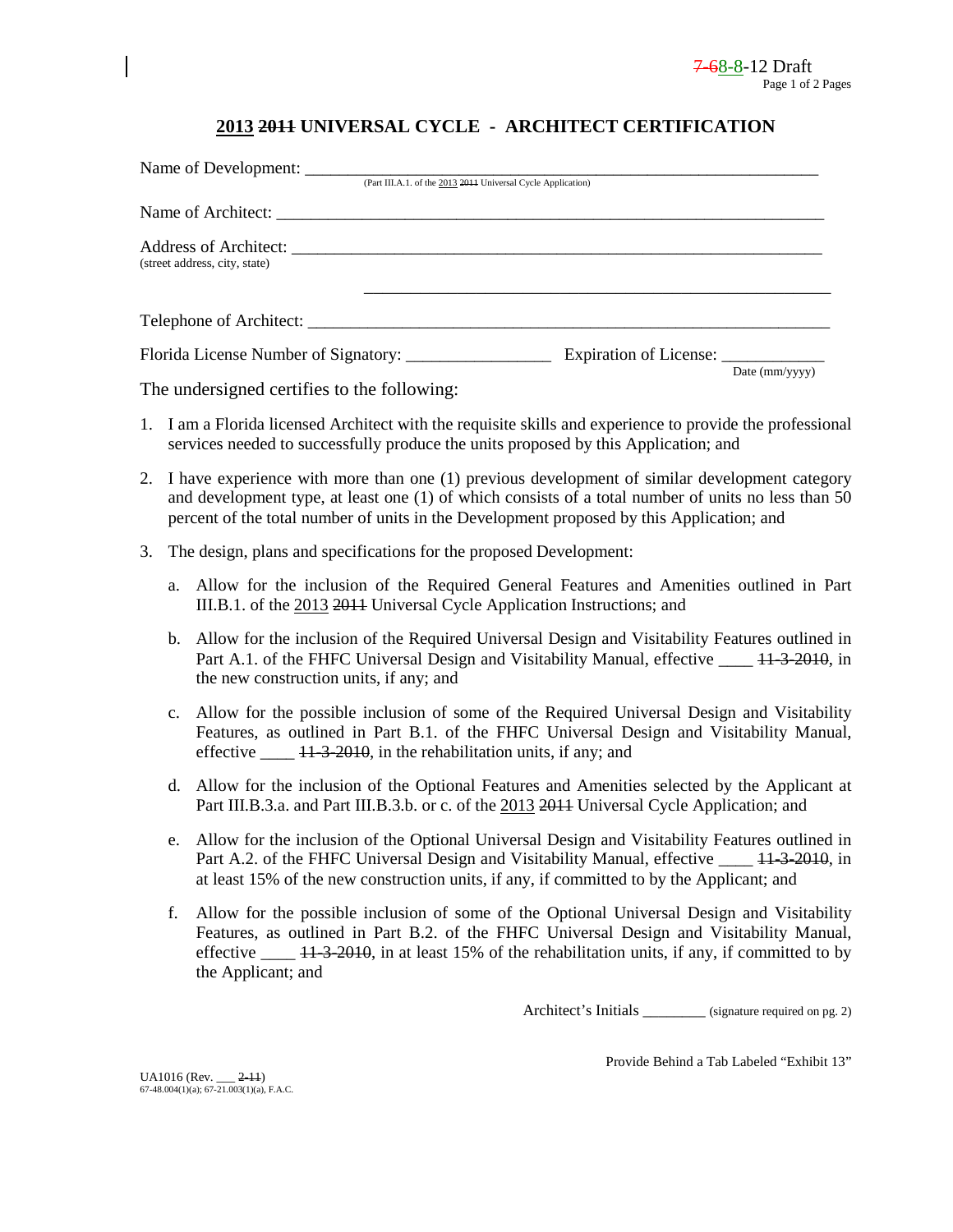# **2013 2011 UNIVERSAL CYCLE - ARCHITECT CERTIFICATION**

- g. If applicable, allow for the inclusion of the additional Required Elderly Features outlined in Part A.3. (for new construction units) and Part B.3. (for rehabilitation units) of the FHFC Universal Design and Visitability Manual, effective \_\_\_\_ 11-3-2010, if the Applicant is applying under the Elderly Demographic; and
- h. If selected by the Applicant, allow for the eligible new construction units, if any, to meet the requirements of Energy Star New Homes and the ineligible new construction units, if any, to include the energy features outlined in Part III.B.4.a. of the 2013 2011 Universal Application Instructions; and
- i. Allow for the possible inclusion of some of the energy features outlined in Part III.B.4.b. of the 2013 2011 Universal Application Instructions in the rehabilitation units, if any; and
- j. Depending on the Development Category selected by the Applicant for the proposed Development:
	- (1) If New Construction or Redevelopment (more than 50% of the units are new construction), (a) allow for the inclusion of the Green Building features outlined at Part III.B.5.a.(1) of the 2013 2011 Universal Application Instructions, or (b) allow for the proposed Development to meet one of the Green Building Certifications outlined at Part III.B.5.a.(2) of the 2013 2011 Universal Application Instructions, as committed to the Applicant in the Application; or
	- (2) If Rehabilitation or Preservation (less than 50% of the units are new construction) allow for the inclusion of the Green Building features outlined in Part III.B.5.b. of the 2013 2011 Universal Application Instructions; and
- 4. With regard to the federal, state and local requirements, the minimum requirements can be met for all new construction units and the requirements have been considered and will be addressed as part of the scope of any rehabilitation work, including the requirements of the Federal Fair Housing Act as implemented by 24 CFR 100, Section 504 of the Rehabilitation Act of 1973 and Titles II and III of the Americans with Disabilities Act of 1990 as implemented by 28 CFR 35, incorporating the most recent amendments and other legislation, regulations, rules and other related requirements which apply or could apply to the proposed Development; and
- 5. I am willing and intend to enter into good faith negotiations or participate in a bidding process with the Applicant to act as the Architect for this proposed Development; and
- 6. The information provided above is true and correct.

Architect 's Signature Print or Type Name of Signatory

If this certification contains corrections or 'white-out', or if it is scanned, imaged, altered, or retyped, this form will not be considered and the Application will fail to meet threshold. The certification may be photocopied.

\_\_\_\_\_\_\_\_\_\_\_\_\_\_\_\_\_\_\_\_\_\_\_\_\_\_\_\_\_\_\_\_\_\_ \_\_\_\_\_\_\_\_\_\_\_\_\_\_\_\_\_\_\_\_\_\_\_\_\_\_\_\_\_\_\_\_\_\_\_\_\_\_

Provide Behind a Tab Labeled "Exhibit 13"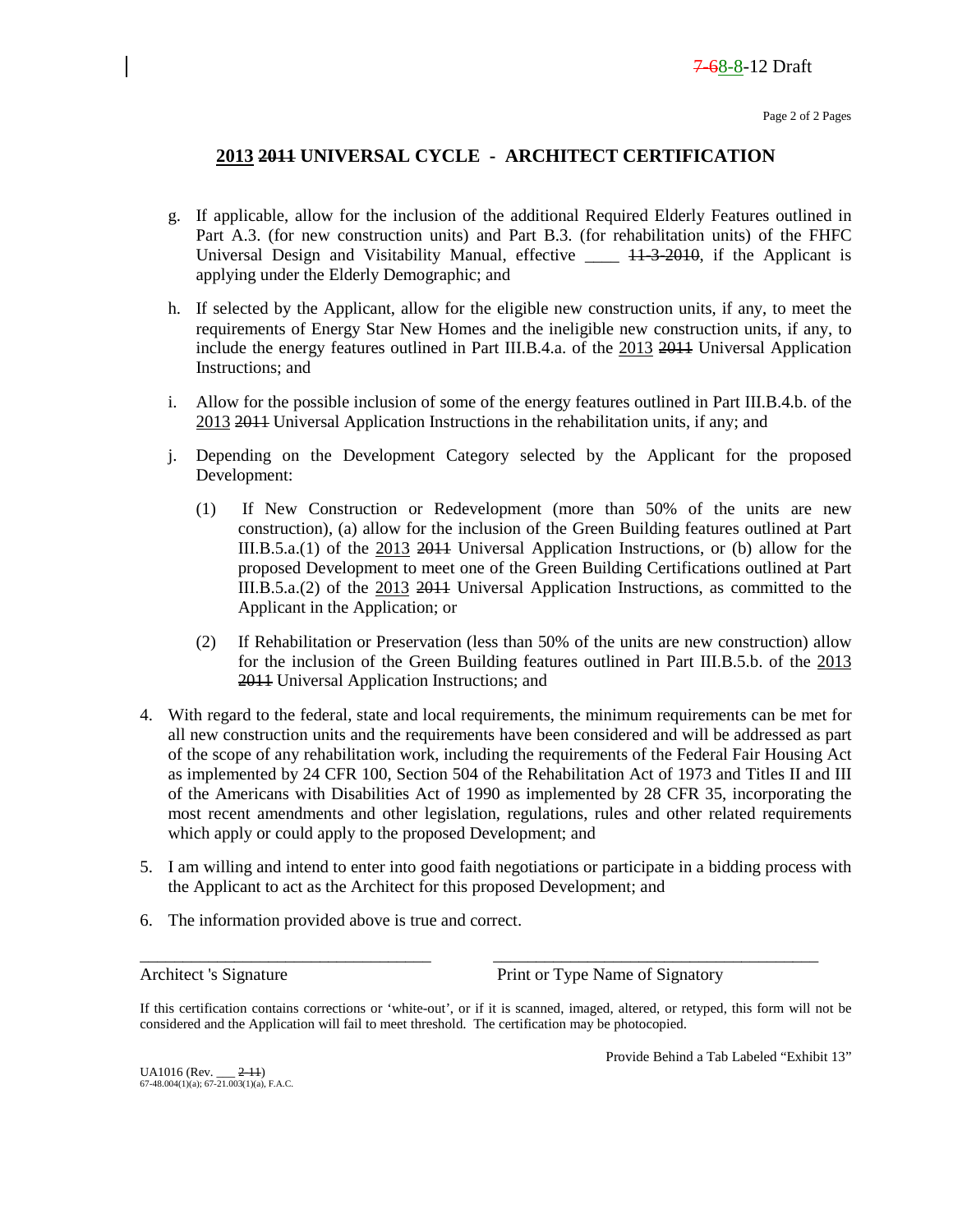# **2013 2011 UNIVERSAL CYCLE - ATTORNEY CERTIFICATION FOR MMRB OR HOME APPLICATIONS ONLY**

|                               | (Part III.A.1. of the 2013 2011 Universal Cycle Application) |
|-------------------------------|--------------------------------------------------------------|
|                               |                                                              |
| (street address, city, state) |                                                              |
|                               |                                                              |
|                               |                                                              |

I certify that I am a member in good standing of The Florida Bar with the requisite skills and experience to provide the professional services needed by the Applicant to produce the units proposed by this Application. I further certify my willingness and intention to enter into good faith negotiations with the Applicant to act as the attorney of record for this proposed Development and that the information provided above is true and correct.

Attorney's Signature

Print or Type Name of Signatory

\_\_\_\_\_\_\_\_\_\_\_\_\_\_\_\_\_\_\_\_\_\_\_\_\_\_\_\_\_\_\_\_\_\_\_\_\_\_\_\_\_\_\_\_\_\_\_\_

\_\_\_\_\_\_\_\_\_\_\_\_\_\_\_\_\_\_\_\_\_\_\_\_\_\_\_\_\_\_\_\_\_\_\_\_\_\_\_\_\_\_\_\_\_\_\_\_

If this certification contains corrections or 'white-out', or if it is scanned, imaged, altered, or retyped, this form will not be considered and the Application will fail to meet threshold. The certification may be photocopied.

Provide Behind a Tab Labeled "Exhibit 14"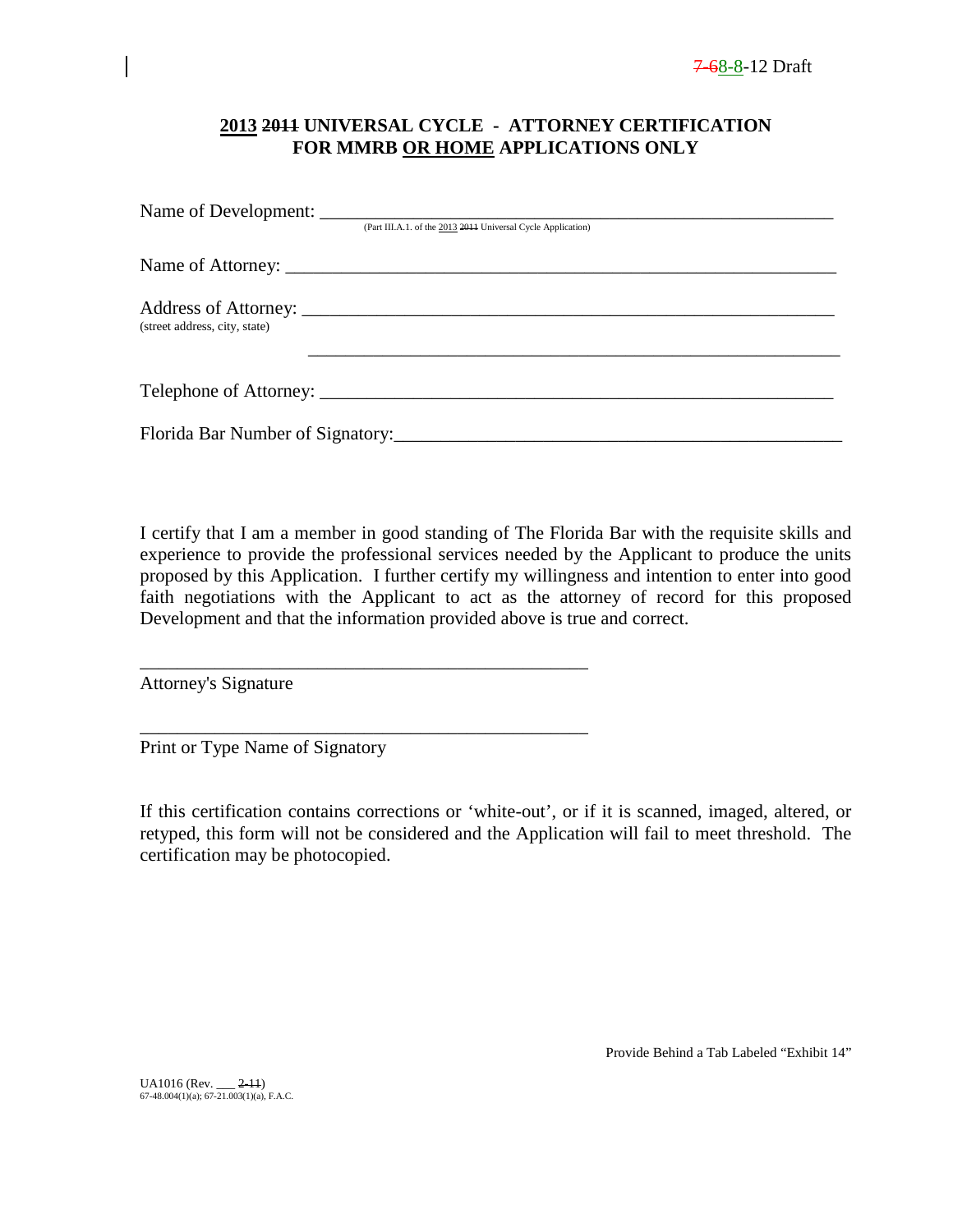# **2013 2011 UNIVERSAL CYCLE - ATTORNEY CERTIFICATION 4% (Competitive and Non-Competitive) and/or9% (Competitive) HOUSING CREDIT APPLICATIONS ONLY**

|                               | (Part III.A.1. of the 2013 2014 Universal Cycle Application)                                                                                                                                                                                                                                                                                                                                                                                      |  |
|-------------------------------|---------------------------------------------------------------------------------------------------------------------------------------------------------------------------------------------------------------------------------------------------------------------------------------------------------------------------------------------------------------------------------------------------------------------------------------------------|--|
|                               |                                                                                                                                                                                                                                                                                                                                                                                                                                                   |  |
| (street address, city, state) |                                                                                                                                                                                                                                                                                                                                                                                                                                                   |  |
|                               |                                                                                                                                                                                                                                                                                                                                                                                                                                                   |  |
|                               | State: $\frac{1}{\sqrt{1-\frac{1}{2}} \cdot \frac{1}{2} \cdot \frac{1}{2} \cdot \frac{1}{2} \cdot \frac{1}{2} \cdot \frac{1}{2} \cdot \frac{1}{2} \cdot \frac{1}{2} \cdot \frac{1}{2} \cdot \frac{1}{2} \cdot \frac{1}{2} \cdot \frac{1}{2} \cdot \frac{1}{2} \cdot \frac{1}{2} \cdot \frac{1}{2} \cdot \frac{1}{2} \cdot \frac{1}{2} \cdot \frac{1}{2} \cdot \frac{1}{2} \cdot \frac{1}{2} \cdot \frac{1}{2} \cdot \frac{1}{2} \cdot \frac{1}{2$ |  |

I certify that I am a duly licensed attorney in good standing with the requisite skills and experience to provide the professional services needed by the Applicant to produce the units proposed by this Application. I further certify my willingness and intention to enter into good faith negotiations with the Applicant to act as the attorney of record for this proposed Development and that the information provided above is true and correct.

**NOTE**: To the extent that the Corporation requires it, an attorney licensed to practice law in Florida and acceptable to the Corporation must provide the enforceability opinion.

Attorney's Signature

Print or Type Name of Signatory

\_\_\_\_\_\_\_\_\_\_\_\_\_\_\_\_\_\_\_\_\_\_\_\_\_\_\_\_\_\_\_\_\_\_\_\_\_\_\_\_\_\_\_\_\_\_\_\_

\_\_\_\_\_\_\_\_\_\_\_\_\_\_\_\_\_\_\_\_\_\_\_\_\_\_\_\_\_\_\_\_\_\_\_\_\_\_\_\_\_\_\_\_\_\_\_\_

If this certification contains corrections or 'white-out', or if it is scanned, imaged, altered, or retyped, this form will not be considered and the Application will fail to meet threshold. The certification may be photocopied.

Provide Behind a Tab Labeled "Exhibit 15"

UA1016 (Rev. \_\_\_ 2-11) 67-48.004(1)(a); 67-21.003(1)(a), F.A.C.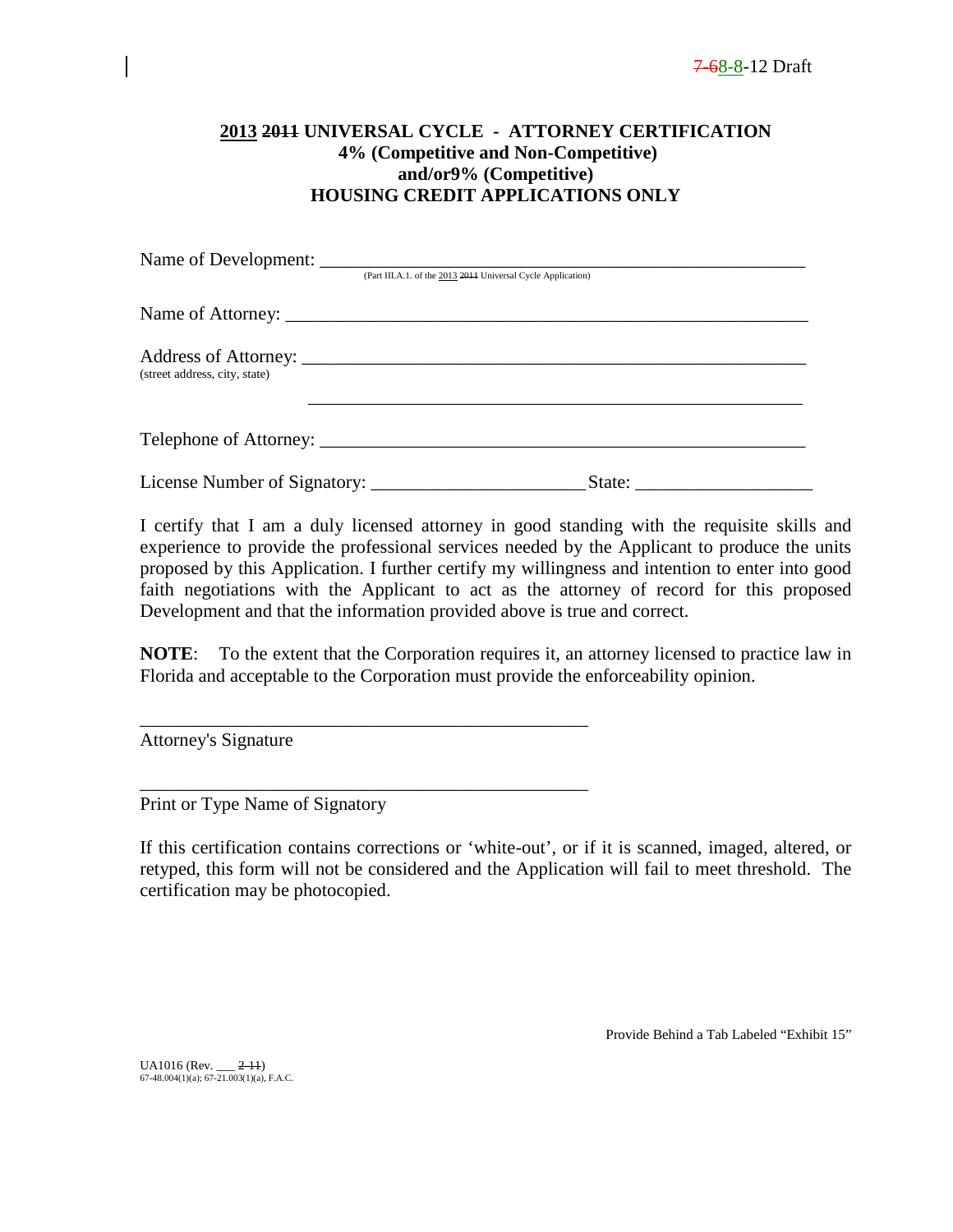# **2013 2011 UNIVERSAL CYCLE - CERTIFICATION OF ACCOUNTANT**

|                               | (Part III.A.1. of the 2013 2011 Universal Cycle Application) |  |
|-------------------------------|--------------------------------------------------------------|--|
|                               |                                                              |  |
| (street address, city, state) |                                                              |  |
|                               | Telephone of Accountant:                                     |  |
|                               |                                                              |  |

I certify that I am a licensed Certified Public Accountant with the requisite skills and experience to provide the professional services needed by the Applicant to produce the units proposed by this Application and that I have provided professional accounting services on more than one previous affordable housing development and that, if this Application seeks Housing Credits, I have prior experience with tax credit accounting procedures. I further certify my willingness and intention to enter into good faith negotiations with the Applicant to serve as the Accountant for this proposed Development and that the information provided above is true and correct.

Accountant's Signature

Print or Type Name of Signatory

\_\_\_\_\_\_\_\_\_\_\_\_\_\_\_\_\_\_\_\_\_\_\_\_\_\_\_\_\_\_\_\_\_\_\_\_\_\_\_\_\_\_\_\_\_\_\_\_

\_\_\_\_\_\_\_\_\_\_\_\_\_\_\_\_\_\_\_\_\_\_\_\_\_\_\_\_\_\_\_\_\_\_\_\_\_\_\_\_\_\_\_\_\_\_\_\_

If this certification contains corrections or 'white-out', or if it is scanned, imaged, altered, or retyped, this form will not be considered and the Application will fail to meet threshold. The certification may be photocopied.

UA1016 (Rev. \_\_\_ <del>2-11</del>)<br>67-48.004(1)(a); 67-21.003(1)(a), F.A.C.

Provide Behind a Tab Labeled "Exhibit 16"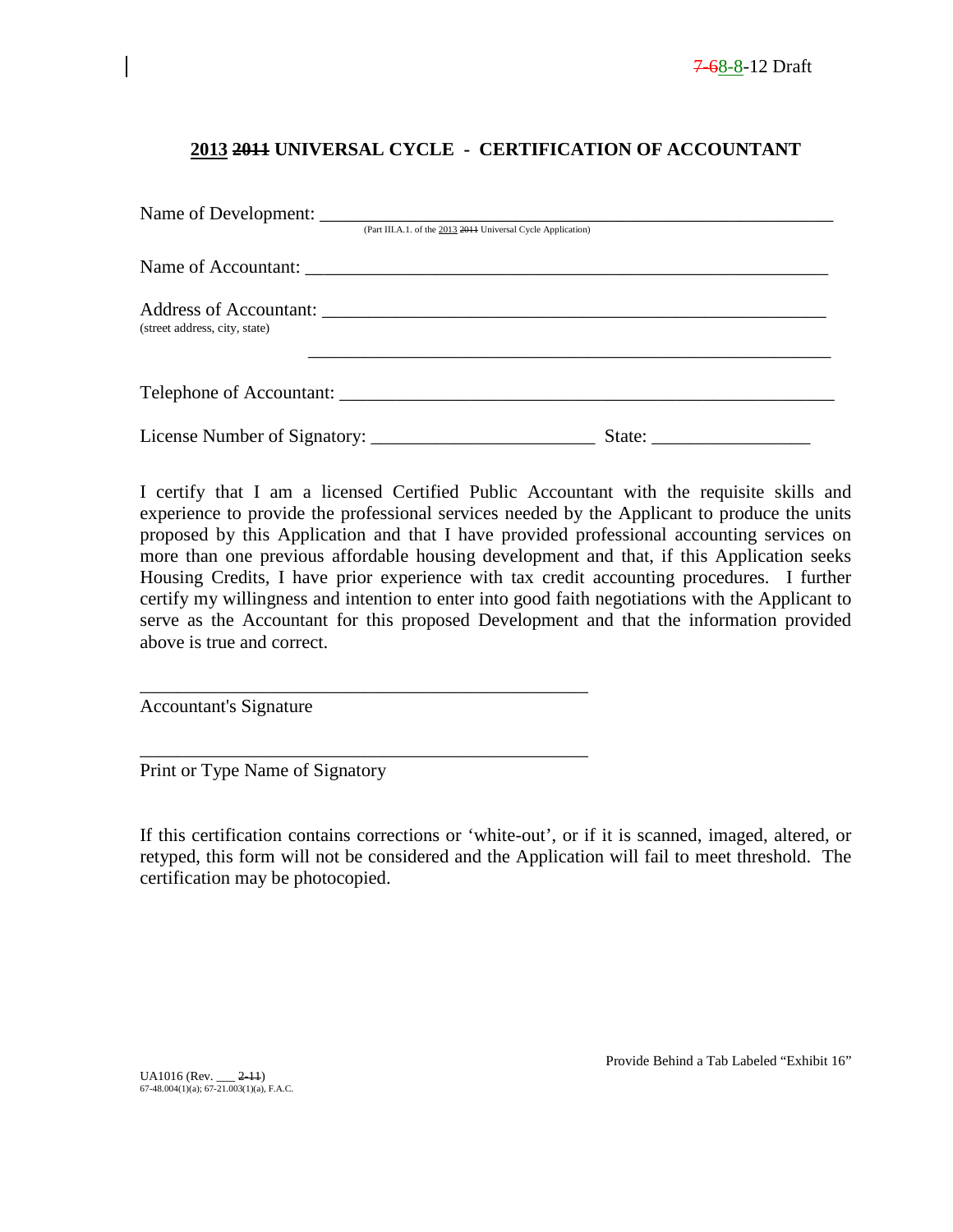# **2013 2011 UNIVERSAL CYCLE - SERVICE PROVIDER OR PRINCIPAL OF SERVICE PROVIDER CERTIFICATION**

### **ASSISTED LIVING FACILITY DEVELOPMENTS ONLY**

| (Part III.A.1. of the 2013 2014 Universal Cycle Application) |  |
|--------------------------------------------------------------|--|
|                                                              |  |
| Name of principal of Service                                 |  |
|                                                              |  |
|                                                              |  |
| (street address, city, state)                                |  |
|                                                              |  |
|                                                              |  |

I certify that I have the requisite skills and knowledge of assisted living facility service provision to successfully provide or coordinate services for the residents of this Development, as proposed by this Application. I further certify that I have specific experience in assisted living service provision or coordination and have successfully provided or coordinated services for at least two (2) assisted living facilities for at least two (2) years each, at least one (1) of which consists of a total number of units no less than 50 percent of the total number of units in the Development proposed by this Application, as evidenced by the prior experience chart provided in this Application, and that I am knowledgeable of all federal, state and local requirements and the requirements of the Federal Fair Housing Act as implemented by 24 CFR 100, Section 504 of the Rehabilitation Act of 1973 and Titles II and III of the Americans with Disabilities Act of 1990 as implemented by 28 CFR 35, Assisted Living Facility and licensure requirements as implemented by Chapter 429, Part I, F.S. and Rule Chapter 58A-5, F.A.C., incorporating the most recent amendments and other legislation, regulations, rules and other related requirements which apply or could apply to the proposed Development. I further certify that the information provided above is true and correct.

Signature of Service Provider or principal of Print or Type Name of Signatory Service Provider

If this certification contains corrections or 'white-out', or if it is scanned, imaged, altered, or retyped, this form will not be considered and the Application will fail to meet threshold. The certification may be photocopied.

\_\_\_\_\_\_\_\_\_\_\_\_\_\_\_\_\_\_\_\_\_\_\_\_\_\_\_\_\_\_\_\_\_\_\_\_\_\_\_\_\_ \_\_\_\_\_\_\_\_\_\_\_\_\_\_\_\_\_\_\_\_\_\_\_\_\_\_\_\_\_\_\_\_\_\_\_\_\_\_

 $UA1016$  (Rev.  $2-11$ ) 67-48.004(1)(a); 67-21.003(1)(a), F.A.C. Provide Behind a Tab Labeled "Exhibit 17"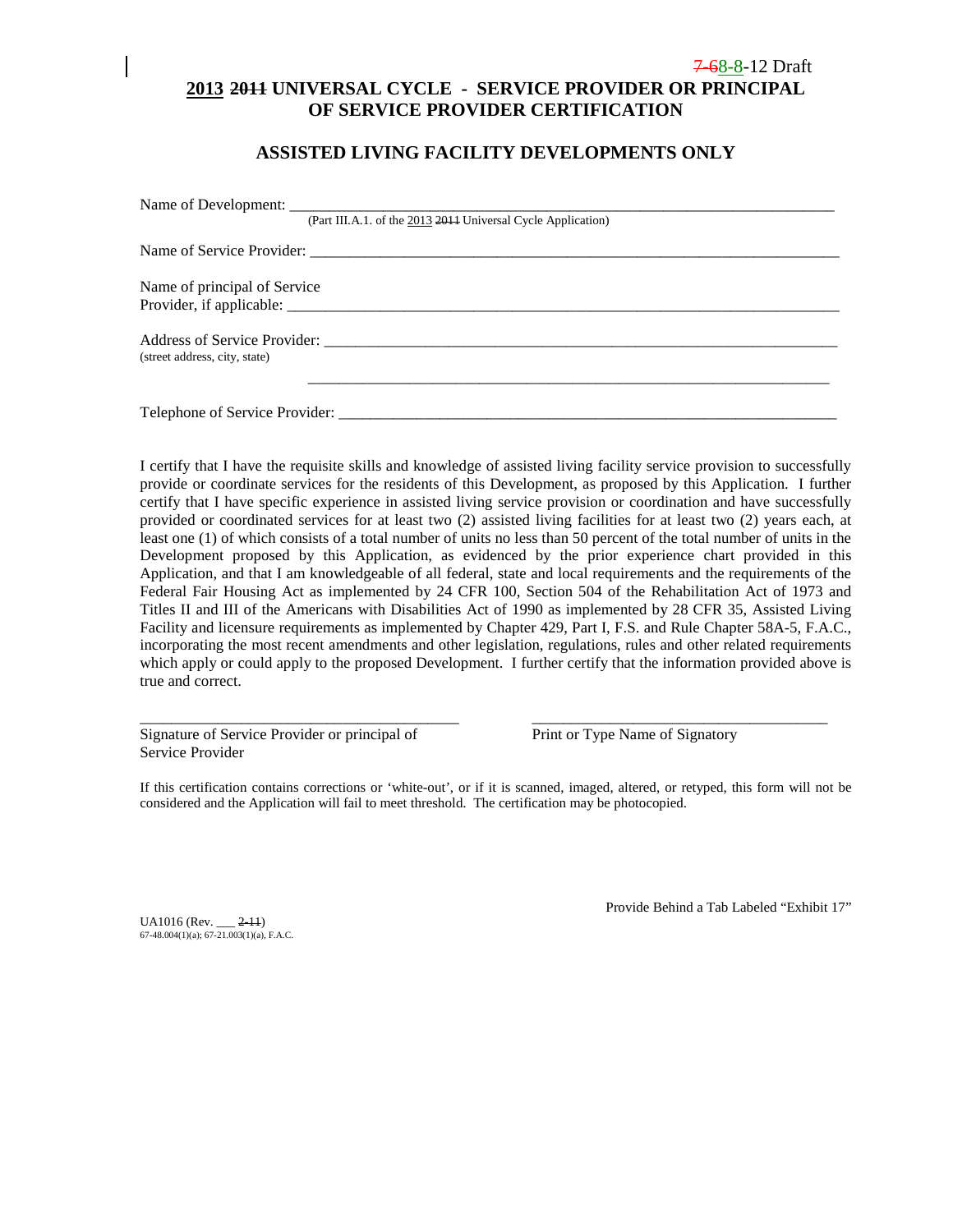#### **2013 2011 UNIVERSAL CYCLE - LOCAL GOVERNMENT VERIFICATION OF QUALIFICATION AS URBAN IN-FILL DEVELOPMENT**

Name of Development:

(Part III.A.1. of the 2013 2011 Universal Cycle Application)

#### Development Location:

(At a minimum, provide the address assigned by the United States Postal Service, including the address number, street name and city, and/or if the address has not yet been assigned, provide (i) the street name, closest designated intersection and city if located within a city or (ii) the street name, closest designated intersection and county if located in the unincorporated area of the county.)

Local Government:

The City/County of \_\_\_\_\_\_\_\_\_\_\_\_\_\_\_\_\_\_\_\_\_\_\_\_\_\_\_\_\_\_\_\_\_\_\_\_\_\_ confirms that the Development

(Name of City or County)

identified above meets the following criteria:

- 1. The proposed Development is located on a site or in an area that is targeted for in-fill housing or neighborhood revitalization by the local, county, state or federal government as evidenced by its inclusion in a HUD Empowerment/Enterprise Zone; a HUD-approved Neighborhood Revitalization Strategy; Florida Enterprise Zone; area designated under a Community Development Block Grant (CDBG); area designated as HOPE VI or a Front Porch Florida Community; or a Community Redevelopment Area as described and defined in the Florida Community Redevelopment Act of 1969; or the proposed Development is located in a qualified census tract and the development of which contributes to a concerted community revitalization plan; and
- 2. The site is in an area that is already developed and is part of an incorporated area or existing urban service area; and
- 3. The proposed Development is not located within the Small County Category.

### **CERTIFICATION**

\_\_\_\_\_\_\_\_\_\_\_\_\_\_\_\_\_\_\_\_\_\_\_\_\_\_\_\_\_\_\_\_\_\_\_\_\_\_\_ \_\_\_\_\_\_\_\_\_\_\_\_\_\_\_\_\_\_\_\_\_\_\_\_\_\_\_\_\_\_\_\_\_\_\_\_

I certify that the above information is true and correct.

Signature Print or Type Name

\_\_\_\_\_\_\_\_\_\_\_\_\_\_\_\_\_\_\_\_\_\_\_\_\_\_\_\_\_\_\_\_\_\_\_\_ Print or Type Title

This certification must be signed by the chief appointed official (staff) responsible for such approvals, Mayor, City Manager, County Manager/Administrator/ Coordinator, or Chairperson of the City Council or County Commission. Other signatories are not acceptable. If this certification is inappropriately signed, the Application will not qualify as an Urban In-Fill Development.

If the certification contains corrections or 'white-out' or if it is scanned, imaged, altered, or retyped, the Application will fail to qualify as an Urban In-Fill Development. The certification may be photocopied.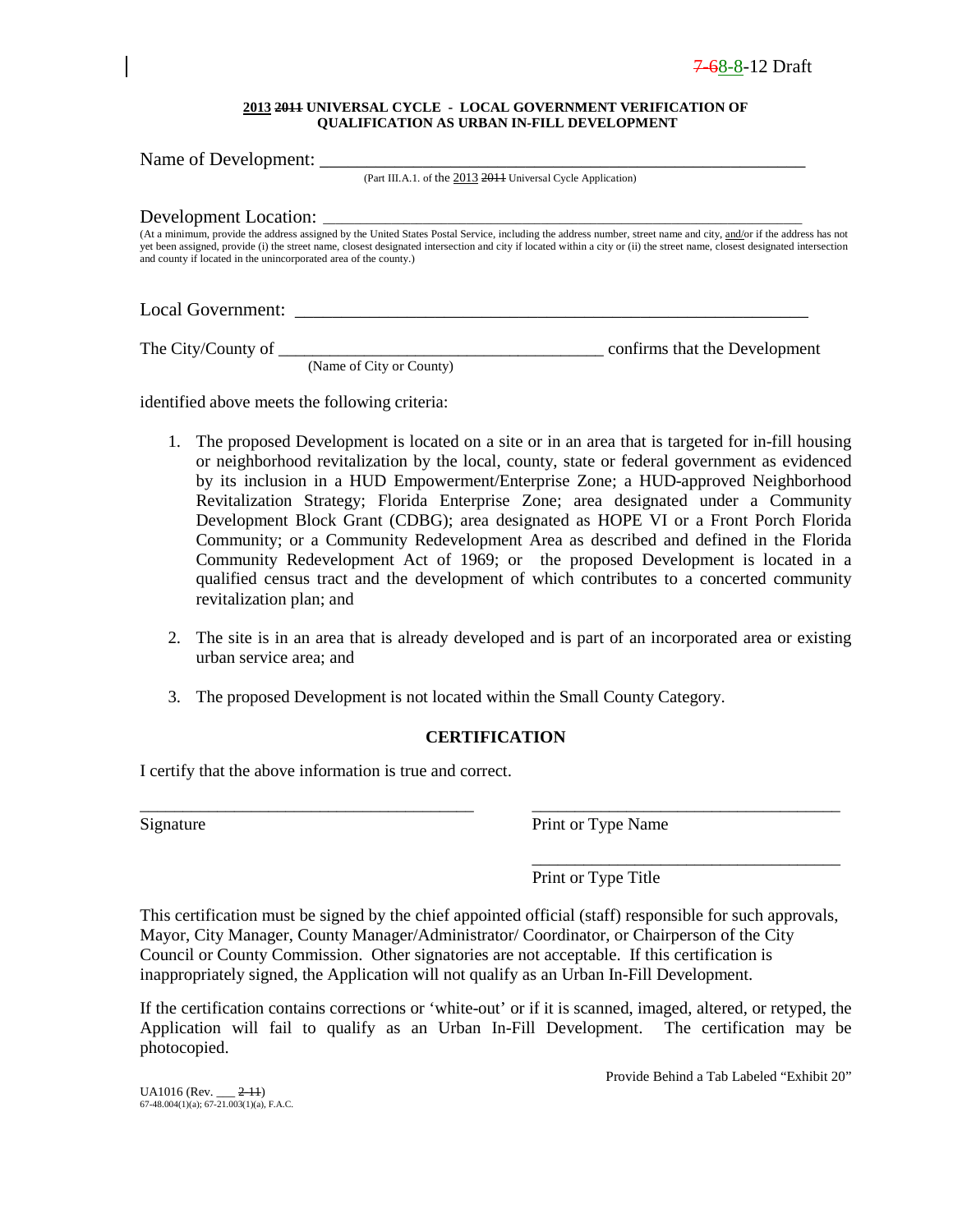# **2013 2011 UNIVERSAL CYCLE - LOCAL GOVERNMENT CERTIFICATION OF PUBLIC HOUSING REVITALIZATION IN A LOCAL COMMUNITY REDEVELOPMENT OR REVITALIZATION PLAN**

Name of Development:

(Part III.A.1. of the 2013 2011 Universal Cycle Application)

#### Development Location:

(At a minimum, provide the address assigned by the United States Postal Service, including the address number, street name and city, and/or if the address has not yet been assigned, provide (i) the street name, closest designated intersection and city if located within a city or (ii) the street name, closest designated intersection and county if located in the unincorporated area of the county.)

The City/County of \_\_\_\_\_\_\_\_\_\_\_\_\_\_\_\_\_\_\_\_\_\_\_\_\_\_\_\_\_\_\_\_\_\_\_\_\_\_ confirms that the Development identified above meets the following criteria:

The proposed Development is located in an area for which a Local Government has approved and adopted by ordinance, resolution, and or other legal action a community redevelopment or revitalization plan that:

- specifies geographic boundaries, which include the physical location of the Development;
- provides funding through a dedicated local source for such purposes as infrastructure, transit and residential development; and has other projects actively underway to implement the plan; and
- is evidenced by its inclusion in an area designated under a Community Development Block Grant (CDBG); a Community Redevelopment Area as described and defined in the Florida Community Redevelopment Act of 1969; or another geographically defined sub-area for which there is a plan adopted by the Local Government.

### **CERTIFICATION**

I certify that the above information is true and correct. The Applicant's proposed Development is physically located in the following community redevelopment or revitalization plan:

|                                                                  | that is approved and adopted by: |
|------------------------------------------------------------------|----------------------------------|
| (Name of Community Redevelopment or Revitalization Plan)         |                                  |
|                                                                  |                                  |
|                                                                  |                                  |
| (Reference Official Action, Cite Ordinance or Resolution Number) |                                  |
|                                                                  |                                  |
|                                                                  |                                  |

Signature Print or Type Name

\_\_\_\_\_\_\_\_\_\_\_\_\_\_\_\_\_\_\_\_\_\_\_\_\_\_\_\_\_\_\_\_\_\_\_\_\_\_ Print or Type Title

This certification must be signed by the chief appointed official (staff) responsible for such approvals, Mayor, City Manager, County Manager/Administrator/ Coordinator, or Chairperson of the City Council or County Commission. Other signatories are not acceptable. If this certification is inappropriately signed, the Application will not qualify as a Public Housing Revitalization Development.

If the certification contains corrections or 'white-out' or if it is scanned, imaged, altered, or retyped, the Application will fail to qualify as a Public Housing Revitalization Development. The certification may be photocopied.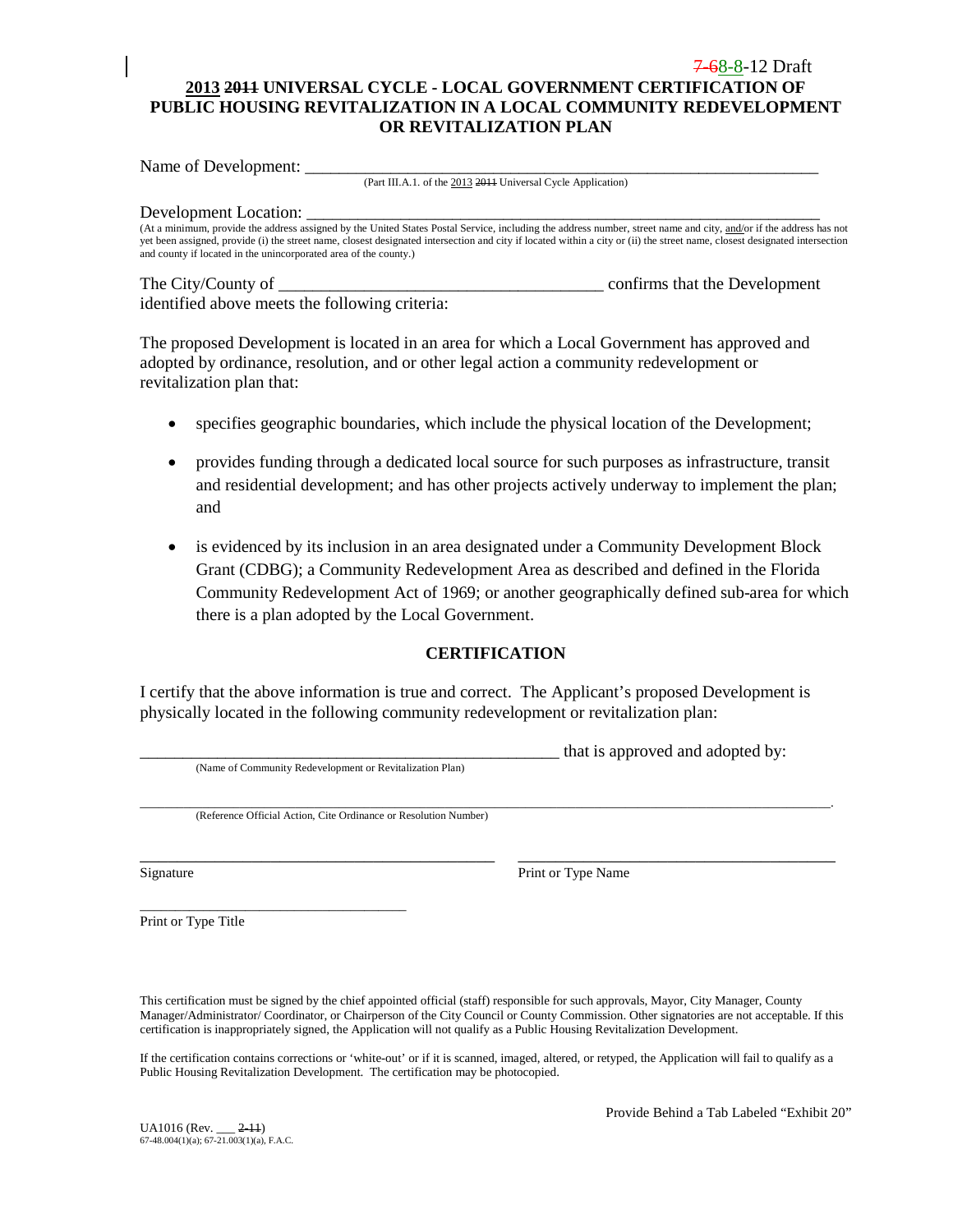### **2013 2011 UNIVERSAL CYCLE - LOCAL GOVERNMENT VERIFICATION OF QUALIFICATION AS A TOD DEVELOPMENT**

Name of Development:

(Part III.A.1. of the 2013 2011 Universal Cycle Application)

#### Development Location:

(At a minimum, provide the address assigned by the United States Postal Service, including the address number, street name and city, and/or if the address has not yet been assigned, provide (i) the street name, closest designated intersection and city if located within a city or (ii) the street name, closest designated intersection and county if located in the unincorporated area of the county.)

The undersigned Local Government official certifies that the proposed Development (identified above) is located within the area identified below which has been designated by the Local Government planning agency in its comprehensive plan, land use plan, land development code, or zoning code as a Transit-Oriented Development, Transit Oriented Development District, Rapid Transit Zone, Transit Village, or Rapid Transit Development Impact Zone:

• Broward County:

Deerfield Beach TOD , Sheridan Station TOD

• Miami-Dade County:



Palm Beach County:

West Palm Beach Station/Seaboard Station

Seminole County:

□ City of Longwood Transit Village

Note: In order for a proposed Development to qualify as a TOD Development for purposes of the 2011 Universal Application, it must (i) be located in one of the above areas, (ii) meet the scoring criteria outlined in the Proximity section of the Application to achieve a Transit Service Score of at least 6 points, based on the proposed Development's proximity to a Public Rail Station, (iii) the Applicant's Competitive HC request amount must be at least 40 percent of the Maximum Competitive HC Request for the applicable County inclusive of any DDA/QCT bonus, and (iv) at least 50 of the proposed Development's set-aside units must be located within the designated TOD area.

### **CERTIFICATION**

I certify that the City/County of the compact of the authority of the authority of the authority of the authority

(Name of City/County)

to certify that the foregoing information is true and correct.

Signature **Print or Type Name** Print or Type Name

Print or Type Title

This certification must be signed by the chief appointed official (staff) responsible for determination of issues related to transportation or planning. Signatures from local elected officials are not acceptable, nor are other signatories. If the certification is applicable to this Development and it is inappropriately signed, the Application will not qualify as a TOD Development.

\_\_\_\_\_\_\_\_\_\_\_\_\_\_\_\_\_\_\_\_\_\_\_\_\_\_\_\_\_\_\_\_\_\_\_\_\_\_\_\_\_\_\_\_ \_\_\_\_\_\_\_\_\_\_\_\_\_\_\_\_\_\_\_\_\_\_\_\_\_\_\_\_\_\_\_\_\_\_\_\_\_\_\_\_

If this certification contains corrections or 'white-out', or if it is scanned, imaged, altered, or retyped, the Application will not qualify as a TOD Development. The certification may be photocopied.

 $U_A$ 1016 (Rev.  $2-11$ )  $67-48.004(1)(a)$ ;  $67-21.003(1)(a)$ , F.A.C. Provide Behind a Tab Labeled "Exhibit 20"

\_\_\_\_\_\_\_\_\_\_\_\_\_\_\_\_\_\_\_\_\_\_\_\_\_\_\_\_\_\_\_\_\_\_\_\_\_\_\_\_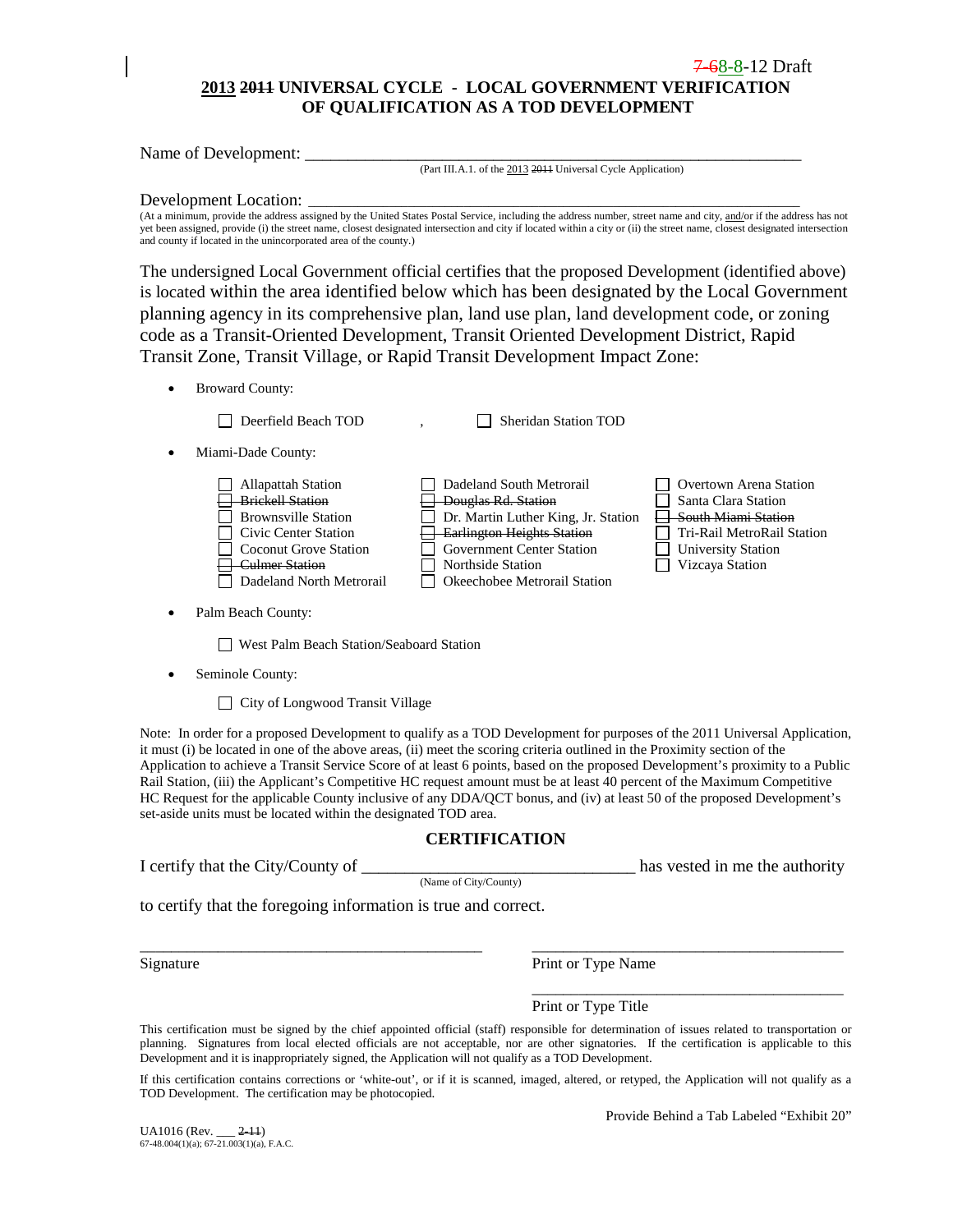### **2013 2011 UNIVERSAL CYCLE - SURVEYOR CERTIFICATION OF DEVELOPMENT LOCATION POINT FOR MMRB AND NON-COMPETITIVE HC APPLICATIONS**

Name of Development:

(Part III.A.1. of the 2013 2014 Universal Cycle Application)

Development Location \*:

(At a minimum, provide the address assigned by the United States Postal Service, including the address number, street name and city, and/or if the address has not yet been assigned, provide (i) the street name, closest designated intersection and city if located within a city or (ii) the street name, closest designated intersection and county if located in the unincorporated area of the county.) \* If the Development consists of Scattered Sites, the Development Location stated above must reflect the Scattered Site where the Development Location Point is located.)

The undersigned Florida licensed surveyor confirms that the method used to determine the following latitude and longitude coordinates conforms to Rule 5J-17, F.A.C., formerly 61G17-6, F.A.C.:

| State the              |         |         |                        |         |         |                        |
|------------------------|---------|---------|------------------------|---------|---------|------------------------|
| Development            |         |         |                        | W       |         |                        |
| <b>Location Point.</b> | Degrees | Minutes | Seconds (truncated     | Degrees | Minutes | Seconds (truncated     |
|                        |         |         | after 1 decimal place) |         |         | after 1 decimal place) |

\*If the proposed Development will be financed with Florida Housing-issued MMRB and it consists of Scattered Sites, is a part of the boundary of each Scattered Site located within 1/2 mile of the Scattered Site with the most units?  $\leftarrow$  Yes or  $\leftarrow$  No (Must check one if Development consists of Scattered Sites.)<sup> $\pm$ </sup>

If the Corporation discovers that there are any false statements made in this certification, the Corporation will forward a copy to the State of Florida Department of Business and Professional Regulation for investigation.

**CERTIFICATION** - Under penalties of perjury, I declare that the foregoing statement is true and correct.

\_\_\_\_\_\_\_\_\_\_\_\_\_\_\_\_\_\_\_\_\_\_\_\_\_\_\_\_\_\_\_\_\_\_\_\_\_ \_\_\_\_\_\_\_\_\_\_\_\_\_\_\_\_\_\_\_\_\_\_\_\_\_\_\_\_\_\_\_\_\_\_\_\_\_\_\_\_

\_\_\_\_\_\_\_\_\_\_\_\_\_\_\_\_\_\_\_\_\_\_\_\_\_\_\_\_\_\_\_\_\_\_\_\_\_ \_\_\_\_\_\_\_\_\_\_\_\_\_\_\_\_\_\_\_\_\_\_\_\_\_\_\_\_\_\_\_\_\_\_\_\_\_\_\_\_

\_\_\_\_\_\_\_\_\_\_\_\_\_\_\_\_\_\_\_\_\_\_\_\_\_\_\_\_\_\_\_\_\_\_\_\_\_ \_\_\_\_\_\_\_\_\_\_\_\_\_\_\_\_\_\_\_\_\_\_\_\_\_\_\_\_\_\_\_\_\_\_\_\_\_\_\_ Signature **Print or Type Name and Title of Signatory** 

Florida License Number Name of Surveyor

Address (street address, city, state)

Telephone Number (including area code)

\_\_\_\_\_\_\_\_\_\_\_\_\_\_\_\_\_\_\_\_\_\_\_\_\_\_\_\_\_\_\_\_\_\_\_\_\_

<sup>1</sup> If the proposed Development will be financed with Florida Housing-issued MMRB and it the boundary of each Scattered Site must be located within 1/2 mile of the Scattered Site with the most units.

"Scattered Sites," as applied to a single Development, means a Development site that, when taken as a whole, is comprised of real property that is not contiguous (each such non-contiguous site within a Scattered Site Development, a "Scattered Site"). For purposes of this definition "contiguous" means touching at a point or along a boundary. Real property is contiguous if the only intervening real property interest is an easement provided the easement is not a roadway or street. (See Rules 67-48.002 and 67-21.002, F.A.C.).

This certification may not be signed by the Applicant, by any related parties of the Applicant, or by any Principals or Financial Beneficiaries of the Applicant. If the certification is inappropriately signed the form will not be considered and the Application will fail to meet threshold. If this certification contains corrections or 'white-out', or if it is scanned, imaged, altered, or retyped, this form will not be considered and the Application will fail to meet threshold. The certification may be photocopied.

> Provide Behind a Tab Labeled "Exhibit 22" (Supplemental MMRB App. Cycle); or

Provide Behind a Tab Labeled "Exhibit 7 5" (4 Percent HC County HFA Bonds Application Form)

 $U[A1016 (Rev - 2-11)]$ 67-48.004(1)(a); 67-21.003(1)(a), F.A.C.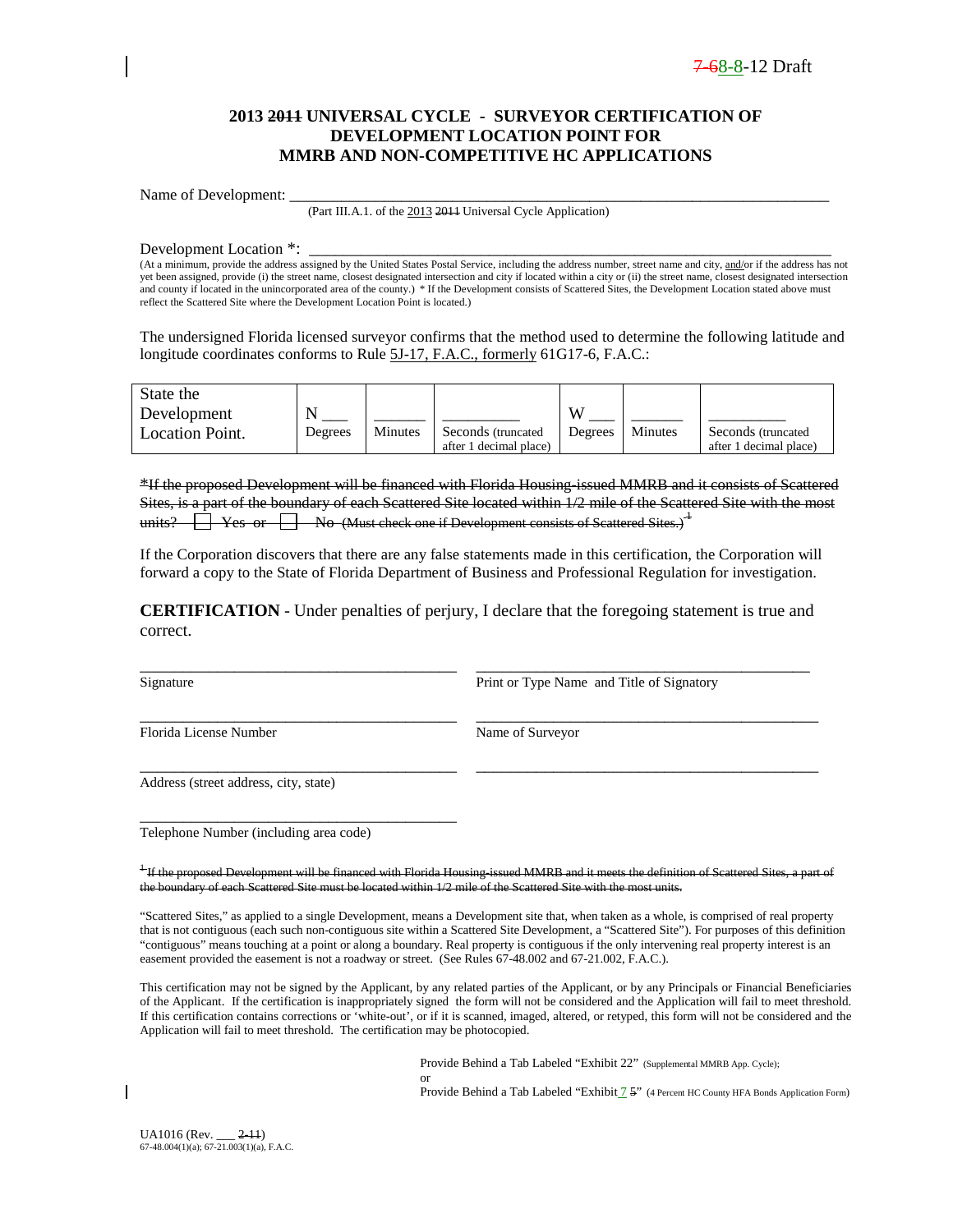#### Page 1 of 2

#### **2011 UNIVERSAL CYCLE - SURVEYOR CERTIFICATION FOR COMPETITIVE HC APPLICATIONS**

Name of Development: \_\_\_\_\_\_\_\_\_\_\_\_\_\_\_\_\_\_\_\_\_\_\_\_\_\_\_\_\_\_\_\_\_\_\_\_\_\_\_\_\_\_\_\_\_\_\_\_\_\_\_\_\_\_\_\_\_\_\_\_\_\_\_\_\_\_\_\_\_\_\_\_\_\_\_\_\_\_\_\_\_\_\_\_\_\_\_\_\_\_\_\_\_\_\_\_\_\_\_\_\_\_\_\_\_\_\_\_\_

(Part III.A.1. of the 2011 Universal Cycle Application)

Development Location  $*$ , provide the address assigned by the United States Postal Service, including the address nucleoses number, st<br>closest designated intersection and city if located within a city or (ii) the street name, close the United States Postal Service, including the address number, street name and city, or if the address has not yet been assig<br>Id city if located within a city or (ii) the street name, closest designated intersection and c county.) \* If the Development consists of Scattered Sites, the Development Location stated above must reflect the Scattered Site where the Tie-Breaker Measurement Point is located.)

The undersigned Florida licensed surveyor confirms that the method used to determine the following latitude and longitude coordinates conforms to Rule 61G17-6, F.A.C.:

| ---<br>$\sim$<br>State<br><del>Breaker Measurement</del><br>че⊸<br>Point. | ______<br>Degrees | $\frac{1}{2}$<br><b>Minutes</b> | Seconds<br>fruncated atter<br><del>uumawa ano n</del><br>decimal place | XX <sub>2</sub><br>Degrees | $\mathbf{v}$<br>Minutes | Seconds<br>truncated after<br><del>uumated anel -</del><br>decimal place |
|---------------------------------------------------------------------------|-------------------|---------------------------------|------------------------------------------------------------------------|----------------------------|-------------------------|--------------------------------------------------------------------------|
|---------------------------------------------------------------------------|-------------------|---------------------------------|------------------------------------------------------------------------|----------------------------|-------------------------|--------------------------------------------------------------------------|

Ists of Scattered Sites, is a part of the boundary of each Scattered Site located within 1/2 mile of the  $\Box$  Yes or  $\Box$  No (Must check one if Development consists of Scattered Sites.)<sup>2</sup>

To be eligible for proximity tie-breaker points, Degrees and Minutes must be stated as whole numbers and Seconds must be truncated after 1 decimal place. The Corporation will utilize Street Atlas USA 2010, published by DeLorme, to determine the proximity of an eligible service to the proposed Development's Tie-Breaker Measurement Point.

**Transit Service** – State the latitude and longitude coordinates for one (1) Transit Service on the chart below.<sup>3</sup>

|                                                                               |                |                | Latitude                                     | Longitude           |                |                                              |
|-------------------------------------------------------------------------------|----------------|----------------|----------------------------------------------|---------------------|----------------|----------------------------------------------|
| Public Bus Stop                                                               | <b>Degrees</b> | <b>Minutes</b> | Seconds (truncated<br>after 1 decimal place) | <b>Degrees</b>      | <b>Minutes</b> | Seconds (truncated<br>after 1 decimal place) |
| <b>Public Bus Transfer</b><br>Stop or Public Bus<br><b>Rapid Transit Stop</b> | Degrees        | <b>Minutes</b> | Seconds (truncated<br>after 1 decimal place) | Degrees             | <b>Minutes</b> | Seconds (truncated<br>after 1 decimal place) |
| <b>Public Rail Station</b>                                                    | <b>Degrees</b> | <b>Minutes</b> | Seconds (truncated<br>after 1 decimal place) | W<br><b>Degrees</b> | <b>Minutes</b> | Seconds (truncated<br>after 1 decimal place) |

**Tier 1 and Tier 2 Services** - State the Name, Address and latitude and longitude coordinates of the closest service(s) on the chart below. <sup>3</sup>

| <b>Tier 1 Services:</b>                                                                                                                                                                                                                                                                                                                                                                                                                                                           |                                                      | Latitude       |                                                        | Longitude                             |                |                                                        |
|-----------------------------------------------------------------------------------------------------------------------------------------------------------------------------------------------------------------------------------------------------------------------------------------------------------------------------------------------------------------------------------------------------------------------------------------------------------------------------------|------------------------------------------------------|----------------|--------------------------------------------------------|---------------------------------------|----------------|--------------------------------------------------------|
| Grocery Store:<br>Name - Name - Name - Name - Name - Name - Name - Name - Name - Name - Name - Name - Name - Name - Name - Name - Name - Name - Name - Name - Name - Name - Name - Name - Name - Name - Name - Name - Name - Name - Name - Name<br>Address - The Commission of the Commission of the Commission of the Commission of the Commission of the Commission of the Commission of the Commission of the Commission of the Commission of the Commission of the Commission | $N_{\frac{1}{2}}$<br>-Degrees                        | <b>Minutes</b> | Seconds<br>(truncated after 1<br>decimal place)        | -Degrees                              | <b>Minutes</b> | Seconds<br>(truncated after 1<br>decimal place)        |
| Public School:                                                                                                                                                                                                                                                                                                                                                                                                                                                                    | $N-$<br>-Degrees                                     | <b>Minutes</b> | <b>Seconds</b><br>(truncated after 1<br>decimal place) | -Degrees                              | <b>Minutes</b> | <b>Seconds</b><br>(truncated after 1<br>decimal place) |
| <b>Medical Facility:</b><br>Address and the contract of the contract of the contract of the contract of the contract of the contract of the                                                                                                                                                                                                                                                                                                                                       | $\mathbf{N}_{\text{max}}$<br>-Degrees                | <b>Minutes</b> | Seconds<br>(truncated after +<br>decimal place)        | $\mathbf{w}_{\text{max}}$<br>-Degrees | <b>Minutes</b> | Seconds<br>(truncated after 1<br>decimal place)        |
| Senior Center:<br>Name - The Commission of the Commission of the Commission of the Commission of the Commission of the Commission of the Commission of the Commission of the Commission of the Commission of the Commission of the Commission of                                                                                                                                                                                                                                  | $\mathbf{N}_{\text{max}}$<br>-Degrees                | <b>Minutes</b> | $-$ Seconds<br>(truncated after 1<br>decimal place)    | $W$ <sub>1</sub><br>-Degrees          | <b>Minutes</b> | Seconds<br>(truncated after 1<br>decimal place)        |
|                                                                                                                                                                                                                                                                                                                                                                                                                                                                                   | Latitude                                             |                |                                                        |                                       |                |                                                        |
| <b>Tier 2 Services:</b>                                                                                                                                                                                                                                                                                                                                                                                                                                                           |                                                      |                |                                                        |                                       | Longitude      |                                                        |
| Public Park:<br>Address - 2008 - 2009 - 2010 - 2010 - 2010 - 2010 - 2010 - 2010 - 2010 - 2010 - 2010 - 2010 - 2010 - 2010 - 20                                                                                                                                                                                                                                                                                                                                                    | $\mathbf{N}_{\text{max}}$<br>-Degrees                | <b>Minutes</b> | <b>Seconds</b><br>(truncated after 1<br>decimal place) | -Degrees                              | <b>Minutes</b> | Seconds<br>(truncated after 1<br>decimal place)        |
| <b>Community Center:</b>                                                                                                                                                                                                                                                                                                                                                                                                                                                          | $N_{\overline{\phantom{a}}}\qquad\qquad$<br>-Degrees | <b>Minutes</b> | seconds<br>(truncated after 1<br>decimal place)        | $\mathbf{w}_{\text{max}}$<br>-Degrees | <b>Minutes</b> | seconds<br>(truncated after 1<br>decimal place)        |
| Pharmacy:<br>Name - The Commission of the Commission of the Commission of the Commission of the Commission of the Commission<br>Address - The Committee of the Committee of the Committee of the Committee of the Committee of the Committee o                                                                                                                                                                                                                                    | $\mathbf{N}_{\text{max}}$<br>-Degrees                | <b>Minutes</b> | Seconds<br>(truncated after 1<br>decimal place)        | $W$ and $W$<br>-Degrees               | <b>Minutes</b> | Seconds<br>(truncated after 1<br>decimal place)        |

If the Corporation discovers that there are any false statements made in this certification, the Corporation will forward a copy to the State of Florida Department of<br>Business and Professional Regulation for investigation .<br>and Professional Regulation for investigation.

**CERTIFICATION** - Under penalties of perjury, I declare that the foregoing statement is true and correct.

\_\_\_\_\_\_\_\_\_\_\_\_\_\_\_\_\_\_\_\_\_\_\_\_\_\_\_\_\_\_\_\_\_\_\_\_\_\_\_\_\_\_\_\_\_\_\_\_\_ \_\_\_\_\_\_\_\_\_\_\_\_\_\_\_\_\_\_\_\_\_\_\_\_\_\_\_\_\_\_\_\_\_ \_\_\_\_\_\_\_\_\_\_\_\_\_\_\_\_\_\_\_\_\_\_\_\_\_\_\_\_\_\_\_\_\_\_\_\_\_

Signature **Print or Type Name and Title of Signatory Plorida License Number** 

\_\_\_\_\_\_\_\_\_\_\_\_\_\_\_\_\_\_\_\_\_\_\_\_\_\_\_\_\_\_\_\_ \_\_\_\_\_\_\_\_\_\_\_\_\_\_\_\_\_\_\_\_\_\_\_\_\_\_\_\_\_\_\_\_\_\_\_\_\_\_\_\_\_\_\_\_\_\_\_\_\_\_ \_\_\_\_\_\_\_\_\_\_\_\_\_\_\_\_\_\_\_\_\_\_\_\_\_\_\_\_\_\_\_\_\_\_\_\_\_\_\_\_\_\_\_ Name of Surveyor **Address** (street address, city, state) Telephone Number (including area code)

UA1016 (Rev. 2-11)<br>67 48.004(1)(a); 67 21.003(1)(a), F.A.C.

Provide Behind a Tab Labeled "Exhibit 25"

This certification, consists of 2 pages. This certification may not be signed by the Applicant, by any related parties of the Applicant, or by any Principals or Financial Beneficiaries of the Applicant. If the certification is inappropriately signed, the Application will not be eligible to receive proximity tie-breaker points.<br>If this certification contains corrections or 'white-o ed, imaged, altered, or retyped, the Application will not be eligible to receive proximity tiebreaker points. The Application may still be eligible for automatic points. The certification may be photocopied. To be considered for scoring purposes, at least page 1 of this 2 page certification form must be provided by the Applicant.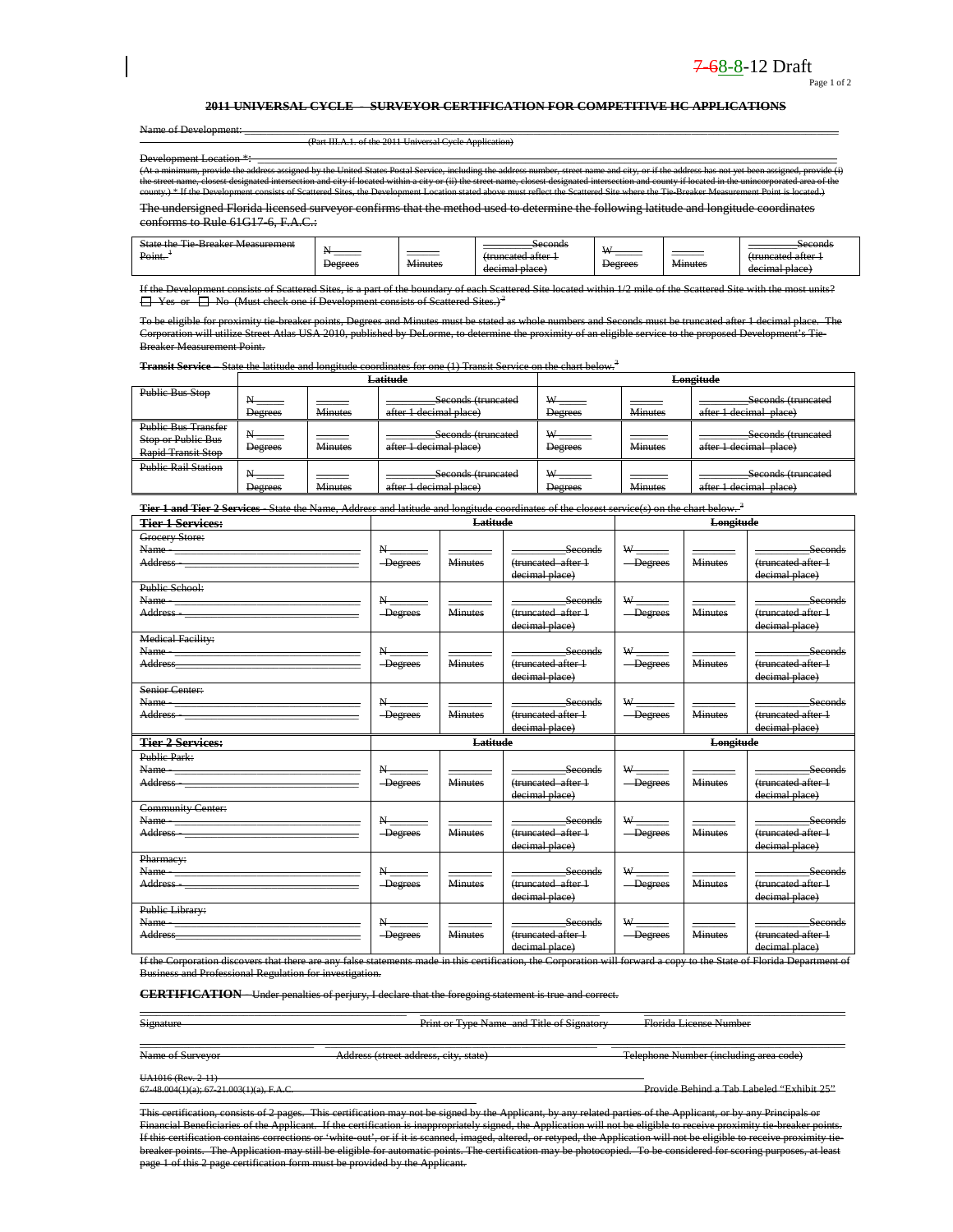<sup>+</sup>Tie-Breaker Measurement Point means a single point selected by the Applicant on the proposed Development site that is located within 100 feet of a residential building existing or to be constructed as part of the proposed Development. For a Development which consists of Scattered Sites, this means a single point on one of the Scattered Sites which comprise the Development site that is located within 100 feet of a residential building existing or to be constructed as part of the prosed Development. In addition, the Tie-Breaker Measurement Point must be located on the site with the most units.

<sup>2</sup>If the proposed Development meets the definition of Scattered Sites, a part of the boundary of each Scattered Site must be located within 1/2 mile of the Scattered Site with the most units. "Scattered Sites," as applied to a single Development, means a Development site that, when taken as a whole, is comprised of real property that is not contiguous (each such non-contiguous site within a Scattered Site Development, a "Scattered Site"). For purposes of this definition "contiguous" means touching at a point or along a boundary. Real property is contiguous if the only intervening real property interest is an easement provided the nent is not a roadway or street. (See Rules 67-48.002, F.A.C.)

 $^3$ The latitude and longitude coordinates for all Proximity Services must represent a point as outlined below. The coordinates for each service must be stated in degrees, minutes and seconds, with the degrees and minutes stated as whole numbers and the seconds truncated after one decimal place. If the degrees and minutes are not stated as whole numbers and the seconds are not truncated after one decimal place, the Applicant will not be eligible for proximity tie-breaker points for that service.

The Corporation will utilize Street Atlas USA 2010, published by DeLorme, using the method described below, to determine the proximity of an eligible service to the proposed Development's Tie-Breaker Measurement Point.

| <b>Service</b>                                                         | Location where latitude and longitude coordinates must be obtained |                                                                                                              |
|------------------------------------------------------------------------|--------------------------------------------------------------------|--------------------------------------------------------------------------------------------------------------|
| Grocery Store, Public School, Medical Facility,                        |                                                                    | Coordinates must represent a point that is on the doorway threshold of an exterior entrance that provides    |
| Community Center, Senior Center, Public<br><b>Library and Pharmacy</b> | direct public access to the building where the service is located. |                                                                                                              |
|                                                                        |                                                                    |                                                                                                              |
|                                                                        |                                                                    |                                                                                                              |
| <b>Public Park</b>                                                     |                                                                    | Coordinates must represent a point that is on the premises; however, the point may not be located in the     |
|                                                                        |                                                                    | parking lot, street, or any area that is not intended for recreational activities. Additionally, if the area |
|                                                                        |                                                                    | intended for recreational activities is enclosed, the coordinates must represent the public ingress/egress   |
|                                                                        | point of entry to the enclosed area.                               |                                                                                                              |
|                                                                        |                                                                    |                                                                                                              |
| Public Bus Stop, Public Bus Rapid Transit Stop,                        |                                                                    | With the exception of SunRail Rail Stations, coordinates must represent the location where passengers        |
| Public Bus Transfer Stop and Public Rail Station                       |                                                                    | may embark and disembark the bus or train. SunRail Rail Stations coordinates must represent the              |
|                                                                        | coordinates listed below:                                          |                                                                                                              |
|                                                                        | <b>Station Name</b>                                                | <b>Latitude/Longitude Coordinates</b>                                                                        |
|                                                                        | <b>Altamonte Springs Station</b>                                   | N 28 39 50.1, W 81 21 23.4                                                                                   |
|                                                                        | <b>Church Street Station</b>                                       | N 28 32 20.3, W 81 22 50.6                                                                                   |
|                                                                        | <b>DeBary Station</b>                                              | N 28 51 20.3, W 81 19 24.1                                                                                   |
|                                                                        | Florida Hospital Station                                           | N 28 34 21 8, W 81 22 17.4                                                                                   |
|                                                                        | <b>Lake Mary Station</b>                                           | N28 45 31.8, W 81 19 04.3                                                                                    |
|                                                                        | <b>Longwood Station</b>                                            | N 28 42 04.1, W 81 20 43.4                                                                                   |
|                                                                        | <b>LYNX Central Station</b>                                        | N 28 32 52.2, W 81 22 51.0                                                                                   |
|                                                                        | <b>Maitland Station</b>                                            | N 28 38 03.7, W 81 21 44.7                                                                                   |
|                                                                        | Orlando Amtrak/ORMC Station                                        | N 28 31 39.5, W 81 22 55.6                                                                                   |
|                                                                        | Sand Lake Road Station                                             | N 28 27 11.3, W 81 22 1.0                                                                                    |
|                                                                        | Sanford/SR46 Station                                               | N 28 48 49.8, W 81 17 56.9                                                                                   |
|                                                                        | Winter Park/Park Ave Station                                       | N 28 35 51.5, W 81 21 6.0                                                                                    |

If there is no exterior public entrance to the Tier 1 or Tier 2 Service, then a point should be used that is at the exterior entrance doorway threshold that is the closest walking distance to the doorway threshold of the interior public entrance to the service. For example, for a Pharmacy located within an enclosed shopping mall structure that does not have a direct public exterior entrance, the latitude and longitude coordinates at the doorway threshold of the exterior public entranc the enclosed shopping mall that provide the shortest walking distance to the doorway threshold of the interior entrance to the Pharmacy would be used.

The Applicant may not use any other Tier 1 or Tier 2 Service for multiple point items unless they are separate functioning services that are housed at the same location. For instance, an Applicant may not use a Senior Center as both a Senior Center and a Community Center. However, Applicants may use the same latitude and longitude coordinates for the Grocery Store, Medical Facility and/or Pharmacy if the Grocery Store, Medical Facility and/or Pharmacy is housed at the same location.

UA1016 (Rev. 2-11)<br>67-48.004(1)(a); 67-21.003(1)(a), F.A.C. Provide Behind a Tab Labeled "Exhibit 25"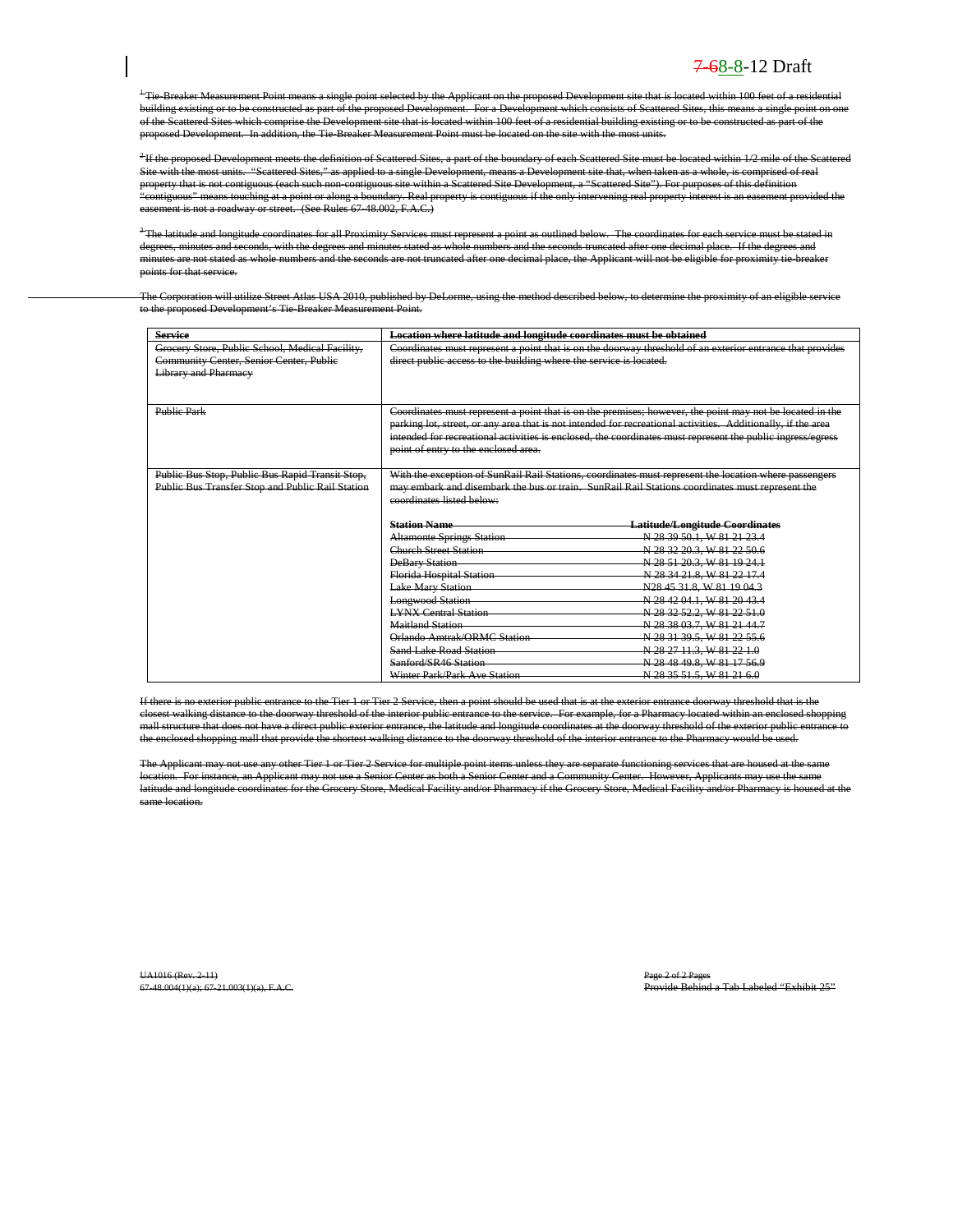#### **2013 UNIVERSAL CYCLE - SURVEYOR CERTIFICATION FOR COMPETITIVE HC APPLICATIONS**

Name of Development:

#### (Part III.A.1. of the 2013 Universal Cycle Application)

Development Location \*:

(At a minimum, provide the address assigned by the United States Postal Service, including the address number, street name and city, or if the address has not yet been assigned, provide (i) the street name, closest designated intersection and city if located within a city or (ii) the street name, closest designated intersection and county if located in the unincorporated area of the county.)\* If the Development consists of Scattered Sites, the Development Location stated above must reflect the Scattered Site where the Tie-Breaker Measurement Point is located.)

The undersigned Florida licensed surveyor confirms that the method used to determine the following latitude and longitude coordinates conforms to Rule 5J-17, F.A.C., formerly 61G17-6, F.A.C.:

*\*\*All calculations shall be based on "WGS 84" and be grid distances. The horizontal positions shall be collected to meet sub-meter accuracy (no autonomous hand-held GPS units shall be used).*

| <b>State the Tie-Breaker</b> |         |         | Seconds          | X       |         | Seconds           |
|------------------------------|---------|---------|------------------|---------|---------|-------------------|
| <b>Measurement Point.</b>    | Degrees | Minutes | (truncated after | Degrees | Minutes | (truncated after) |
|                              |         |         | decimal place)   |         |         | decimal place)    |

To be eligible for proximity tie-breaker points, Degrees and Minutes must be stated as whole numbers and Seconds must be truncated after 1 decimal place.

|                                                                                                                                                                                                                              |              | Latitude       |                                                 | Longitude    |                |                                              |
|------------------------------------------------------------------------------------------------------------------------------------------------------------------------------------------------------------------------------|--------------|----------------|-------------------------------------------------|--------------|----------------|----------------------------------------------|
| <b>Public Bus Stop</b>                                                                                                                                                                                                       | N<br>Degrees | Minutes        | Seconds<br>(truncated after 1 decimal<br>place) | W<br>Degrees | Minutes        | Seconds (truncated<br>after 1 decimal place) |
| <b>Public Bus</b><br><b>Transfer Stop</b>                                                                                                                                                                                    | N<br>Degrees | Minutes        | Seconds<br>(truncated after 1 decimal<br>place) | W<br>Degrees | Minutes        | Seconds (truncated<br>after 1 decimal place) |
| <b>Public Bus</b><br><b>Rapid Transit</b><br><b>Stop</b>                                                                                                                                                                     | N<br>Degrees | Minutes        | Seconds<br>(truncated after 1 decimal<br>place) | W<br>Degrees | Minutes        | Seconds (truncated<br>after 1 decimal place) |
| <b>Public Rail</b><br><b>Station</b>                                                                                                                                                                                         | N<br>Degrees | <b>Minutes</b> | Seconds<br>(truncated after 1 decimal<br>place) | W<br>Degrees | <b>Minutes</b> | Seconds (truncated<br>after 1 decimal place) |
| Using the method described above <sup>**</sup> , the distance (rounded up to the nearest hundredth of a mile) between<br>the coordinates of the Tie-Breaker Measurement Point and the coordinates of the Transit Service is: | Miles        |                |                                                 |              |                |                                              |

**Transit Service –** State the latitude and longitude coordinates for one (1) Transit Service on the chart below.<sup>2</sup>

**Tier 1 and Tier 2 Services** - State the Name, Address and latitude and longitude coordinates of the closest service(s) on the chart below.<sup>2</sup>

| <b>Grocery Store:</b> | Latitude                                                                                                                                                                                                                   |         |                                                  |              | Longitude |                                                |  |
|-----------------------|----------------------------------------------------------------------------------------------------------------------------------------------------------------------------------------------------------------------------|---------|--------------------------------------------------|--------------|-----------|------------------------------------------------|--|
| Name -<br>Address -   | N<br>Degrees                                                                                                                                                                                                               | Minutes | Seconds<br>(truncated after 1)<br>decimal place) | W<br>Degrees | Minutes   | Seconds (truncated<br>after 1decimal<br>place) |  |
|                       | Using the method described above <sup>**</sup> , the distance (rounded up to the nearest hundredth of a mile) between<br>the coordinates of the Tie-Breaker Measurement Point and the coordinates of the Grocery Store is: |         |                                                  |              |           | Miles                                          |  |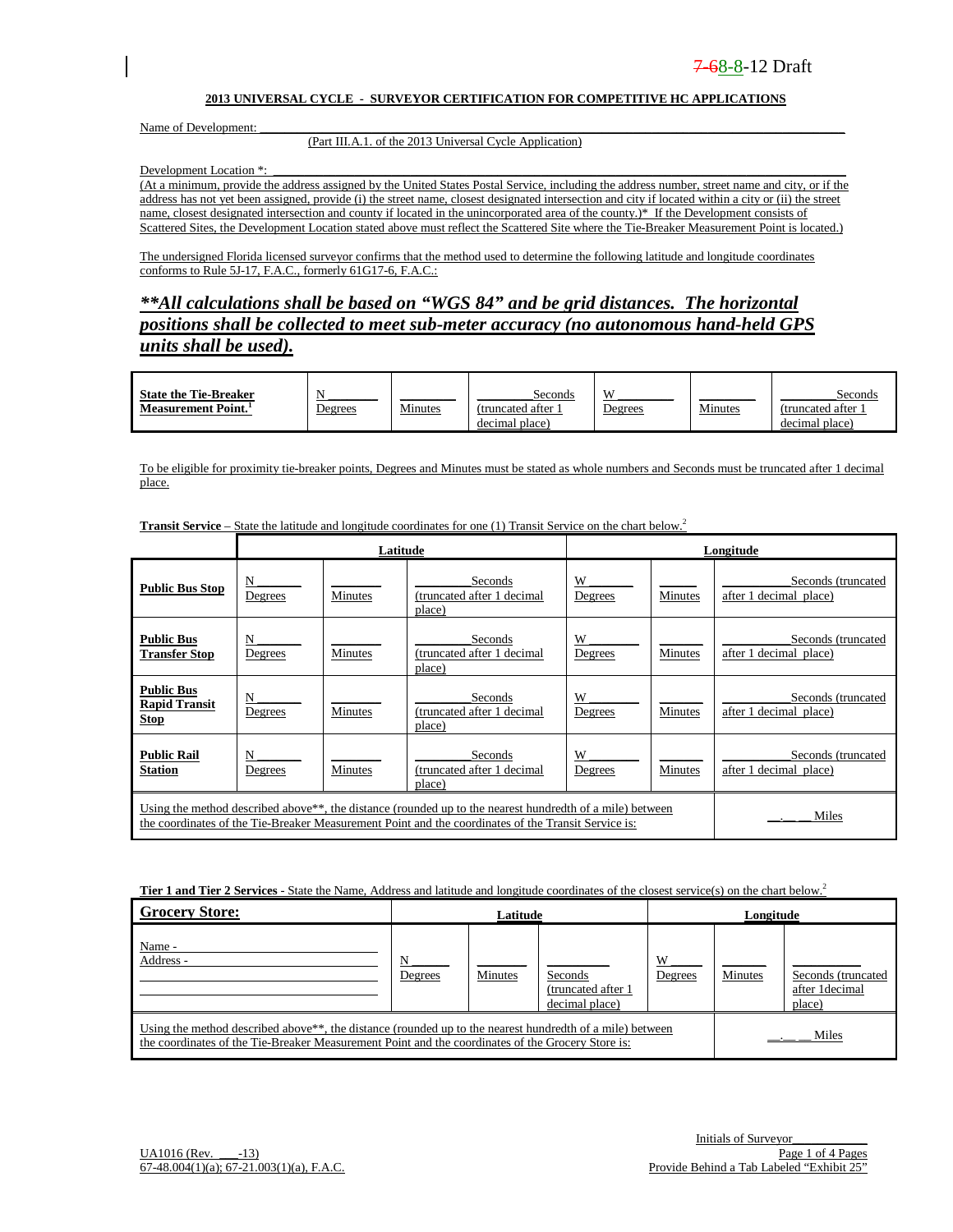| <b>Public School:</b>                                                                                                                                                                                                      | Latitude     |         |                                                  | Longitude    |         |                                                 |
|----------------------------------------------------------------------------------------------------------------------------------------------------------------------------------------------------------------------------|--------------|---------|--------------------------------------------------|--------------|---------|-------------------------------------------------|
| Name -<br>Address -                                                                                                                                                                                                        | N<br>Degrees | Minutes | Seconds<br>(truncated after 1)<br>decimal place) | W<br>Degrees | Minutes | Seconds (truncated<br>after 1 decimal<br>place) |
| Using the method described above <sup>**</sup> , the distance (rounded up to the nearest hundredth of a mile) between<br>the coordinates of the Tie-Breaker Measurement Point and the coordinates of the Public School is: |              |         |                                                  |              |         | Miles                                           |

| <b>Medical Facility:</b>                                                                                                                                                                                                      | Latitude     |         |                                                 | Longitude    |         |                                                 |
|-------------------------------------------------------------------------------------------------------------------------------------------------------------------------------------------------------------------------------|--------------|---------|-------------------------------------------------|--------------|---------|-------------------------------------------------|
| Name -<br>Address -                                                                                                                                                                                                           | N<br>Degrees | Minutes | Seconds<br>(truncated after 1<br>decimal place) | W<br>Degrees | Minutes | Seconds (truncated<br>after 1 decimal<br>place) |
| Using the method described above <sup>**</sup> , the distance (rounded up to the nearest hundredth of a mile) between<br>the coordinates of the Tie-Breaker Measurement Point and the coordinates of the Medical Facility is: |              |         |                                                 |              |         | Miles                                           |

| <b>Senior Center:</b>                                                                                                                                                                                                      | Latitude     |         |                                                 |              | Longitude |                                                 |  |
|----------------------------------------------------------------------------------------------------------------------------------------------------------------------------------------------------------------------------|--------------|---------|-------------------------------------------------|--------------|-----------|-------------------------------------------------|--|
| Name -<br>Address -                                                                                                                                                                                                        | N<br>Degrees | Minutes | Seconds<br>(truncated after 1<br>decimal place) | W<br>Degrees | Minutes   | Seconds (truncated<br>after 1 decimal<br>place) |  |
| Using the method described above <sup>**</sup> , the distance (rounded up to the nearest hundredth of a mile) between<br>the coordinates of the Tie-Breaker Measurement Point and the coordinates of the Senior Center is: |              |         |                                                 |              |           | Miles                                           |  |

|                    | <b>Public Park:</b> | Latitude                                                                                                                                                                                                                 |         |                                                  |              | Longitude |                                                 |
|--------------------|---------------------|--------------------------------------------------------------------------------------------------------------------------------------------------------------------------------------------------------------------------|---------|--------------------------------------------------|--------------|-----------|-------------------------------------------------|
| Name -<br>Address- | Location-           | Degrees                                                                                                                                                                                                                  | Minutes | Seconds<br>(truncated after 1)<br>decimal place) | W<br>Degrees | Minutes   | Seconds (truncated<br>after 1 decimal<br>place) |
|                    |                     | Using the method described above <sup>**</sup> , the distance (rounded up to the nearest hundredth of a mile) between<br>the coordinates of the Tie-Breaker Measurement Point and the coordinates of the Public Park is: |         |                                                  |              |           | Miles                                           |

| <b>Community Center:</b>                                                                                                                                                                                                      | Latitude     |         |                                                  | Longitude    |         |                                                 |
|-------------------------------------------------------------------------------------------------------------------------------------------------------------------------------------------------------------------------------|--------------|---------|--------------------------------------------------|--------------|---------|-------------------------------------------------|
| Name -<br>Address -                                                                                                                                                                                                           | N<br>Degrees | Minutes | Seconds<br>(truncated after 1)<br>decimal place) | W<br>Degrees | Minutes | Seconds (truncated<br>after 1 decimal<br>place) |
| Using the method described above <sup>**</sup> , the distance (rounded up to the nearest hundredth of a mile) between the<br>coordinates of the Tie-Breaker Measurement Point and the coordinates of the Community Center is: |              |         |                                                  |              |         | Miles                                           |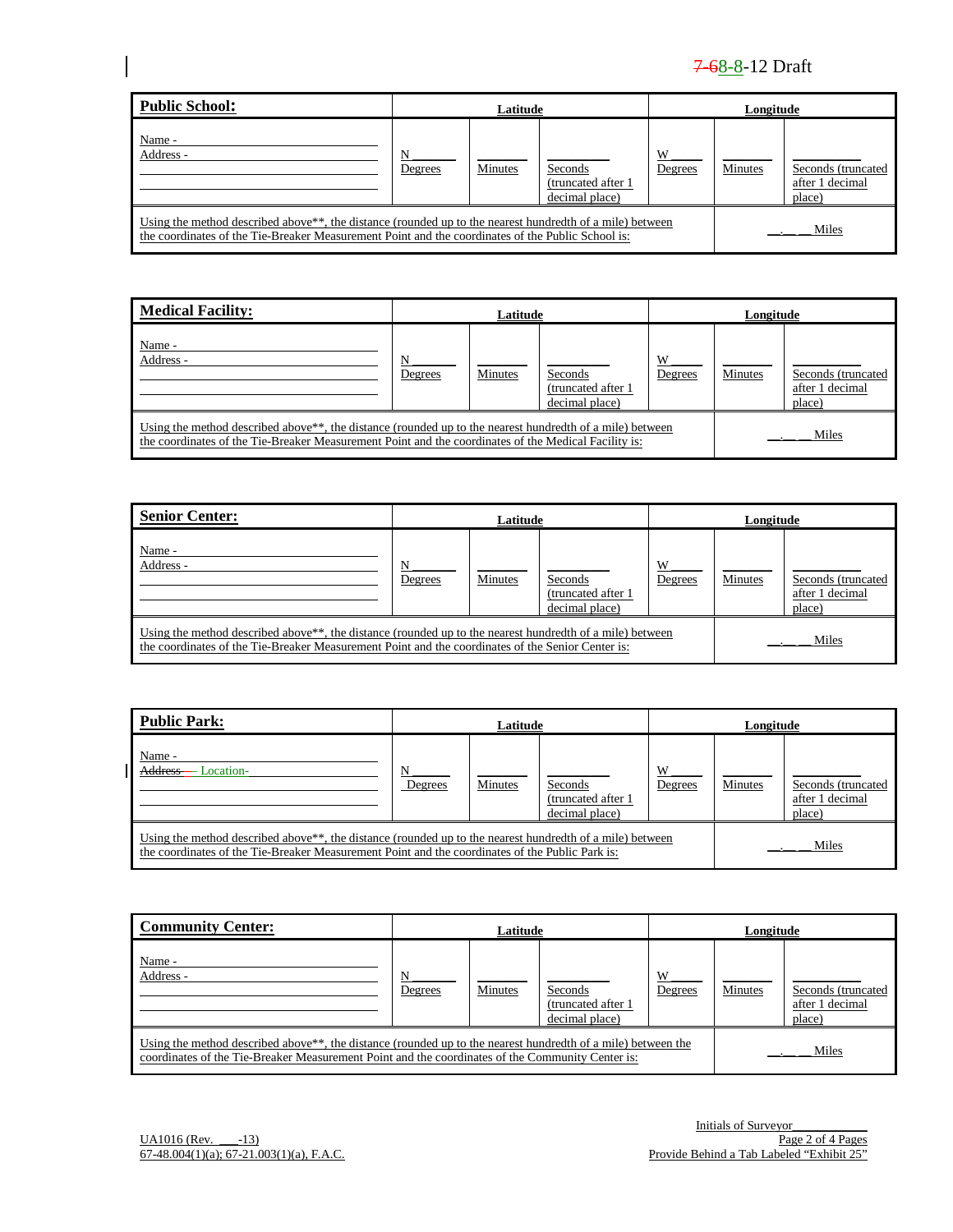| <b>Pharmacy:</b>                                                                                                                                                                                                      | Latitude     |         |                                                  |              | Longitude |                                                 |  |
|-----------------------------------------------------------------------------------------------------------------------------------------------------------------------------------------------------------------------|--------------|---------|--------------------------------------------------|--------------|-----------|-------------------------------------------------|--|
| Name -<br>Address -                                                                                                                                                                                                   | N<br>Degrees | Minutes | Seconds<br>(truncated after 1)<br>decimal place) | W<br>Degrees | Minutes   | Seconds (truncated<br>after 1 decimal<br>place) |  |
| Using the method described above <sup>**</sup> , the distance (rounded up to the nearest hundredth of a mile) between<br>the coordinates of the Tie-Breaker Measurement Point and the coordinates of the Pharmacy is: |              |         |                                                  |              |           | Miles                                           |  |

| Public Library:     | Latitude                                                                                                                                                                                                                    |                |                                                 |              | Longitude |                                                 |  |
|---------------------|-----------------------------------------------------------------------------------------------------------------------------------------------------------------------------------------------------------------------------|----------------|-------------------------------------------------|--------------|-----------|-------------------------------------------------|--|
| Name -<br>Address - | N<br>Degrees                                                                                                                                                                                                                | <b>Minutes</b> | Seconds<br>(truncated after 1<br>decimal place) | W<br>Degrees | Minutes   | Seconds (truncated<br>after 1 decimal<br>place) |  |
|                     | Using the method described above <sup>**</sup> , the distance (rounded up to the nearest hundredth of a mile) between<br>the coordinates of the Tie-Breaker Measurement Point and the coordinates of the Public Library is: |                |                                                 |              |           | Miles                                           |  |

If the Corporation discovers that there are any false statements made in this certification, the Corporation will forward a copy to the State of Florida Department of Business and Professional Regulation for investigation.

**CERTIFICATION** - Under penalties of perjury, I declare that the foregoing statement is true and correct.

Signature of Florida Licensed Surveyor Florida License Number of Signatory

\_\_\_\_\_\_\_\_\_\_\_\_\_\_\_\_\_\_\_\_\_\_\_\_\_\_\_\_\_\_\_\_\_\_\_\_\_\_\_\_\_\_\_\_

\_\_\_\_\_\_\_\_\_\_\_\_\_\_\_\_\_\_\_\_\_\_\_\_\_\_\_\_\_\_\_\_\_\_\_\_\_\_\_\_\_\_\_\_ \_\_\_\_\_\_\_\_\_\_\_\_\_\_\_\_\_\_\_\_\_\_\_\_\_\_\_\_\_\_\_\_\_

Print or Type Name of Signatory

This certification, consists of 4 pages. This certification may not be signed by the Applicant, by any related parties of the Applicant, or by any Principals or Financial Beneficiaries of the Applicant. If the certification is inappropriately signed, the Application will not be eligible to receive proximity tie-breaker points. If this certification contains corrections or 'white-out', or if it is scanned, imaged, altered, or retyped, the Application will not be eligible to receive proximity tie-breaker points. The Application may still be eligible for automatic points. The certification may be photocopied. To be considered for scoring purposes, at least pages 1, 2 and 3 of this 4 page certification form must be provided by the Applicant.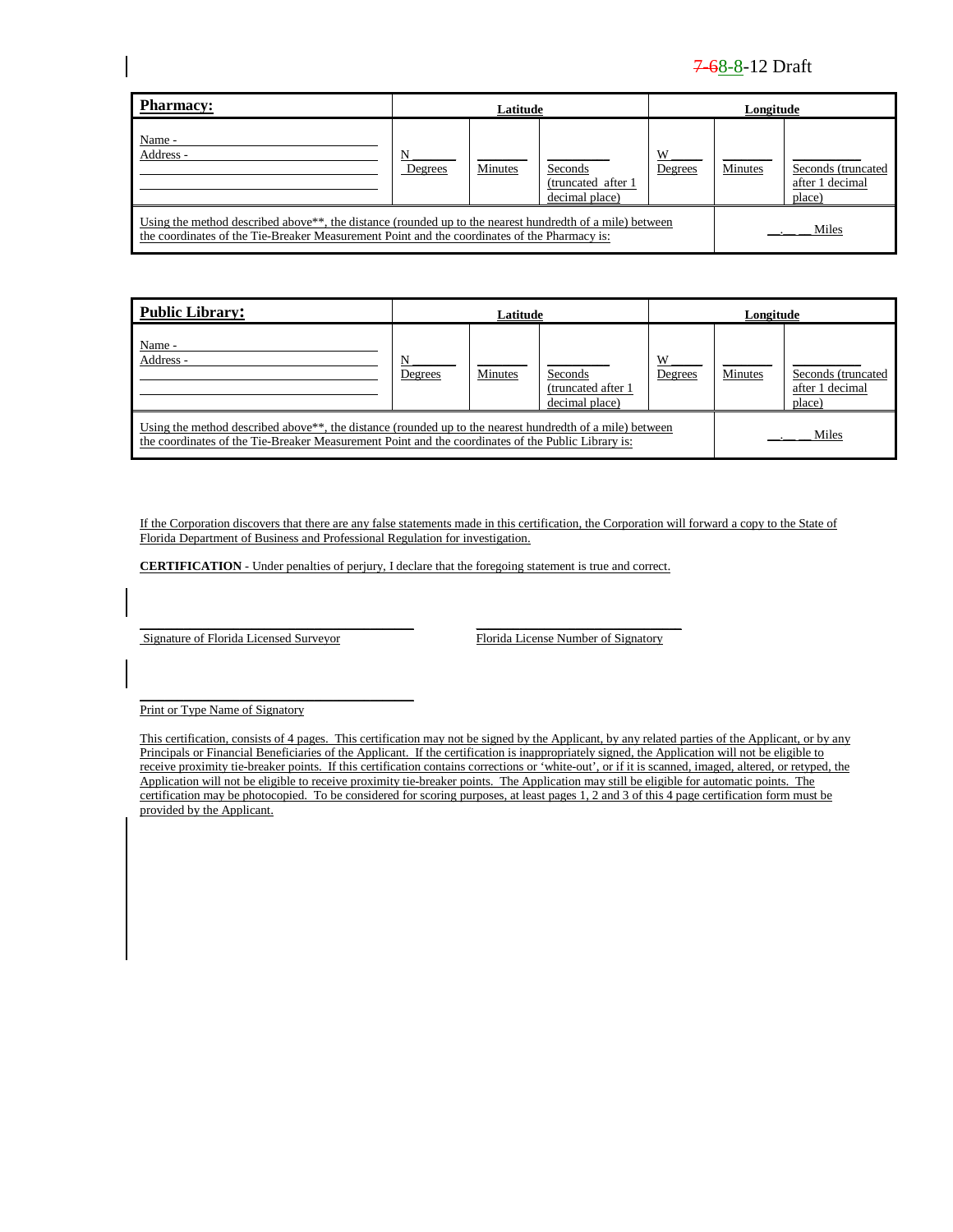UA1016 (Rev. \_\_\_-13)<br>
67-48.004(1)(a); 67-21.003(1)(a), F.A.C.<br>
Provide Behind a Tab Labeled "Exhibit 25" Provide Behind a Tab Labeled "Exhibit 25"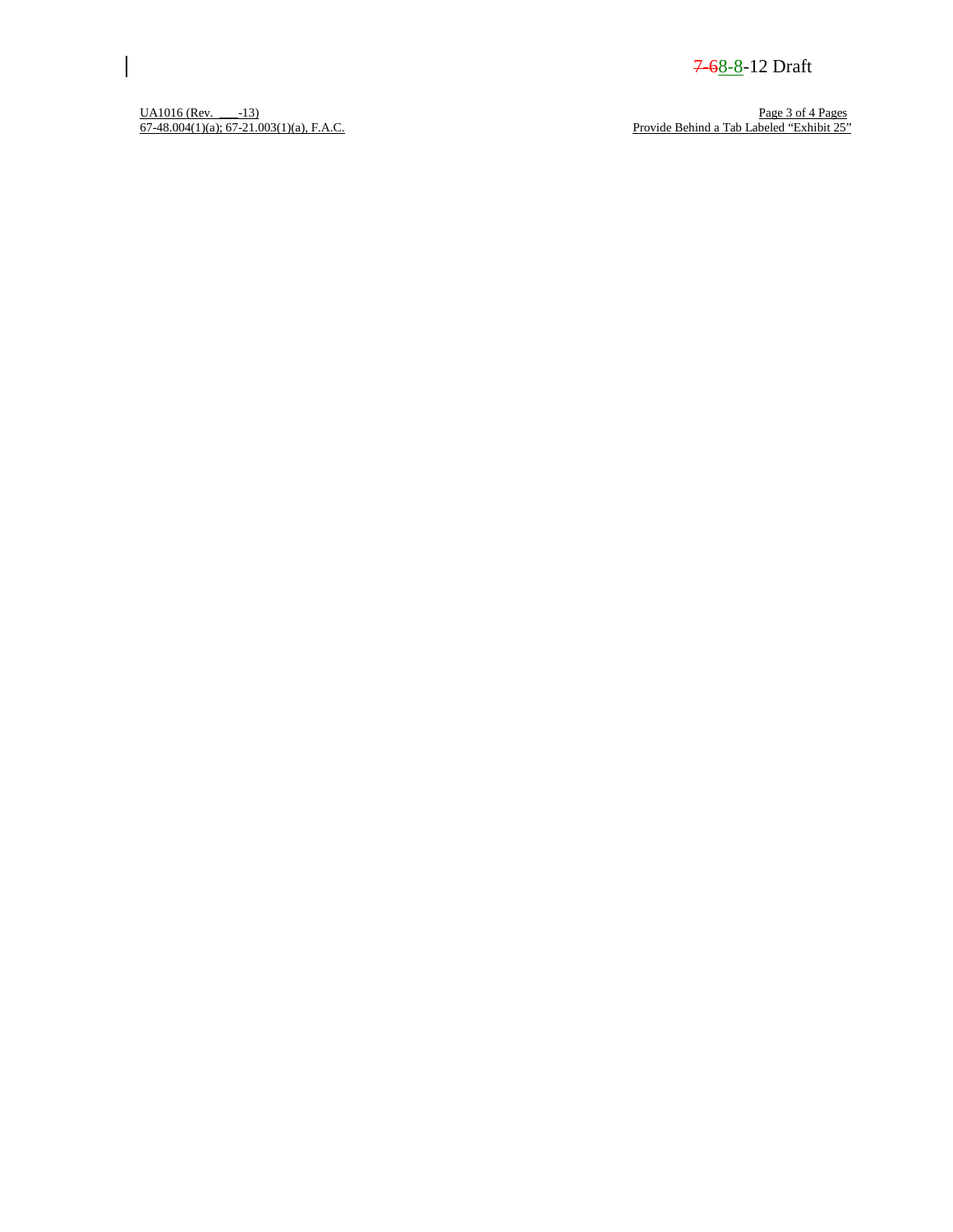$1$ <sup>1</sup> Tie-Breaker Measurement Point means a single point selected by the Applicant on the proposed Development site that is located within 100 feet of a residential building existing or to be constructed as part of the proposed Development. For a Development which consists of Scattered Sites, this means a single point on one of the Scattered Sites which comprise the Development site that is located within 100 feet of a residential building existing or to be constructed as part of the proposed Development. In addition, the Tie-Breaker Measurement Point must be located on the site with the most units.

 $2$  The latitude and longitude coordinates for all Proximity Services must represent a point as outlined below. The coordinates for each service must be stated in degrees, minutes and seconds, with the degrees and minutes stated as whole numbers and the seconds truncated after one decimal place. If the degrees and minutes are not stated as whole numbers and the seconds are not truncated after one decimal place, the Applicant will not be eligible for proximity tie-breaker points for that service.

| <b>Service</b>                                                                                                     |                                                                                                                                                                                                                                       | Location where latitude and longitude coordinates must be obtained                                                                                                                                                                                                                          |  |  |  |
|--------------------------------------------------------------------------------------------------------------------|---------------------------------------------------------------------------------------------------------------------------------------------------------------------------------------------------------------------------------------|---------------------------------------------------------------------------------------------------------------------------------------------------------------------------------------------------------------------------------------------------------------------------------------------|--|--|--|
| Grocery Store, Public School, Medical<br>Facility, Community Center, Senior<br>Center, Public Library and Pharmacy | that provides direct public access to the building where the service is located.                                                                                                                                                      | Coordinates must represent a point that is on the doorway threshold of an exterior entrance                                                                                                                                                                                                 |  |  |  |
| <b>Public Park</b>                                                                                                 | Additionally, if the perimeter area intended for recreational activities is enclosed, the                                                                                                                                             | Coordinates must represent a point that is on the premises; however, the point may not be<br>located in the parking lot, street, or any area that is not intended for recreational activities.<br>coordinates must represent the public ingress/egress point of entry to the enclosed area. |  |  |  |
| Public Bus Stop, Public Bus Rapid Transit<br>Stop, Public Bus Transfer Stop and Public<br>Rail Station             | With the exception of SunRail Rail Stations, coordinates must represent the location where<br>passengers may embark and disembark the bus or train. SunRail Rail Stations coordinates<br>must represent the coordinates listed below: |                                                                                                                                                                                                                                                                                             |  |  |  |
|                                                                                                                    | <b>Station Name</b>                                                                                                                                                                                                                   | <b>Latitude/Longitude Coordinates</b>                                                                                                                                                                                                                                                       |  |  |  |
|                                                                                                                    | <b>Altamonte Springs Station</b>                                                                                                                                                                                                      | N 28 39 50.1, W 81 21 23.4                                                                                                                                                                                                                                                                  |  |  |  |
|                                                                                                                    | <b>Church Street Station</b>                                                                                                                                                                                                          | N 28 32 20.3, W 81 22 50.6                                                                                                                                                                                                                                                                  |  |  |  |
|                                                                                                                    | <b>DeBary Station</b>                                                                                                                                                                                                                 | N 28 51 20.3, W 81 19 24.1                                                                                                                                                                                                                                                                  |  |  |  |
|                                                                                                                    | <b>Florida Hospital Station</b>                                                                                                                                                                                                       | N 28 34 21.8, W 81 22 17.4                                                                                                                                                                                                                                                                  |  |  |  |
|                                                                                                                    | <b>Lake Mary Station</b>                                                                                                                                                                                                              | N28 45 31.8, W 81 19 04.3                                                                                                                                                                                                                                                                   |  |  |  |
|                                                                                                                    | Longwood Station                                                                                                                                                                                                                      | N 28 42 04.1, W 81 20 43.4                                                                                                                                                                                                                                                                  |  |  |  |
|                                                                                                                    | <b>LYNX Central Station</b>                                                                                                                                                                                                           | N 28 32 52.2, W 81 22 51.0                                                                                                                                                                                                                                                                  |  |  |  |
|                                                                                                                    | <b>Maitland Station</b>                                                                                                                                                                                                               | N 28 38 03.7, W 81 21 44.7                                                                                                                                                                                                                                                                  |  |  |  |
|                                                                                                                    | Orlando Amtrak/ORMC Station                                                                                                                                                                                                           | N 28 31 39.5, W 81 22 55.6                                                                                                                                                                                                                                                                  |  |  |  |
|                                                                                                                    | Sand Lake Road Station                                                                                                                                                                                                                | N 28 27 11.3, W 81 22 1.0                                                                                                                                                                                                                                                                   |  |  |  |
|                                                                                                                    | Sanford/SR46 Station                                                                                                                                                                                                                  | N 28 48 49.8, W 81 17 56.9                                                                                                                                                                                                                                                                  |  |  |  |
|                                                                                                                    | Winter Park/Park Ave Station                                                                                                                                                                                                          | N 28 35 51.5, W 81 21 6.0                                                                                                                                                                                                                                                                   |  |  |  |

If there is no exterior public entrance to the Tier 1 or Tier 2 Service, then a point should be used that is at the exterior entrance doorway threshold that is the closest walking distance to the doorway threshold of the interior public entrance to the service. For example, for a Pharmacy located within an enclosed shopping mall structure that does not have a direct public exterior entrance, the latitude and longitude coordinates at the doorway threshold of the exterior public entrance to the enclosed shopping mall that provide the shortest walking distance to the doorway threshold of the interior entrance to the Pharmacy would be used.

The Applicant may not use any other Tier 1 or Tier 2 Service for multiple point items unless they are separate functioning services that are housed at the same location. For instance, an Applicant may not use a Senior Center as both a Senior Center and a Community Center. However, Applicants may use the same latitude and longitude coordinates for the Grocery Store, Medical Facility and/or Pharmacy if the Grocery Store, Medical Facility and/or Pharmacy is housed at the same location.

"Scattered Sites," as applied to a single Development, means a Development site that, when taken as a whole, is comprised of real property that is not contiguous (each such non-contiguous site within a Scattered Site Development, a "Scattered Site"). For purposes of this definition "contiguous" means touching at a point or along a boundary. Real property is contiguous if the only intervening real property interest is an easement provided the easement is not a roadway or street. (See Rules 67-48.002, F.A.C.).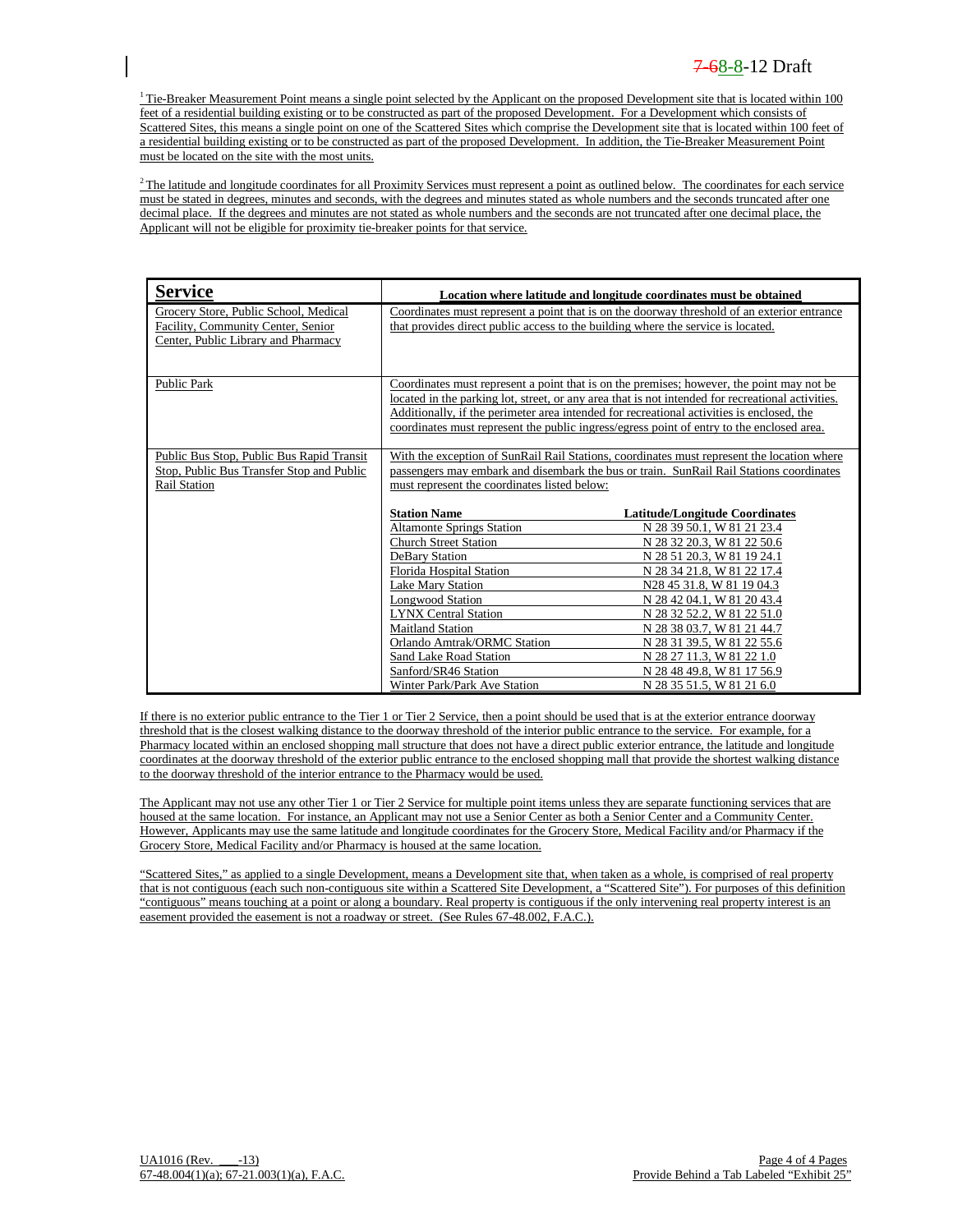#### **2013 2011 UNIVERSAL CYCLE - LOCAL GOVERNMENT VERIFICATION OF STATUS OF SITE PLAN APPROVAL FOR MULTIFAMILY DEVELOPMENTS**

Name of Development:

(Part III.A.1. of the 2013 2011 Universal Cycle Application)

Development Location:

(At a minimum, provide the address assigned by the United States Postal Service, including the address number, street name and city, and/or if the address has not yet been assigned, provide (i) the street name, closest designated intersection and city if located within a city or (ii) the street name, closest designated intersection and county if located in the unincorporated area of the county.)

Zoning Designation:

Mark the applicable statement:

1.  $\circ$  The above-referenced Development is <u>(a)</u> new construction, or <u>(b)</u> rehabilitation with new construction, or (c) rehabilitation without new construction that requires additional site plan approval or similar process, and the final site plan, in the zoning designation stated above, was approved on or before the Application Deadline for the 2013 2011 Universal Application Cycle (as stated on the FHFC Website \_\_\_\_\_\_\_\_\_\_\_[\\_http://apps.floridahousing.org/StandAlone/FHFC\\_ECM/ContentPage.aspx?PAGE=0238\)](http://apps.floridahousing.org/StandAlone/FHFC_ECM/ContentPage.aspx?PAGE=0238) by action of the appropriate City/County legally authorized body; e.g. council, commission, board, department, division, etc., responsible for such approval process.

\_\_\_\_\_\_\_\_\_\_\_\_\_\_\_\_\_\_\_\_\_\_\_\_\_\_\_\_\_\_\_\_\_\_\_\_\_\_\_\_\_ (Legally Authorized Body\*).

2.  $\circ$  The above-referenced Development is (a) new construction, or (b) rehabilitation with new construction, or (c) rehabilitation without new construction that requires additional site plan approval or similar process, and (i) this jurisdiction provides either preliminary site plan approval or conceptual site plan approval which has been issued, or (ii) site plan approval is required for the new construction work and/or the rehabilitation work; however, this jurisdiction provides neither preliminary site plan approval nor conceptual site plan approval, nor is any other similar process provided prior to issuing final site plan approval. Although there is no preliminary or conceptual site plan approval process and the final site plan approval has not yet been issued, the site plan, in the zoning designation stated above, has been reviewed.

The necessary approval and/or review was performed on or before the Application Deadline for the 2013 2011 Universal Application Cycle (as stated on the FHFC Website [http://apps.floridahousing.org/StandAlone/FHFC\\_ECM/ContentPage.aspx?PAGE=0238\)](http://apps.floridahousing.org/StandAlone/FHFC_ECM/ContentPage.aspx?PAGE=0238) by the appropriate City/County legally authorized body; e.g. council, commission, board, department, division, etc., responsible for such approval process. \_\_\_\_\_\_\_\_\_\_\_\_\_\_\_\_\_\_\_\_\_\_\_\_\_\_\_\_\_\_\_.(Legally Authorized Body\*).

3. ○ The above-referenced Development, in the zoning designation stated above, is rehabilitation without any new construction and does not require additional site plan approval or similar process.

dy" is not an individual. Applicant must state the name of the City Council, County Commission, Department, Division, Board, Department, Division, Board, Department, Division, and Superint, Division, Board, Division, etc., ith authority over

### **CERTIFICATION**

I certify that the City/County of \_\_\_\_\_\_\_\_\_\_\_\_\_\_\_\_\_\_\_\_ has vested in me the authority to verify status of site plan approval (Name of City or County) as specified above and I further certify that the information stated above is true and correct.

\_\_\_\_\_\_\_\_\_\_\_\_\_\_\_\_\_\_\_\_\_\_\_\_\_\_\_\_\_\_\_\_\_\_\_\_\_\_\_\_\_\_\_\_\_\_\_ \_\_\_\_\_\_\_\_\_\_\_\_\_\_\_\_\_\_\_\_\_\_\_\_\_\_\_\_\_\_\_\_\_\_\_\_\_\_\_\_\_\_\_\_\_\_\_\_\_ Signature **Print or Type Name and Title** 

> \_\_\_\_\_\_\_\_\_\_\_\_\_\_\_\_\_\_\_\_\_\_\_\_\_\_\_\_\_\_\_\_\_\_\_\_\_\_\_\_\_\_\_\_\_\_\_ Print or Type Title

This certification must be signed by the applicable City's or County's Director of Planning and Zoning, chief appointed official (staff) responsible for determination of issues related to site plan approval, City Manager, or County Manager/Administrator/Coordinator. Signatures from local elected officials are not acceptable, nor are other signatories. If this certification is applicable to this Development and it is inappropriately signed, the Application will fail to meet threshold. If this certification contains corrections or 'white-out', or if it is scanned, imaged, altered, or retyped, the form will not be considered and the Application will fail to meet threshold. The certification may be photocopied.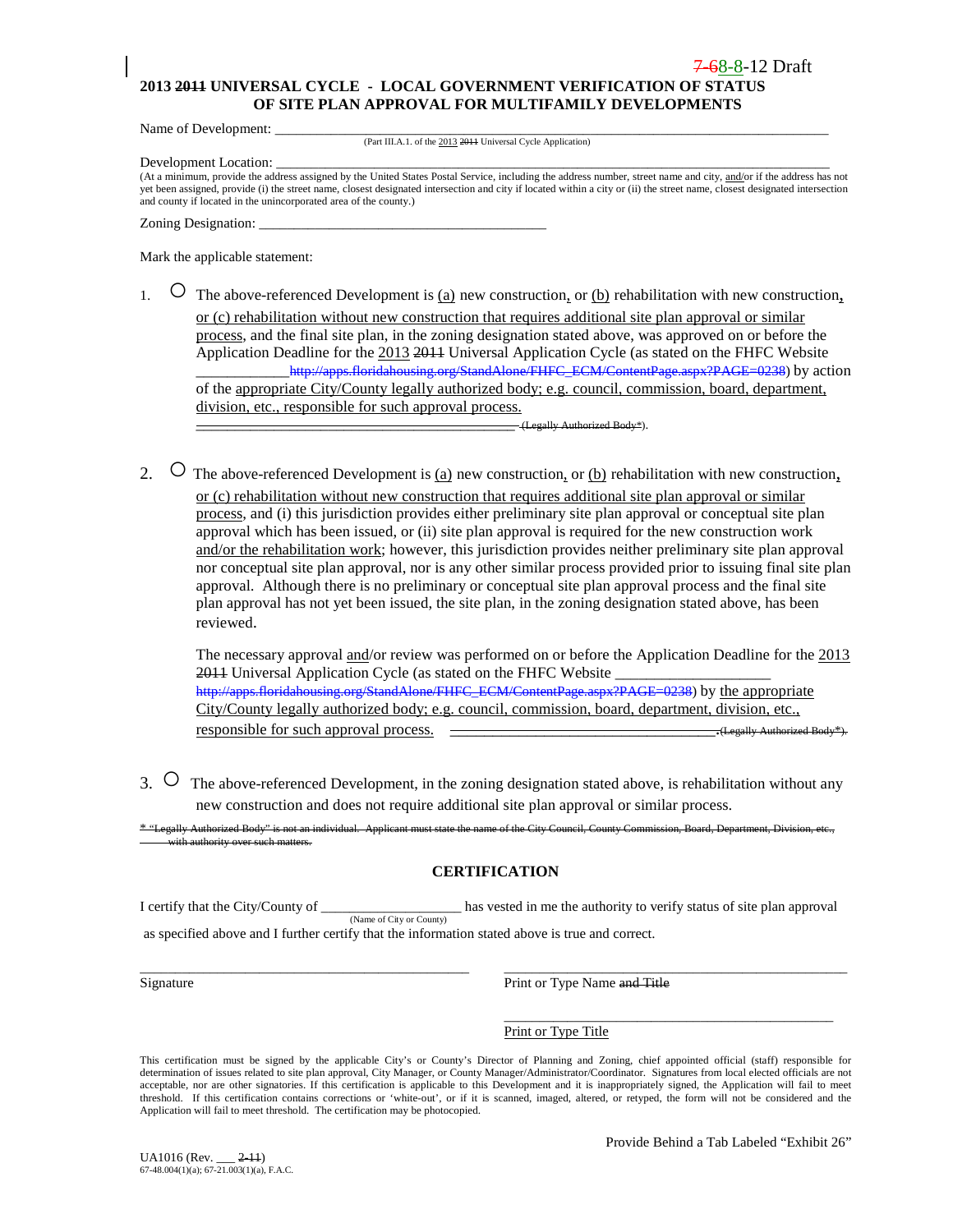### **2013 2011 UNIVERSAL CYCLE - LOCAL GOVERNMENT VERIFICATION OF STATUS OF PLAT APPROVAL FOR SINGLE-FAMILY RENTAL DEVELOPMENTS**

Name of Development:

(Part III.A.1. of the 2013 2011 Universal Cycle Application)

#### Development Location:

(At a minimum, provide the address assigned by the United States Postal Service, including the address number, street name and city, and/or if the address has not yet been assigned, provide (i) the street name, closest designated intersection and city if located within a city or (ii) the street name, closest designated intersection and county if located in the unincorporated area of the county.)

Mark the applicable statement:

- 1. The above-referenced Development is (a) new construction, or (b) rehabilitation with new construction, or (c) rehabilitation without new construction that requires additional site plan approval or similar process, and the final plat was approved on or before the Application Deadline for the 2013 2011 Universal Application Cycle (as stated on the FHFC Website [http://apps.floridahousing.org/StandAlone/FHFC\\_ECM/ContentPage.aspx?PAGE=023](http://apps.floridahousing.org/StandAlone/FHFC_ECM/ContentPage.aspx?PAGE=0238) [8\)](http://apps.floridahousing.org/StandAlone/FHFC_ECM/ContentPage.aspx?PAGE=0238) by action of the appropriate City/County legally authorized body; e.g. council, commission, board, department, division, etc., responsible for such approval process. \_\_\_\_\_\_\_\_\_\_\_\_\_\_\_\_\_\_\_\_(Legally Authorized Body\*).
- 2. O The above-referenced Development is new construction or rehabilitation with new construction and the preliminary or conceptual plat was approved on or before the Application Deadline for the 2013 2011 Universal Application Cycle (as stated on the FHFC Website http://apps.floridahousing.org/StandAlone/FHFC\_ECM/ContentPag

[e.aspx?PAGE=0238\)](http://apps.floridahousing.org/StandAlone/FHFC_ECM/ContentPage.aspx?PAGE=0238) by action of the appropriate City/County legally authorized body; e.g. council, commission, board, department, division, etc., responsible for such approval process.  $\overline{\phantom{a}}$  (Legally Authorized Body\*)

3. ○ The above-referenced Development is rehabilitation without any new construction and does not require additional plat approval.

\* "Legally Authorized Body" is not an individual. Applicant must state the name of the City Council, County Commission, Board, Department, Division, etc., with authority over such matters.

## **CERTIFICATION**

I certify that the City/County of \_\_\_\_\_\_\_\_\_\_\_\_\_\_\_\_\_\_\_\_\_\_\_\_\_\_ has vested in me the authority to

(Name of City or County)

\_\_\_\_\_\_\_\_\_\_\_\_\_\_\_\_\_\_\_\_\_\_\_\_\_\_\_\_\_\_\_\_\_\_ \_\_\_\_\_\_\_\_\_\_\_\_\_\_\_\_\_\_\_\_\_\_\_\_\_\_\_\_\_\_\_\_\_\_\_

verify status of plat approval as specified above and I further certify that the information above is true and correct.

Signature Print or Type Name

\_\_\_\_\_\_\_\_\_\_\_\_\_\_\_\_\_\_\_\_\_\_\_\_\_\_\_\_\_\_\_\_\_\_\_

Print or Type Title

This certification must be signed by the applicable City's or County's Director of Planning and Zoning, chief appointed official (staff) responsible for determination of issues related to plat approval, City Manager, or County Manager/Administrator/Coordinator. Signatures from local elected officials are not acceptable, nor are other signatories. If this certification is applicable to this Development and it is inappropriately signed, the Application will fail to meet threshold.

If this certification contains corrections or 'white-out', or if it is scanned, imaged, altered, or retyped, the form will not be considered and the Application will fail to meet threshold. The certification may be photocopied.

Provide Behind a Tab Labeled "Exhibit 26"

UA1016 (Rev. \_\_\_ 2-11) 67-48.004(1)(a); 67-21.003(1)(a), F.A.C.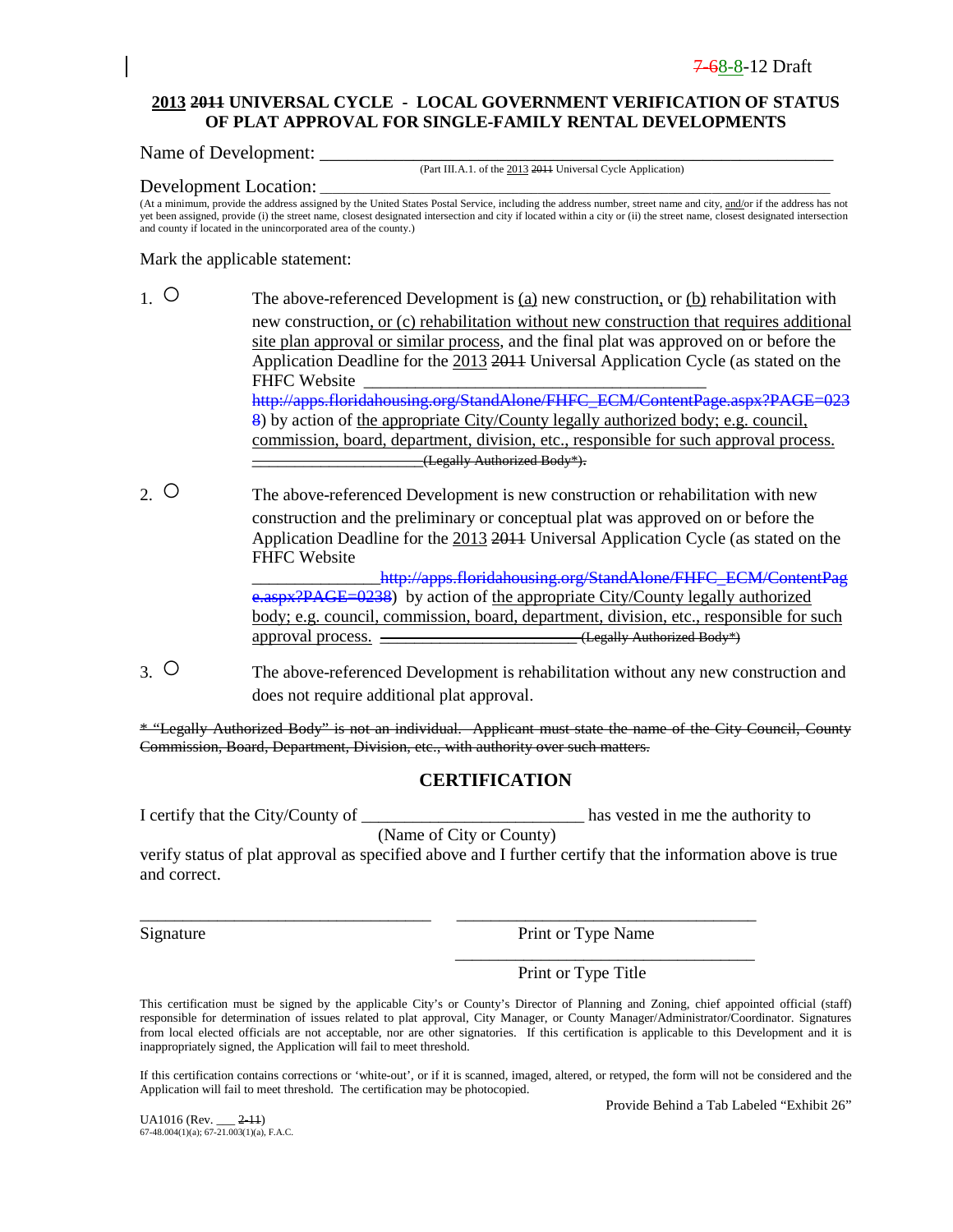# **2013 2011 UNIVERSAL CYCLE - VERIFICATION OF AVAILABILITY OF INFRASTRUCTURE - ELECTRICITY**

Name of Development:

(Part III.A.1. of the 2013 2011 Universal Cycle Application)

Development Location: (At a minimum, provide the address assigned by the United States Postal Service, including the address number, street name and city, and/or if the address has not yet been assigned, provide (i) the street name, closest designated intersection and city if located within a city or (ii) the street name, closest designated intersection and county if located in the unincorporated area of the county.)

The undersigned service provider confirms that on or before the Application Deadline for the 2013 2011 Universal Application Cycle (as stated on the FHFC Website [http://apps.floridahousing.org/StandAlone/FHFC\\_ECM/ContentPage.aspx?PAGE=0238\)](http://apps.floridahousing.org/StandAlone/FHFC_ECM/ContentPage.aspx?PAGE=0238) :

- 1. Electricity is available to the proposed Development.
- 2. There are no impediments to the proposed Development for obtaining electric service other than payment of hook-up or installation fees, line extensions to be paid for by the Applicant in connection with the construction of the Development, or other such routine administrative procedure.
- 3. To the best of our knowledge, no variance or local hearing is required to make electricity available to the proposed Development.
- 4. To the best of our knowledge, there are no moratoriums pertaining to electric service which are applicable to the proposed Development.

### **CERTIFICATION**

\_\_\_\_\_\_\_\_\_\_\_\_\_\_\_\_\_\_\_\_\_\_\_\_\_\_\_\_\_\_\_\_\_\_\_\_\_\_\_\_ \_\_\_\_\_\_\_\_\_\_\_\_\_\_\_\_\_\_\_\_\_\_\_\_\_\_\_\_\_\_\_\_

\_\_\_\_\_\_\_\_\_\_\_\_\_\_\_\_\_\_\_\_\_\_\_\_\_\_\_\_\_\_\_\_\_\_\_\_ \_\_\_\_\_\_\_\_\_\_\_\_\_\_\_\_\_\_\_\_\_\_\_\_\_\_\_\_\_

\_\_\_\_\_\_\_\_\_\_\_\_\_\_\_\_\_\_\_\_\_\_\_\_\_\_\_\_\_\_\_\_\_\_\_\_\_\_\_\_ \_\_\_\_\_\_\_\_\_\_\_\_\_\_\_\_\_\_\_\_\_\_\_\_\_\_\_\_\_\_\_\_

I certify that the foregoing information is true and correct.

Signature Name of Entity Providing Service

Print or Type Name Address (street address, city, state)

Print or Type Title

\_\_\_\_\_\_\_\_\_\_\_\_\_\_\_\_\_\_\_\_\_\_\_\_\_\_\_\_\_\_\_\_\_\_ Telephone Number (including area code)

This certification may not be signed by the Applicant, by any related parties of the Applicant, or by any Principals or Financial Beneficiaries of the Applicant. In addition, signatures from local elected officials are not acceptable. If the certification is applicable to this Development and it is inappropriately signed, the Application will fail threshold.

If this certification contains corrections or 'white-out', or if it is scanned, imaged, altered, or retyped, the form will not be considered and the Application will fail to meet threshold. The certification may be photocopied.

Provide Behind a Tab Labeled "Exhibit 28"

UA1016 (Rev. \_\_\_\_ 2-11)  $67-48.004(1)(a)$ ;  $67-21.003(1)(a)$ , F.A.C.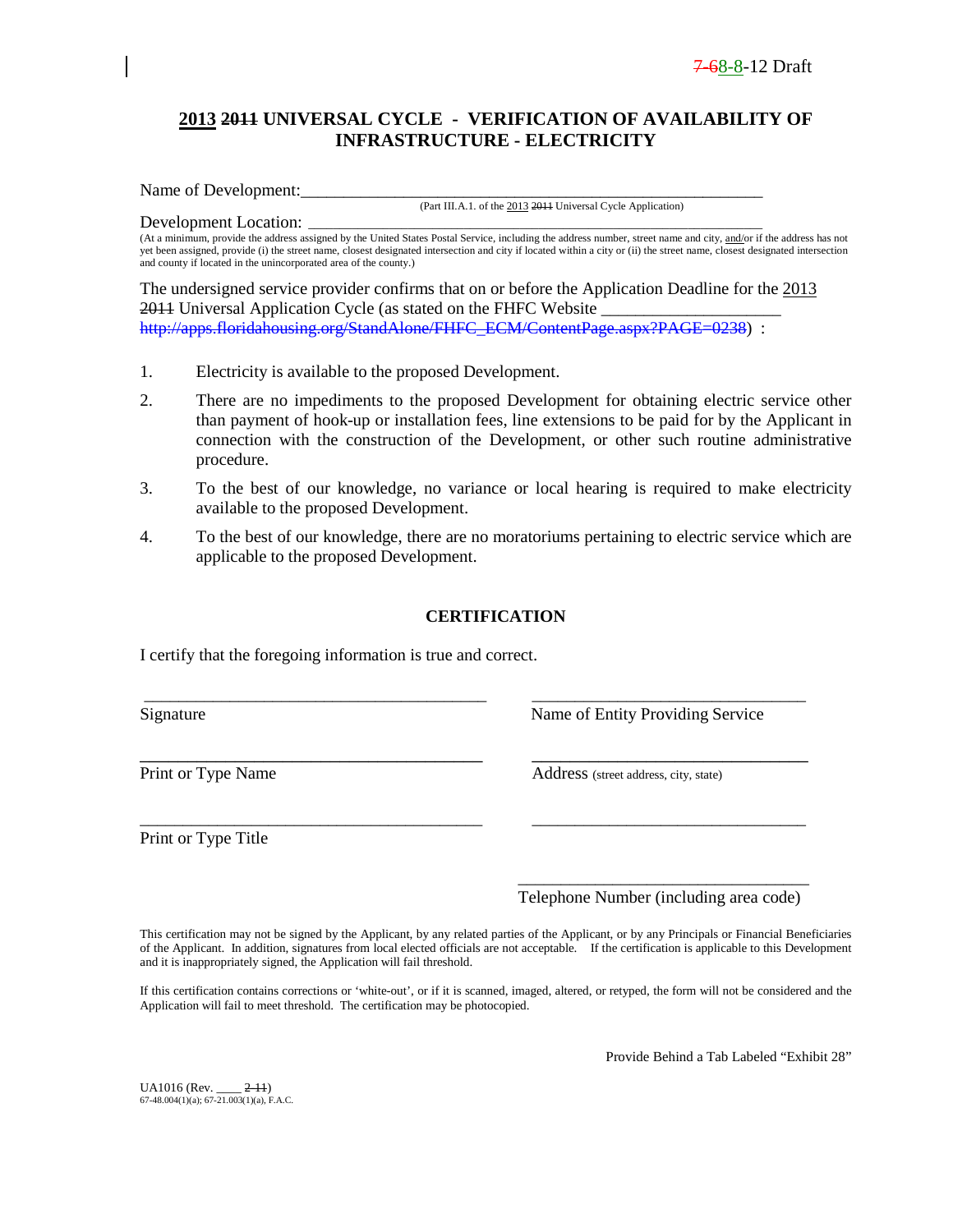### **2013 2011 UNIVERSAL CYCLE - VERIFICATION OF AVAILABILITY OF INFRASTRUCTURE - WATER**

Name of Development:

#### (Part III.A.1. of the 2013 2011 Universal Cycle Application)

Development Location:

(At a minimum, provide the address assigned by the United States Postal Service, including the address number, street name and city, and/or if the address has not yet been assigned, provide (i) the street name, closest designated intersection and city if located within a city or (ii) the street name, closest designated intersection and county if located in the unincorporated area of the county.)

The undersigned service provider confirms that on or before the Application Deadline for the 2013 2011 Universal Application Cycle (as stated on the FHFC Website [http://apps.floridahousing.org/StandAlone/FHFC\\_ECM/ContentPage.aspx?PAGE=0238\)](http://apps.floridahousing.org/StandAlone/FHFC_ECM/ContentPage.aspx?PAGE=0238) :

- 1. Potable water is available to the proposed Development.
- 2. There are no impediments to the proposed Development for obtaining potable water service other than payment of hook-up or installation fees, line extensions to be paid for by the Applicant in connection with the construction of the Development, or other such routine administrative procedure.
- 3. To the best of our knowledge, no variance or local hearing is required to make potable water available to the proposed Development.
- 4. To the best of our knowledge, there are no moratoriums pertaining to potable water which are applicable to the proposed Development.

### **CERTIFICATION**

I certify that the foregoing information is true and correct.

| Signature          | Name of Entity Providing Service      |  |  |  |  |
|--------------------|---------------------------------------|--|--|--|--|
| Print or Type Name | Address (street address, city, state) |  |  |  |  |
|                    |                                       |  |  |  |  |

Print or Type Title

\_\_\_\_\_\_\_\_\_\_\_\_\_\_\_\_\_\_\_\_\_\_\_\_\_\_\_\_\_\_\_\_\_\_\_\_\_\_\_ Telephone Number (including area code)

This certification may not be signed by the Applicant, by any related parties of the Applicant, or by any Principals or Financial Beneficiaries of the Applicant. In addition, signatures from local elected officials are not acceptable. If the certification is applicable to this Development and it is inappropriately signed, the Application will fail threshold.

If this certification contains corrections or 'white-out', or if it is scanned, imaged, altered, or retyped, the form will not be considered and the Application will fail to meet threshold. The certification may be photocopied.

Provide Behind a Tab Labeled "Exhibit 29"

UA1016 (Rev. \_\_\_ 2-11) 67-48.004(1)(a); 67-21.003(1)(a), F.A.C.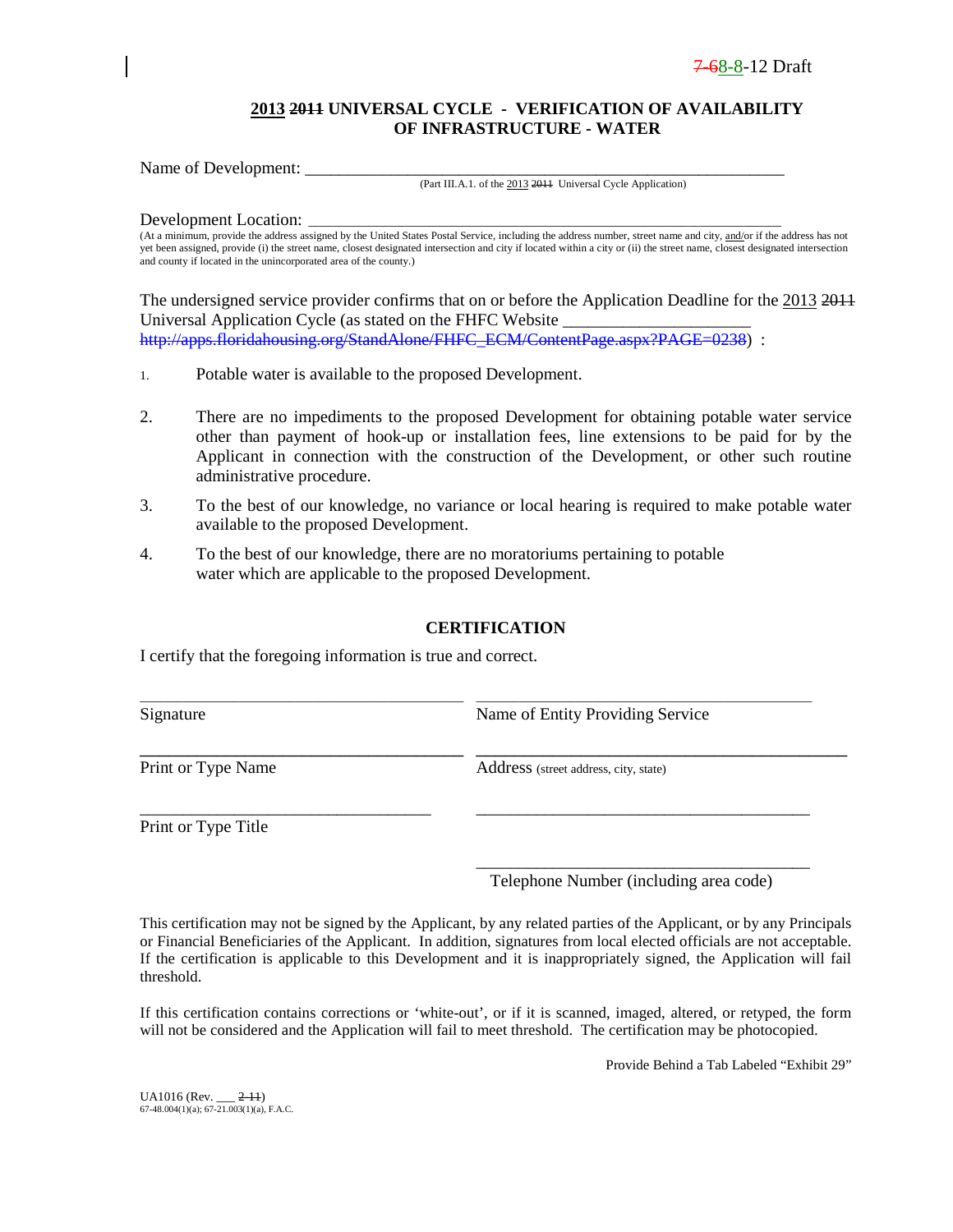## **2013 2011 UNIVERSAL CYCLE - VERIFICATION OF AVAILABILITY OF INFRASTRUCTURE - SEWER CAPACITY, PACKAGE TREATMENT, OR SEPTIC TANK**

Name of Development:

(Part III.A.1. of the 2013 2011 Universal Cycle Application)

#### Development Location:

(At a minimum, provide the address assigned by the United States Postal Service, including the address number, street name and city, and/or if the address has not yet been assigned, provide (i) the street name, closest designated intersection and city if located within a city or (ii) the street name, closest designated intersection and county if located in the unincorporated area of the county.)

The undersigned service provider or permitting authority confirms that on or before the Application Deadline for the 2013 2011 Universal Application Cycle (as stated on the FHFC Website [http://apps.floridahousing.org/StandAlone/FHFC\\_ECM/ContentPage.aspx?PAGE=0238\)](http://apps.floridahousing.org/StandAlone/FHFC_ECM/ContentPage.aspx?PAGE=0238)

- 1. Sewer Capacity, Package Treatment, or Septic Tank is available to the proposed Development.
- 2. There are no impediments to the proposed Development for obtaining the specified waste treatment service other than payment of hook-up or installation fees, line extensions to be paid for by the Applicant in connection with the construction of the Development, or other such routine administrative procedure.
- 3. To the best of our knowledge, no variance or local hearing is required to make this service available to the proposed Development.
- 4. To the best of our knowledge, there are no moratoriums pertaining to this service, which are applicable to the proposed Development.

### **CERTIFICATION**

\_\_\_\_\_\_\_\_\_\_\_\_\_\_\_\_\_\_\_\_\_\_\_\_\_\_\_\_\_\_\_\_\_\_\_\_\_\_\_\_\_\_\_\_\_\_\_\_\_\_\_\_ \_\_\_\_\_\_\_\_\_\_\_\_\_\_\_\_\_\_\_\_\_\_\_\_\_\_\_\_\_\_\_\_\_\_\_\_\_\_\_\_\_\_\_\_\_\_

\_\_\_\_\_\_\_\_\_\_\_\_\_\_\_\_\_\_\_\_\_\_\_\_\_\_\_\_\_\_\_\_\_\_\_\_\_\_\_\_\_\_\_\_\_\_\_ \_\_\_\_\_\_\_\_\_\_\_\_\_\_\_\_\_\_\_\_\_\_\_\_\_\_\_\_\_\_\_\_\_\_\_\_\_\_\_\_\_\_\_\_\_\_

\_\_\_\_\_\_\_\_\_\_\_\_\_\_\_\_\_\_\_\_\_\_\_\_\_\_\_\_\_\_\_\_\_\_\_\_\_\_ \_\_\_\_\_\_\_\_\_\_\_\_\_\_\_\_\_\_\_\_\_\_\_\_\_\_\_\_\_\_\_\_\_\_\_\_

I certify that the foregoing information is true and correct.

Signature **Name of Entity Providing Service** Research Name of Entity Providing Service

Print or Type Name<br>
Address (street address, city, state)

Print or Type Title

Telephone Number (including area code)

\_\_\_\_\_\_\_\_\_\_\_\_\_\_\_\_\_\_\_\_\_\_\_\_\_\_\_\_\_\_\_\_\_\_\_\_\_\_\_

This certification may not be signed by the Applicant, by any related parties of the Applicant, or by any Principals or Financial Beneficiaries of the Applicant. In addition, signatures from local elected officials are not acceptable. If the certification is applicable to this Development and it is inappropriately signed, the Application will fail threshold.

If this certification contains corrections or 'white-out', or if it is scanned, imaged, altered, or retyped, the form will not be considered and the Application will fail to meet threshold. The certification may be photocopied.

 $UA1016$  (Rev.  $2-11$ ) 67-48.004(1)(a); 67-21.003(1)(a), F.A.C. Provide Behind a Tab Labeled "Exhibit 30"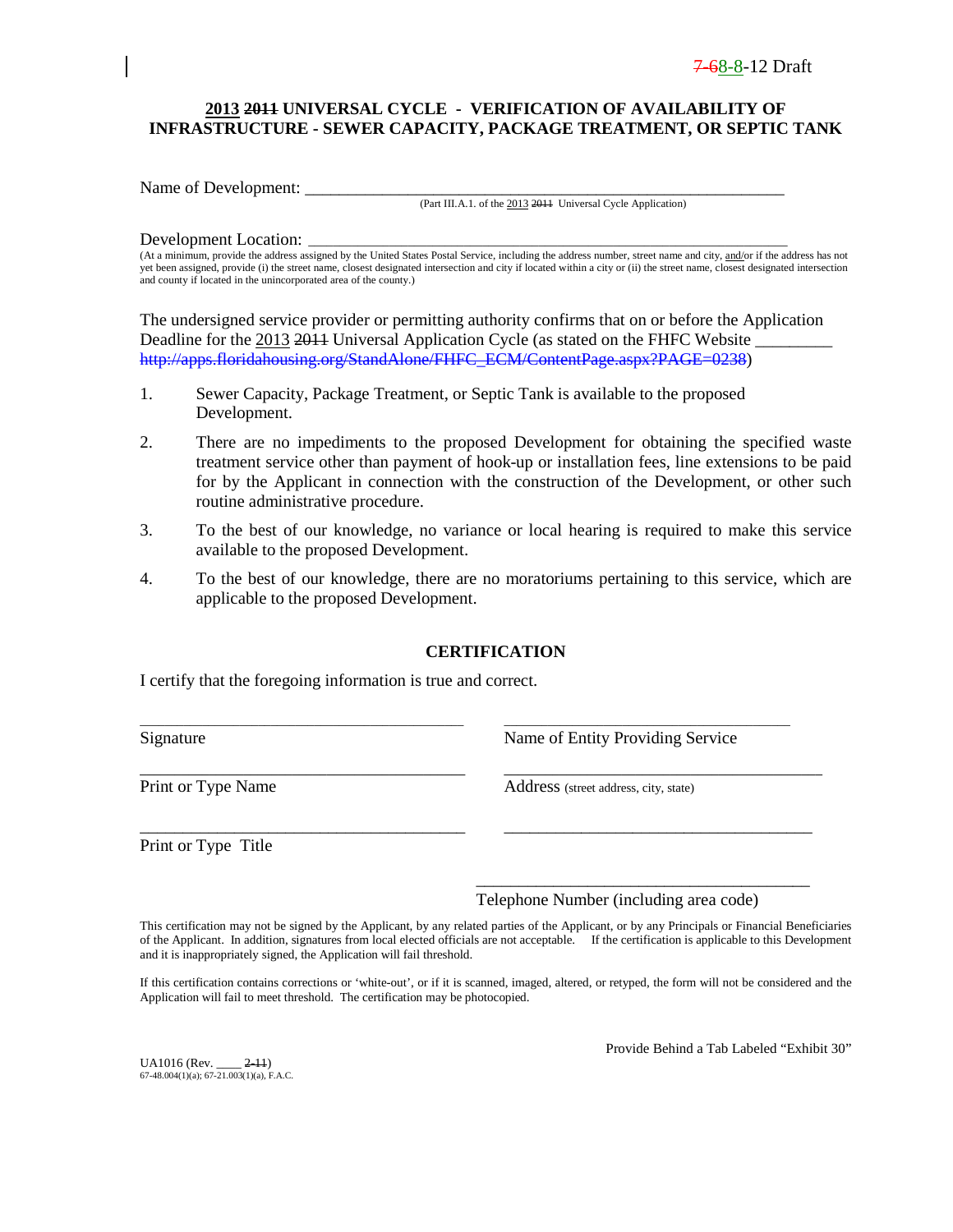### **2013 2011 UNIVERSAL CYCLE - VERIFICATION OF AVAILABILITY OF INFRASTRUCTURE - ROADS**

Name of Development:

(Part III.A.1. of the 2013 2011 Universal Cycle Application)

#### Development Location:

(At a minimum, provide the address assigned by the United States Postal Service, including the address number, street name and city, and/or if the address has not yet been assigned, provide (i) the street name, closest designated intersection and city if located within a city or (ii) the street name, closest designated intersection and county if located in the unincorporated area of the county.)

The undersigned local government representative confirms that on or before the Application Deadline for the 2013 2014 Universal Application Cycle (as stated on the FHFC Website [http://apps.floridahousing.org/StandAlone/FHFC\\_ECM/ContentPage.aspx?PAGE=0238\)](http://apps.floridahousing.org/StandAlone/FHFC_ECM/ContentPage.aspx?PAGE=0238):

- 1. Existing paved roads provide access to the proposed Development or paved roads will be constructed as part of the proposed Development.
- 2. There are no impediments to the proposed Development using the roads other than payment of impact fees or providing curb cuts, turn lanes, signalization, or securing required final approvals and permits for the proposed Development.
- 3. The execution of this verification is not a granting of traffic concurrency approval for the proposed Development.
- 4. To the best of our knowledge, there are no moratoriums pertaining to road usage which are applicable to the proposed Development.

# **CERTIFICATION**

\_\_\_\_\_\_\_\_\_\_\_\_\_\_\_\_\_\_\_\_\_\_\_\_\_\_\_\_\_\_\_\_\_\_\_\_\_\_ \_\_\_\_\_\_\_\_\_\_\_\_\_\_\_\_\_\_\_\_\_\_\_\_\_\_\_\_\_\_\_\_\_\_\_\_\_\_\_

\_\_\_\_\_\_\_\_\_\_\_\_\_\_\_\_\_\_\_\_\_\_\_\_\_\_\_\_\_\_\_\_\_\_\_\_\_\_ \_\_\_\_\_\_\_\_\_\_\_\_\_\_\_\_\_\_\_\_\_\_\_\_\_\_\_\_\_\_\_\_\_\_\_

I certify that the foregoing information is true and correct.

Signature Name of Local Government

\_\_\_\_\_\_\_\_\_\_\_\_\_\_\_\_\_\_\_\_\_\_\_\_\_\_\_\_\_\_\_\_\_\_ \_\_\_\_\_\_\_\_\_\_\_\_\_\_\_\_\_\_\_\_\_\_\_\_\_\_\_\_\_\_\_\_ Print or Type Name Address (street address, city, state)

Print or Type Title

\_\_\_\_\_\_\_\_\_\_\_\_\_\_\_\_\_\_\_\_\_\_\_\_\_\_\_\_\_\_\_\_\_\_\_\_\_\_\_ Telephone Number (including area code)

This certification may not be signed by the Applicant, by any related parties of the Applicant, or by any Principals or Financial Beneficiaries of the Applicant. In addition, signatures from local elected officials are not acceptable. If the certification is applicable to this Development and it is inappropriately signed, the Application will fail threshold.

If this certification contains corrections or 'white-out', or if it is scanned, imaged, altered, or retyped, the form will not be considered and the Application will fail to meet threshold. The certification may be photocopied.

UA1016 (Rev. \_\_\_\_ 2-11)  $67-48.004(1)(a)$ ;  $67-21.003(1)(a)$ , F.A.C. Provide Behind a Tab Labeled "Exhibit 31"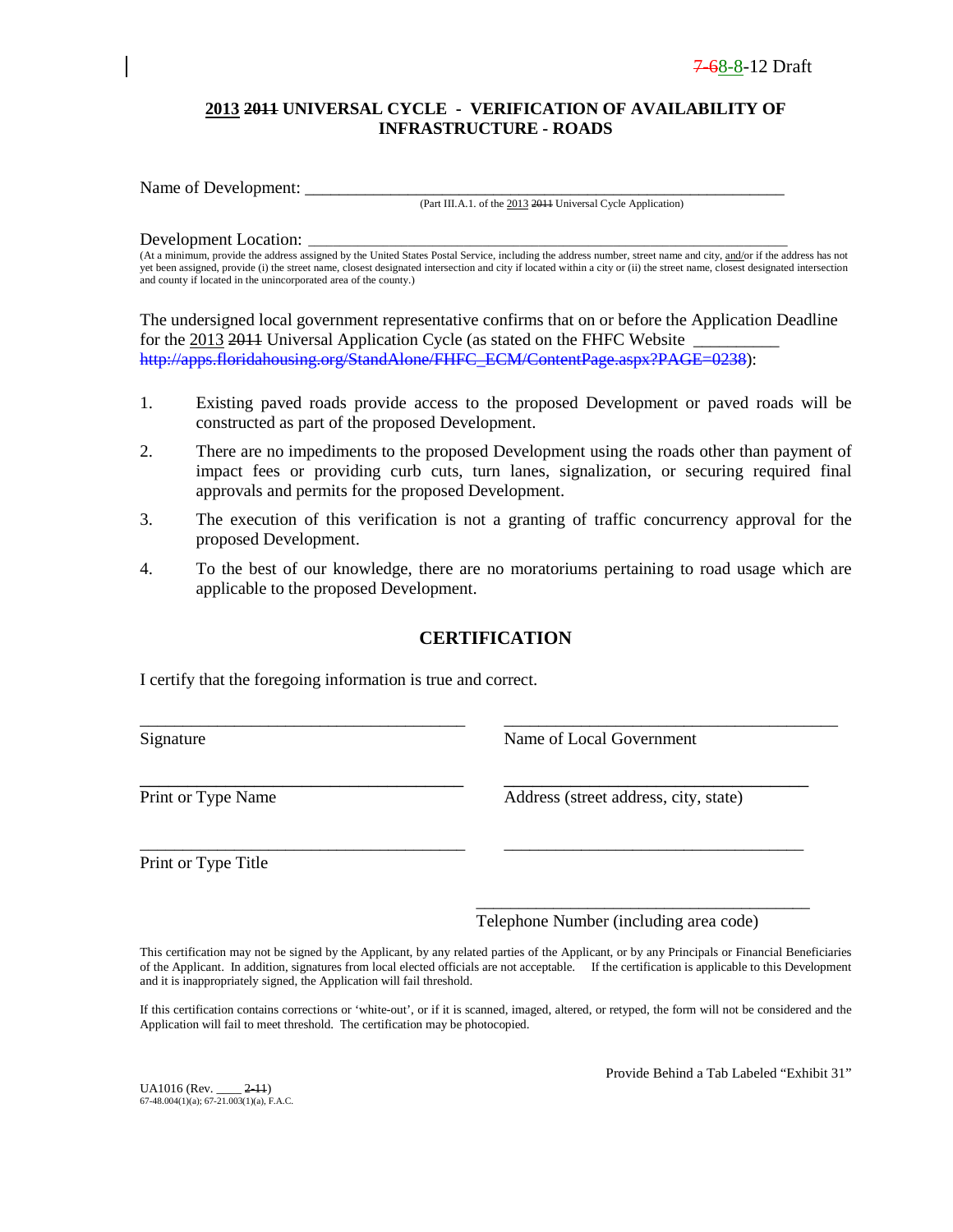#### **2013 2011 UNIVERSAL CYCLE - LOCAL GOVERNMENT VERIFICATION THAT DEVELOPMENT IS CONSISTENT WITH ZONING AND LAND USE REGULATIONS**

Name of Development:

(Part III.A.1. of the 2013 2011 Universal Cycle Application)

Development Location:

or

(At a minimum, provide the address assigned by the United States Postal Service, including the address number, street name and city, and/or if the address has not yet been assigned, provide (i) the street name, closest designated intersection and city if located within a city or (ii) the street name, closest designated intersection and county if located in the unincorporated area of the county.)

The undersigned Local Government official confirms that on or before the Application Deadline for the 2013 2014 Universal Application Cycle (as stated on the FHFC Website [http://apps.floridahousing.org/StandAlone/FHFC\\_ECM/ContentPage.aspx?PAGE=0238\)](http://apps.floridahousing.org/StandAlone/FHFC_ECM/ContentPage.aspx?PAGE=0238):

 $(1)$  The number of units (not buildings) allowed for this development site (if restricted) is: if a PUD, the number of units (not buildings) allowed per development site is:

if not a PUD and development site is subject to existing special use or similar permit, number of units allowed for this development site is: \_\_\_\_\_\_; and

 $(1)$  (2) The zoning designation for the above- referenced Development location site is \_\_\_\_\_\_\_\_\_\_\_; and

(Name of City/County)

 $(2)$   $(3)$  The proposed number of units and intended use are is consistent with current land use regulations and the referenced zoning designation or, if the Development consists of rehabilitation, the intended use is allowed as a legally nonconforming use. To the best of my knowledge, there are no additional land use regulation hearings or approvals required to obtain the zoning classification or density described herein. Assuming compliance with the applicable land use regulations, there are no known conditions which would preclude construction or rehabilitation (as the case may be) of the referenced Development on the proposed site.

#### **CERTIFICATION**

I certify that the City/County of \_\_\_\_\_\_\_\_\_\_\_\_\_\_\_\_\_\_\_\_\_\_\_\_\_\_\_\_\_\_\_\_ has vested in me the authority

to verify consistency with local land use regulations and the zoning designation specified above or, if the Development consists of rehabilitation, the intended use is allowed as a "legally non-conforming use" and I further certify that the foregoing information is true and correct. In addition, if the proposed Development site is in the Florida Keys Area as defined in Rule Chapters 67-21 and 67-48, F.A.C., I further certify that the Applicant has obtained the necessary Rate of Growth Ordinance (ROGO) allocations from the Local Government.

\_\_\_\_\_\_\_\_\_\_\_\_\_\_\_\_\_\_\_\_\_\_\_\_\_\_\_\_\_\_\_\_\_\_\_\_\_\_\_\_\_\_\_\_ \_\_\_\_\_\_\_\_\_\_\_\_\_\_\_\_\_\_\_\_\_\_\_\_\_\_\_\_\_\_\_\_\_\_\_\_\_\_\_\_

Signature Print or Type Name

Print or Type Title

This certification must be signed by the applicable City's or County's Director of Planning and Zoning, chief appointed official (staff) responsible for determination of issues related to comprehensive planning and zoning, City Manager, or County Manager/Administrator/Coordinator. Signatures from local elected officials are not acceptable, nor are other signatories. If the certification is applicable to this Development and it is inappropriately signed, the Application will fail to meet threshold.

If this certification contains corrections or 'white-out', or if it is scanned, imaged, altered, or retyped, the form will not be considered and the Application will fail to meet threshold. The certification may be photocopied.

Provide Behind a Tab Labeled "Exhibit 32"

\_\_\_\_\_\_\_\_\_\_\_\_\_\_\_\_\_\_\_\_\_\_\_\_\_\_\_\_\_\_\_\_\_\_\_\_\_\_\_\_

UA1016 (Rev. \_\_\_ 2-11) 67-48.004(1)(a); 67-21.003(1)(a), F.A.C.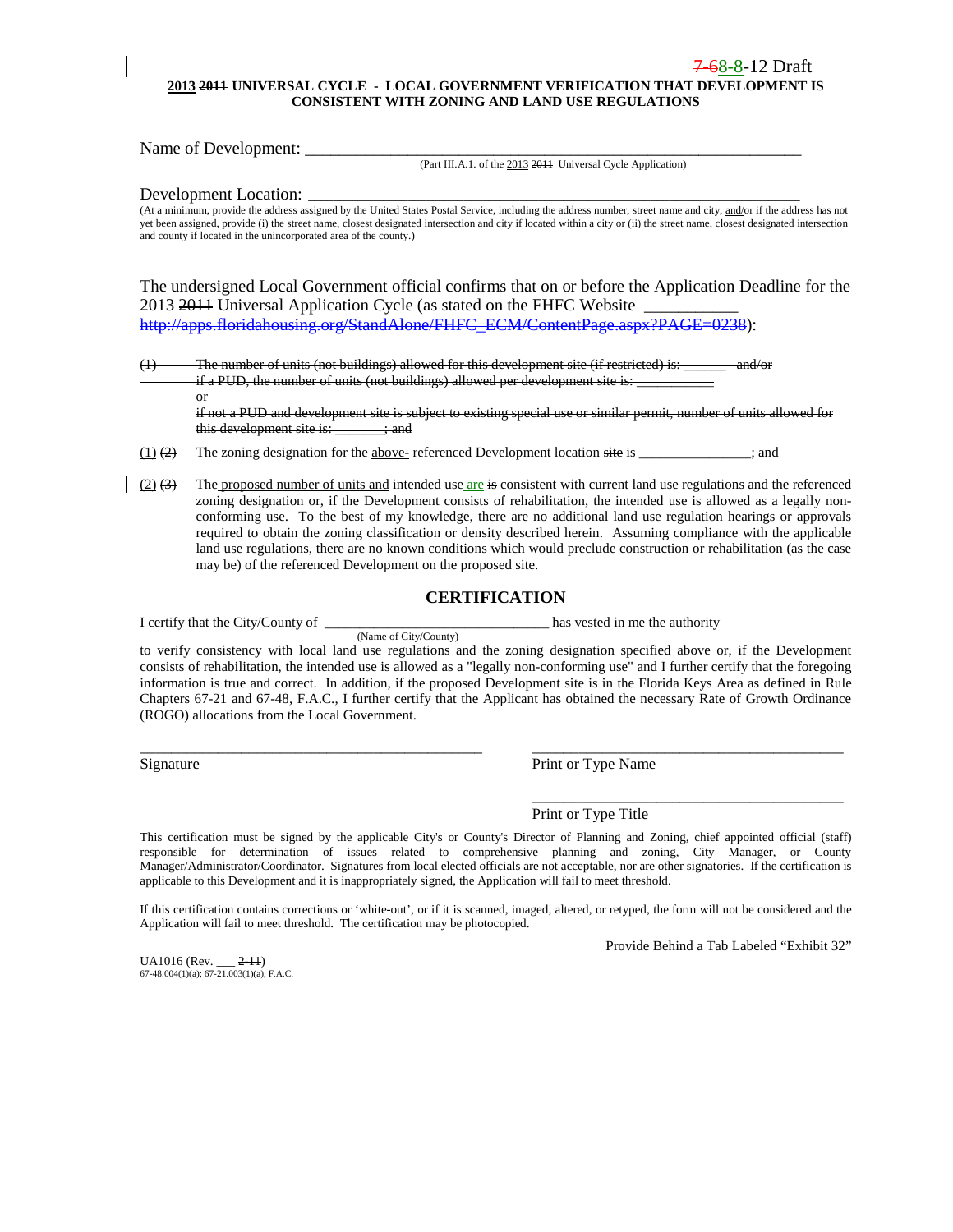### **2013 2011 UNIVERSAL CYCLE - LOCAL GOVERNMENT VERIFICATION THAT PERMITS ARE NOT REQUIRED FOR THIS DEVELOPMENT**

Name of Development:

(Part III.A.1. of the 2013 2011 Universal Cycle Application)

#### Development Location:

(At a minimum, provide the address assigned by the United States Postal Service, including the address number, street name and city, and/or if the address has not yet been assigned, provide (i) the street name, closest designated intersection and city if located within a city or (ii) the street name, closest designated intersection and county if located in the unincorporated area of the county.)

Building permits: If no building permits are required for the rehabilitation of the referenced Development site, complete the following certification:

### **CERTIFICATION**

I certify that the foregoing information is true and correct and that the City/County of  $\frac{N_{\text{ame of City}/\text{Country}}}{N_{\text{amp of City}/\text{Country}}}$ 

has vested in me the authority to verify that the rehabilitation of the referenced Development site does not require the issuance of building permits. In addition, if the proposed Development site is in the Florida Keys Area as defined in Rule Chapters 67-21 and 67-48, F.A.C., I further certify that the Applicant has obtained the necessary Rate of Growth Ordinance (ROGO) allocations from the Local Government.

\_\_\_\_\_\_\_\_\_\_\_\_\_\_\_\_\_\_\_\_\_\_\_\_\_\_\_\_\_\_\_\_\_\_\_\_\_\_\_\_ \_\_\_\_\_\_\_\_\_\_\_\_\_\_\_\_\_\_\_\_\_\_\_\_\_\_\_\_\_\_\_\_\_\_\_\_

Signature Print or Type Name

Print or Type Title

\_\_\_\_\_\_\_\_\_\_\_\_\_\_\_\_\_\_\_\_\_\_\_\_\_\_\_\_\_\_\_\_\_\_\_\_

This certification must be signed by the applicable City's or County's Director of Planning and Zoning, chief appointed official (staff) responsible for determination of issues related to comprehensive planning and zoning, City Manager, or County Manager / Administrator / Coordinator. Signatures from local elected officials are not acceptable, nor are other signatories. If this certification is applicable to this Development and it is inappropriately signed, this Application will fail to meet threshold.

If this certification contains corrections or 'white-out', or if it is scanned, imaged, altered, or retyped, the form will not be considered and the Application will fail to meet threshold. The certification may be photocopied.

Provide Behind a Tab Labeled "Exhibit 32"

UA1016 (Rev. \_\_\_ 2-11) 67-48.004(1)(a); 67-21.003(1)(a), F.A.C.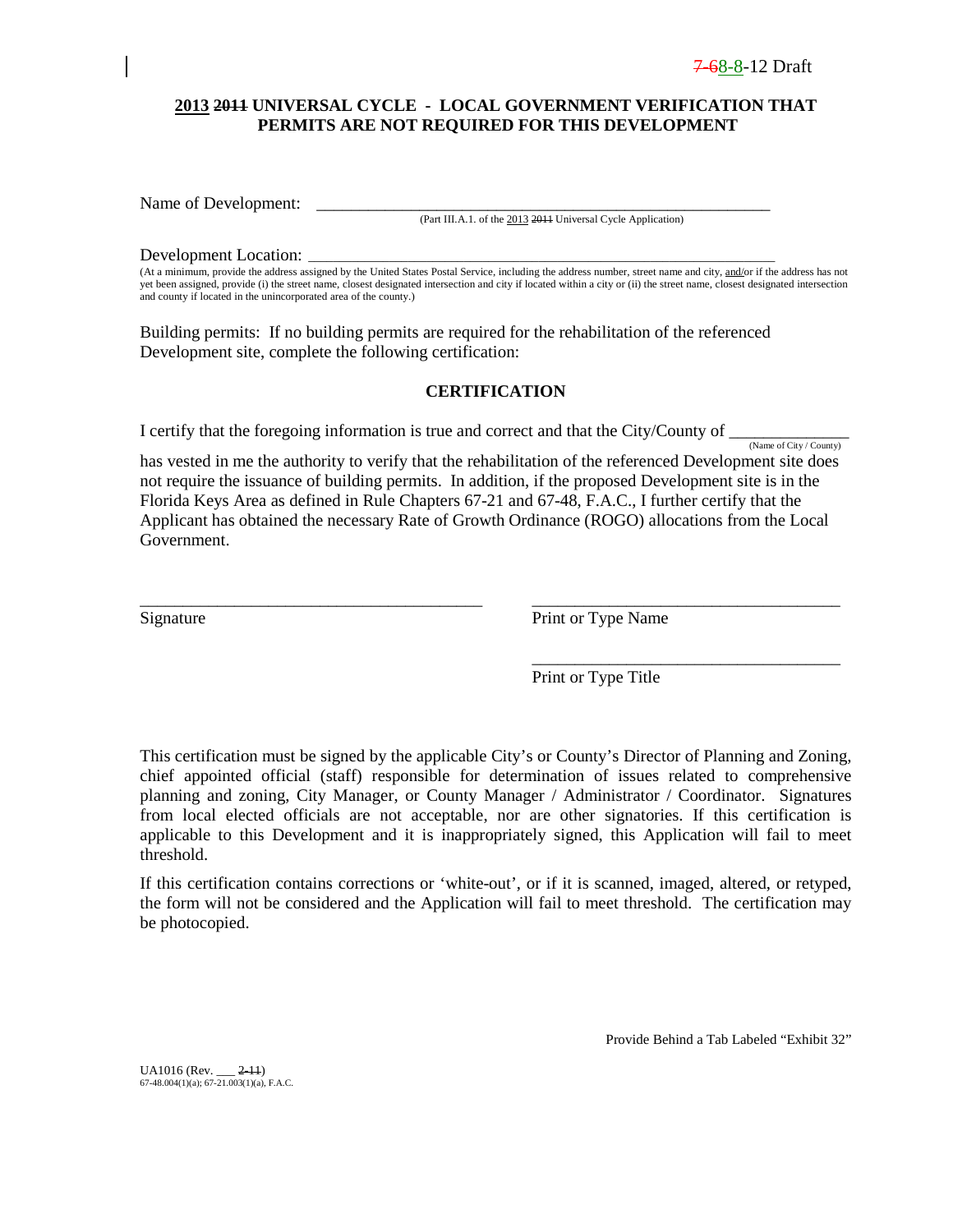#### **2013 2011 UNIVERSAL CYCLE - VERIFICATION OF ENVIRONMENTAL SAFETY - PHASE I ENVIRONMENTAL SITE ASSESSMENT**

|    | Name of Development:  |                                 | (Part III.A.1. of the 2013 2011 Universal Cycle Application)      |                                                                                                                                                                                                                                                                                                                                                  |
|----|-----------------------|---------------------------------|-------------------------------------------------------------------|--------------------------------------------------------------------------------------------------------------------------------------------------------------------------------------------------------------------------------------------------------------------------------------------------------------------------------------------------|
|    | Development Location: |                                 | and county if located in the unincorporated area of the county.)  | (At a minimum, provide the address assigned by the United States Postal Service, including the address number, street name and city, and/or if the address has not<br>yet been assigned, provide (i) the street name, closest designated intersection and city if located within a city or (ii) the street name, closest designated intersection |
|    |                       |                                 |                                                                   | As a representative of the firm that performed the Phase I Environmental Site Assessment (ESA), I certify that a Phase I ESA of the above<br>referenced Development site was conducted by the undersigned environmental firm as of<br>and                                                                                                        |
|    |                       |                                 | such Phase I ESA meets the standards of ASTM Practice #E-1527-05. | (Date of Phase I ESA – mm/dd/yyyy)                                                                                                                                                                                                                                                                                                               |
|    |                       |                                 | Check all that apply in Items 1, 2 and 3 below:                   |                                                                                                                                                                                                                                                                                                                                                  |
| 1. |                       |                                 | condition changed since the date of the original Phase I ESA?     | If the Phase I ESA is over 12 months old from the Application Deadline for this Application, has the site's environmental                                                                                                                                                                                                                        |
|    | Yes                   |                                 | No                                                                |                                                                                                                                                                                                                                                                                                                                                  |
|    |                       |                                 |                                                                   | If "Yes", to demonstrate the condition of the site, the signatory must answer question $(1)$ or $(2)$ below:                                                                                                                                                                                                                                     |
|    |                       |                                 |                                                                   | (1) an update to the original Phase I ESA was prepared on ___________________ (Date - mm/dd/yyyy)<br>(Date of update must be within 12 months of the Application Deadline for this Application), or                                                                                                                                              |
|    |                       |                                 |                                                                   | (2) a new Phase I ESA was prepared on _____________________________(Date - mm/dd/yyyy)<br>(Date of new Phase I ESA must be within 12 months of the Application Deadline for this Application).                                                                                                                                                   |
|    |                       |                                 |                                                                   | Note: The Corporation will not consider a Phase II ESA to be a substitute for the updated Ph. I ESA or new Ph. I ESA.                                                                                                                                                                                                                            |
| 2. |                       |                                 | indicate which of the following (Item a. or b.) applies:          | If there are one or more existing buildings on the proposed site, the presence or absence of asbestos or asbestos containing<br>materials and lead based paint must be addressed either as a part of the Phase IESA or as a separate report. The signatory must                                                                                  |
|    | a.                    | lead based paint; or            |                                                                   | the Phase I ESA referenced above addresses the presence or absence of asbestos or asbestos containing materials and                                                                                                                                                                                                                              |
|    | $\mathbf{b}$ .        |                                 | incorporated by reference in the Phase I ESA.                     | separate report(s) addressing the presence or absence of asbestos or asbestos containing materials and lead-based paint have<br>been prepared and the undersigned has reviewed the separate report(s). Such separate report(s) may or may not be                                                                                                 |
| 3. |                       |                                 |                                                                   | If the Phase I ESA discloses potential problems (including, but not limited to asbestos or asbestos containing materials, lead-based<br>paint, radon gas, etc.) on the proposed site, the signatory must indicate which of the following (Item a., b., or c.) applies:                                                                           |
|    | a.                    | <b>or</b>                       |                                                                   | environmental safety conditions on the site require remediation and a plan that includes anticipated costs and estimated<br>time needed to complete the remediation has been prepared, either as a part of the Phase I ESA or as a separate report;                                                                                              |
|    | b.                    |                                 |                                                                   | a Phase II ESA is required or recommended (the firm that performed the Phase II ESA, even if it is the same firm that<br>prepared the Phase I ESA, MUST complete and execute the Phase II Environmental Site Assessment Verification); or                                                                                                        |
|    |                       |                                 |                                                                   | c. although environmental safety conditions exist on the site, no remediation or further study is required or recommended.                                                                                                                                                                                                                       |
|    |                       |                                 |                                                                   | <b>CERTIFICATION</b>                                                                                                                                                                                                                                                                                                                             |
|    |                       |                                 | I certify that the foregoing information is true and correct.     |                                                                                                                                                                                                                                                                                                                                                  |
|    | Authorized Signature  |                                 |                                                                   | Name of Firm that Performed the Phase I ESA                                                                                                                                                                                                                                                                                                      |
|    |                       | Print or Type Name of Signatory |                                                                   | Address of Environmental Firm (street address, city, state)                                                                                                                                                                                                                                                                                      |

Print or Type Title of Signatory Telephone Number Including Area Code

This certification must be signed by a representative of the firm that performed the Phase I ESA for the proposed Development location.If this certification contains corrections or 'white-out', or if it is scanned, imaged, altered, or retyped, the form will not be considered and the Application will fail to meet threshold. The certification may be photocopied.

\_\_\_\_\_\_\_\_\_\_\_\_\_\_\_\_\_\_\_\_\_\_\_\_\_\_\_\_\_\_\_\_\_\_\_\_\_\_\_\_\_\_\_\_\_\_\_\_\_ \_\_\_\_\_\_\_\_\_\_\_\_\_\_\_\_\_\_\_\_\_\_\_\_\_\_\_\_\_\_\_\_\_\_\_\_\_\_\_\_\_\_\_\_\_\_\_\_\_\_\_\_

UA1016 (Rev. \_\_\_ <del>2-11</del>)<br>67-48.004(1)(a); 67-21.003(1)(a), F.A.C.

Provide Behind a Tab Labeled "Exhibit 33"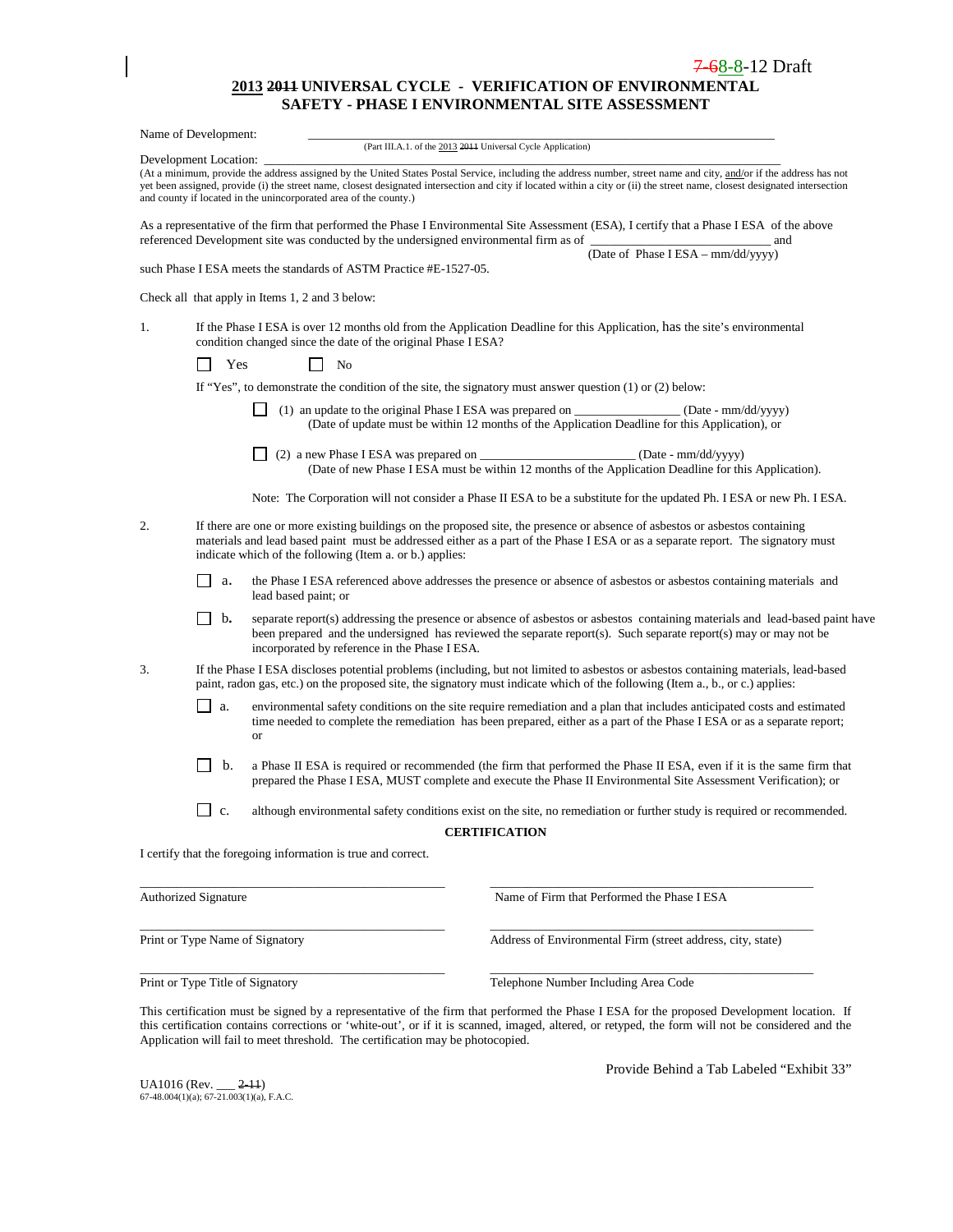# **2013 2011 UNIVERSAL CYCLE - VERIFICATION OF ENVIRONMENTAL SAFETY - PHASE II ENVIRONMENTAL SITE ASSESSMENT**

Name of Development:

(Part III.A.1. of the 2013 2011 Universal Cycle Application)

#### Development Location:

(At a minimum, provide the address assigned by the United States Postal Service, including the address number, street name and city, and/or if the address has not yet been assigned, provide (i) the street name, closest designated intersection and city if located within a city or (ii) the street name, closest designated intersection and county if located in the unincorporated area of the county.)

As a representative of the firm that performed the Phase II Environmental Site Assessment (ESA), I certify that:

1. A Phase II ESA of the above referenced Development location was required or recommended by the Phase I ESA. The Phase II ESA was conducted by the undersigned environmental firm as of  $\frac{1}{2}$  in accordance with ASTM Practice #E-1903-11 97(2002). (Date of Phase II ESA – mm/dd/yyyy)

If the Phase II ESA is over 12 months old from the Application Deadline for this Application, has the site's environmental condition changed since the date of the Phase II ESA?

 $Yes \t\t \Box No$ 

If "Yes", to demonstrate the condition of the site, an update to the original Phase II ESA was prepared on

(Date of Update to Phase II ESA –  $mm/dd/yyyy^*$ )

- Date of the update to the Phase II ESA, as stated above, must be within 12 months of the Application Deadline for this Application)
- 2. If the Phase II ESA disclosed potential problems (including, but not limited to asbestos or asbestos containing materials, lead-based paint, radon gas, etc.) on the proposed site, a plan that includes anticipated costs and estimated time needed to complete the remediation has been prepared either as a part of the Phase II ESA or as a separate report.

### **CERTIFICATION**

I certify that the foregoing information is true and correct.

\_\_\_\_\_\_\_\_\_\_\_\_\_\_\_\_\_\_\_\_\_\_\_\_\_\_\_\_\_\_\_\_\_\_\_ \_\_\_\_\_\_\_\_\_\_\_\_\_\_\_\_\_\_\_\_\_\_\_\_\_\_\_\_\_\_\_\_\_\_\_\_ Authorized Signature The Name of Firm that Performed the Ph. II ESA \_\_\_\_\_\_\_\_\_\_\_\_\_\_\_\_\_\_\_\_\_\_\_\_\_\_\_\_\_\_\_\_\_\_\_ \_\_\_\_\_\_\_\_\_\_\_\_\_\_\_\_\_\_\_\_\_\_\_\_\_\_\_\_\_\_\_\_\_\_\_ Print or Type Name of Signatory **Address of Environmental Firm** (street address, city, state) \_\_\_\_\_\_\_\_\_\_\_\_\_\_\_\_\_\_\_\_\_\_\_\_\_\_\_\_\_\_\_\_\_\_\_ \_\_\_\_\_\_\_\_\_\_\_\_\_\_\_\_\_\_\_\_\_\_\_\_\_\_\_\_\_\_\_\_\_\_\_ Print or Type Title of Signatory Telephone Number Including Area Code

This certification must be signed by a representative of the firm that performed the Phase II ESA for the proposed Development location.If this certification contains corrections or 'white-out', or if it is scanned, imaged, altered, or retyped, the form will not be considered and the Application will fail to meet threshold. The certification may be photocopied.

Provide Behind a Tab Labeled "Exhibit 34"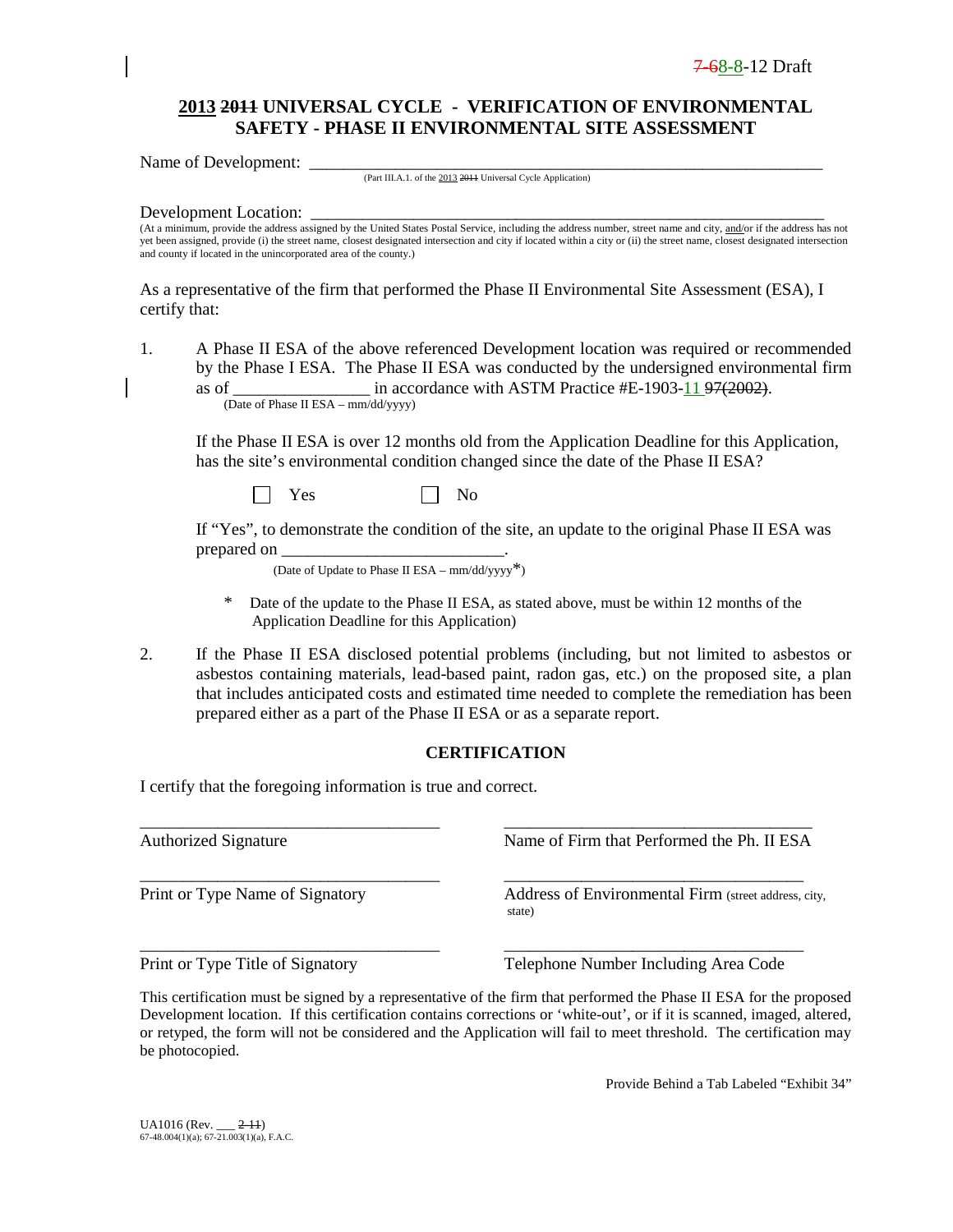### **2013 2011 UNIVERSAL CYCLE - VERIFICATION OF INCLUSION IN LOCAL HOMELESS ASSISTANCE CONTINUUM OF CARE PLAN BY LEAD AGENCY**

Name of Development:

(Part III.A.1. of the 2013 2011 Universal Application)

Development Location:

(At a minimum, provide the address assigned by the United States Postal Service, including the address number, street name and city, and/or if the address has not yet been assigned, provide (i) the street name, closest designated intersection and city if located within a city or (ii) the street name, closest designated intersection and county if located in the unincorporated area of the county.)

Catchment Area:

Lead Agency (if it has been designated):

The Lead Agency for the Catchment Area identified above confirms that the Development identified above meets the following criteria:

- 1. The proposed Development is located within the Catchment Area identified above;
- 2. The nature and scope of the proposed Development is in conformance with the Local Homeless Assistance Continuum of Care Plan that is on file, at the time of Application Deadline, with the State Office on Homelessness; and
- 3. The proposed Development is specifically included in the list of activities to be undertaken as part of the implementation of the Local Homeless Assistance Continuum of Care Plan that is on file, at the time of Application Deadline, with the State Office on Homelessness.

### **CERTIFICATION BY THE LEAD AGENCY OF INCLUSION IN LOCAL HOMELESS CONTINUUM OF CARE PLAN:**

I certify that the above information is true and correct.

Print or Type Agency Name Print or Type Title

Signature Print or Type Name

**-OR-**

The State Office on Homelessness confirms that the Development identified above meets the following criteria:

1. The proposed Development is located within the Catchment Area identified above, and

\_\_\_\_\_\_\_\_\_\_\_\_\_\_\_\_\_\_\_\_\_\_\_\_\_\_\_\_\_\_\_\_\_\_\_\_\_\_\_\_\_\_ \_\_\_\_\_\_\_\_\_\_\_\_\_\_\_\_\_\_\_\_\_\_\_\_\_\_\_\_\_\_\_

\_\_\_\_\_\_\_\_\_\_\_\_\_\_\_\_\_\_\_\_\_\_\_\_\_\_\_\_\_\_\_\_\_\_\_\_\_\_\_\_\_\_ \_\_\_\_\_\_\_\_\_\_\_\_\_\_\_\_\_\_\_\_\_\_\_\_\_\_\_\_\_\_\_\_

2. The proposed Development is in a Catchment Area for which no Local Homeless Assistance Continuum of Care Plan has been recognized by the State Office on Homelessness at the time of Application Deadline.

#### **CERTIFICATION BY THE STATE OFFICE ON HOMELESSNESS THAT NO LOCAL HOMELESS CONTINUUM OF CARE PLAN EXISTS:**

I certify that the above information is true and correct.

\_\_\_\_\_\_\_\_\_\_\_\_\_\_\_\_\_\_\_\_\_\_\_\_\_\_\_\_\_\_\_\_\_\_\_\_\_\_\_\_\_\_\_\_

Signature

Print or Type Name Print or Type Title

\_\_\_\_\_\_\_\_\_\_\_\_\_\_\_\_\_\_\_\_\_\_\_\_\_\_\_\_\_\_\_\_\_\_\_\_\_\_\_\_\_\_\_\_ \_\_\_\_\_\_\_\_\_\_\_\_\_\_\_\_\_\_\_\_\_\_\_\_\_\_\_\_\_\_\_\_

Provide Behind a Tab Labeled "Exhibit 35"

This certification must be signed by the authorized signatory from the Lead Agency or from the State Office on Homelessness. Other signatories are not acceptable. If the certification is inappropriately signed, the Application will not qualify for the Homeless Demographic Commitment. If the certification contains corrections or 'white-out' or if it is scanned, imaged, altered, or retyped, the Application will fail to qualify for the Homeless Demographic Commitment. The certification may be photocopied.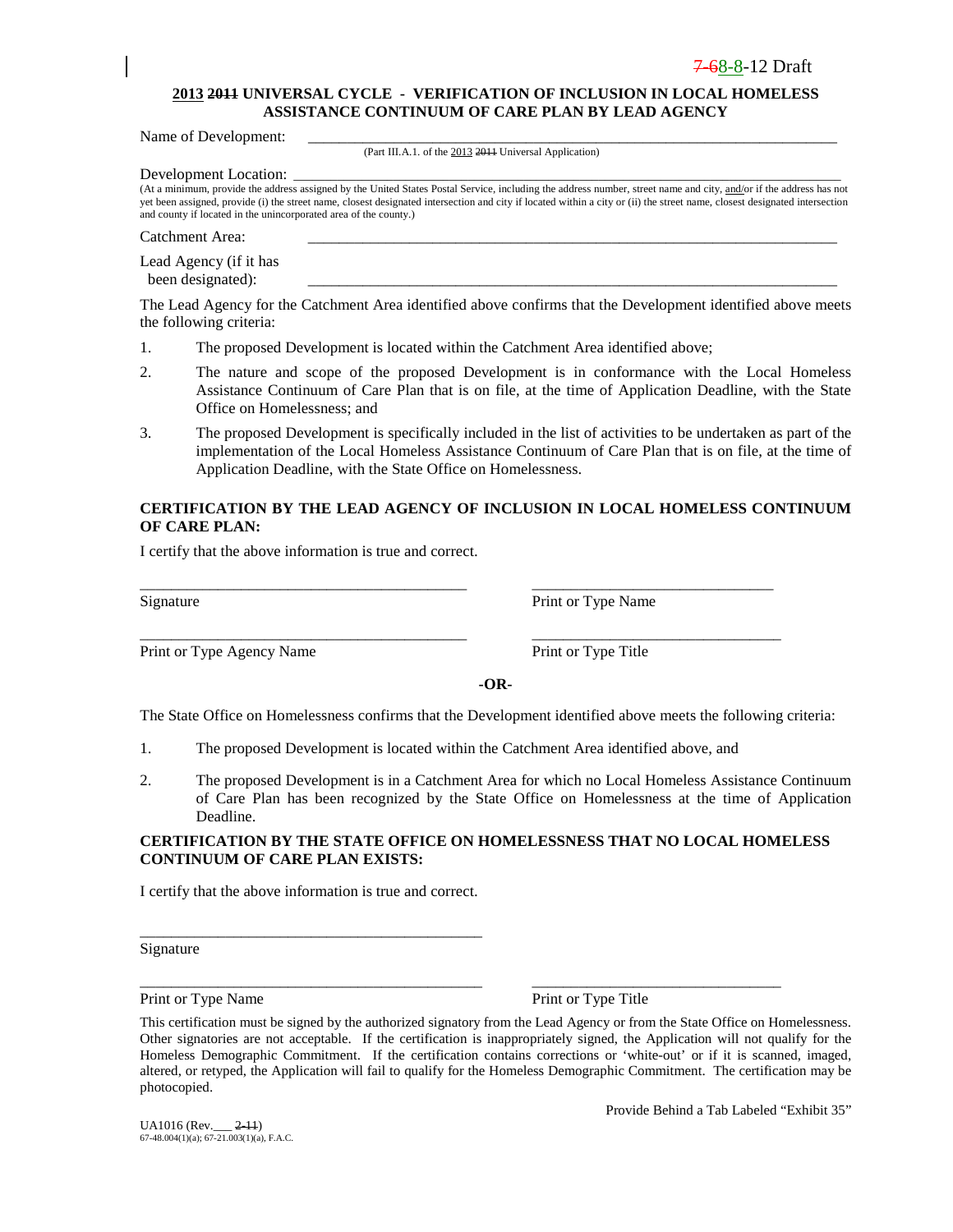# **2013 2011 UNIVERSAL CYCLE - LOCAL GOVERNMENT VERIFICATION OF CONTRIBUTION - GRANT**

Name of Development: \_\_\_\_\_\_\_\_\_\_\_\_\_\_\_\_\_\_\_\_\_\_\_\_\_\_\_\_\_\_\_\_\_\_\_\_\_\_\_\_\_\_\_\_\_\_\_\_\_\_\_\_\_\_\_\_\_\_\_\_

(Part III.A.1. of the 2013 2011 Universal Application)

Development Location:

(At a minimum, provide the address assigned by the United States Postal Service, including the address number, street name and city, and/or if the address has not yet been assigned, provide (i) the street name, closest designated intersection and city if located within a city or (ii) the street name, closest designated intersection and county if located in the unincorporated area of the county.)

On of before the Application Deadline for the 2013 2011 Universal Application Cycle (as stated on the FHFC Website \_\_\_\_\_\_\_\_\_\_\_ [http://apps.floridahousing.org/StandAlone/FHFC\\_ECM/ContentPage.aspx?PAGE=0238\)](http://apps.floridahousing.org/StandAlone/FHFC_ECM/ContentPage.aspx?PAGE=0238) the City/County of \_\_\_\_\_\_\_\_\_\_\_\_\_\_\_\_\_\_\_\_\_\_\_\_\_\_\_\_\_\_\_\_ committed \$\_\_\_\_\_\_\_\_\_\_\_\_\_\_\_\_\_\_as a grant to the

(Name of City or County)

Applicant for its use solely for assisting the proposed Development referenced above. The City/County does not expect to be repaid or reimbursed by the Applicant, or any other entity, provided the funds are expended solely for the Development referenced above. No consideration or promise of consideration has been given with respect to the grant. For purposes of the foregoing, the promise of providing affordable housing does not constitute consideration. This grant is provided specifically with respect to the proposed Development. The source of the grant is:  $\frac{1}{\frac{1}{2} \cdot \frac{1}{2} \cdot \frac{1}{2} \cdot \frac{1}{2} \cdot \frac{1}{2} \cdot \frac{1}{2} \cdot \frac{1}{2} \cdot \frac{1}{2} \cdot \frac{1}{2} \cdot \frac{1}{2} \cdot \frac{1}{2} \cdot \frac{1}{2} \cdot \frac{1}{2} \cdot \frac{1}{2} \cdot \frac{1}{2} \cdot \frac{1}{2} \cdot \frac{1}{2} \cdot \frac{1}{2} \cdot \frac{1}{2} \cdot \frac{1}{2} \cdot \frac{1}{2}$ 

(e.g., SHIP, HOME, CDBG)

The following government point of contact can verify the above stated contribution:

Name of Government Contact: Address (street address and city): \_\_\_\_\_\_\_\_\_\_\_\_\_\_\_\_\_\_\_\_\_\_\_\_\_\_\_\_\_\_\_\_\_\_\_\_\_\_\_\_\_\_\_\_\_\_\_\_\_\_\_\_\_\_\_\_\_\_\_\_\_\_\_\_\_\_\_

Telephone Number:

### **CERTIFICATION**

\_\_\_\_\_\_\_\_\_\_\_\_\_\_\_\_\_\_\_\_\_\_\_\_\_\_\_\_\_\_\_\_\_\_\_\_\_\_\_\_\_\_\_\_\_\_\_\_\_\_\_\_\_\_\_\_\_\_\_\_\_\_\_\_\_\_\_\_\_\_\_\_\_\_\_\_\_\_\_\_\_\_\_

I certify that the foregoing information is true and correct and that this commitment is effective through

\_\_\_\_\_\_\_\_\_\_\_\_\_\_\_\_\_\_\_\_\_\_\_\_\_\_\_\_\_\_\_\_\_\_\_\_\_\_\_\_\_\_\_\_\_\_\_\_\_\_\_\_\_ \_\_\_\_\_\_\_\_\_\_\_\_\_\_\_\_\_\_\_\_\_\_\_\_\_\_\_\_\_\_\_\_\_\_\_\_\_\_\_\_\_\_\_\_\_

\_\_\_\_\_\_\_\_\_\_\_\_\_\_\_\_\_\_\_\_\_\_\_\_\_\_\_\_\_\_\_\_\_\_\_\_\_\_\_\_\_\_\_\_\_ \_\_\_\_\_\_\_\_\_\_\_\_\_\_\_\_\_\_\_\_\_\_\_\_\_\_\_\_\_\_\_\_\_\_\_\_

Date (mm/dd/yyyy)

\_\_\_\_\_\_\_\_\_\_\_\_\_\_\_\_\_.

Signature Print or Type Name

Telephone Number Print or Type Title

This certification must be signed by the chief appointed official (staff) responsible for such approvals, Mayor, City Manager, County Manager/Administrator/Coordinator, Chairperson of the City Council/Commission or Chairperson of the Board of County Commissioners. If the contribution is from a Land Authority organized pursuant to Chapter 380.0663, Florida Statutes, this certification must be signed by the Chair of the Land Authority. One of the authorized persons named above may sign this form for certification of state, federal or Local Government funds initially obtained by or derived from a Local Government that is directly administered by an intermediary such as a housing finance authority, a community reinvestment corporation, or a state-certified Community Housing Development Organization (CHDO). Other signatories are not acceptable. The Applicant will not receive credit for this contribution if the certification is improperly signed. To be considered for points, the amount of the contribution stated on this form must be a precise dollar amount and cannot include words such as estimated, up to, maximum of, not to exceed, etc.

This contribution will not be considered if the certification contains corrections or 'white-out' or if the certification is scanned, imaged, altered, or retyped. The certification may be photocopied.

The Application may still be eligible for automatic points.

Provide Behind a Tab Labeled "Exhibit 39 36"

 $UA1016$  (Rev.  $2-11$ )  $67-48.004(1)(a)$ ;  $67-21.003(1)(a)$ , F.A.C.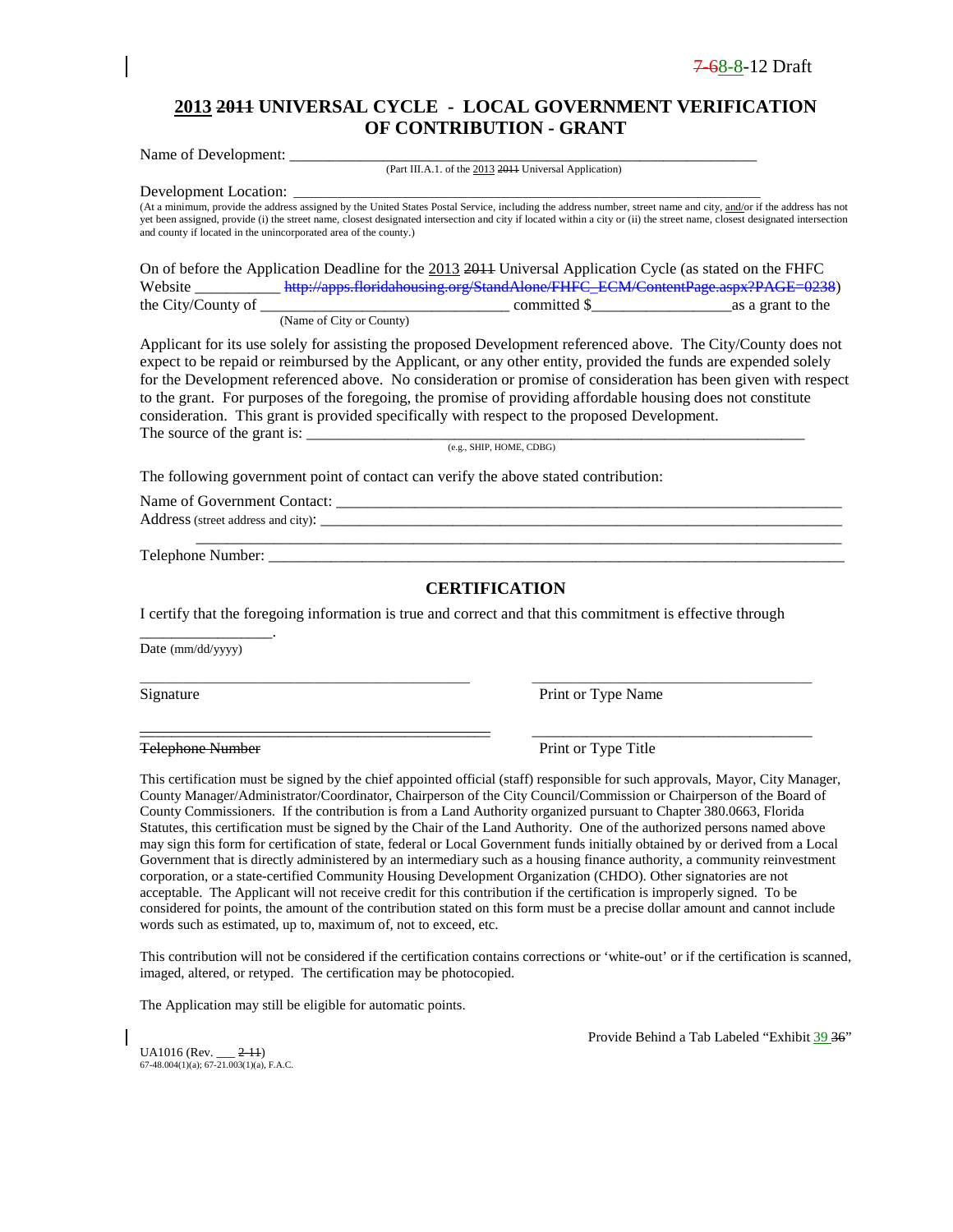### **2013 2011 UNIVERSAL CYCLE - LOCAL GOVERNMENT VERIFICATION OF CONTRIBUTION - FEE WAIVER**

**To be eligible to be considered for points, a sheet showing the computations by which the total amount of each fee waiver is determined must be attached to this verification form. Computations should include, where applicable, waived fee amount per set-aside unit.**

| Name of Development: ___                                                                  |                                                                                                                                                                                                                                                                                                                                                                                                                                                                                                                                                                                                                                                                                                                  |
|-------------------------------------------------------------------------------------------|------------------------------------------------------------------------------------------------------------------------------------------------------------------------------------------------------------------------------------------------------------------------------------------------------------------------------------------------------------------------------------------------------------------------------------------------------------------------------------------------------------------------------------------------------------------------------------------------------------------------------------------------------------------------------------------------------------------|
|                                                                                           | (Part III.A.1. of the 2013 2011 Universal Application)                                                                                                                                                                                                                                                                                                                                                                                                                                                                                                                                                                                                                                                           |
| Development Location:<br>and county if located in the unincorporated area of the county.) | (At a minimum, provide the address assigned by the United States Postal Service, including the address number, street name and city, and/or if the address has not<br>yet been assigned, provide (i) the street name, closest designated intersection and city if located within a city or (ii) the street name, closest designated intersection                                                                                                                                                                                                                                                                                                                                                                 |
| Amount of Fee Waiver: \$<br>computation? $\Box$ yes<br>no                                 |                                                                                                                                                                                                                                                                                                                                                                                                                                                                                                                                                                                                                                                                                                                  |
|                                                                                           | On or before the Application Deadline for the 2011 Universal Application Cycle (as stated on the FHFC Website<br>http://apps.floridahousing.org/StandAlone/FHFC_ECM/ContentPage.aspx?PAGE=0238) the City/County of                                                                                                                                                                                                                                                                                                                                                                                                                                                                                               |
| $\frac{1}{\text{(Name of City/Country)}}$ , pursuant to $\frac{1}{\text{(Reference)}}$    | (Reference Official Action, cite Ordinance or Resolution Number and Date), waived the                                                                                                                                                                                                                                                                                                                                                                                                                                                                                                                                                                                                                            |
|                                                                                           |                                                                                                                                                                                                                                                                                                                                                                                                                                                                                                                                                                                                                                                                                                                  |
| respect to the proposed Development.                                                      | No consideration or promise of consideration has been given with respect to the fee waiver. For purposes of the foregoing, the<br>promise of providing affordable housing does not constitute consideration. This fee waiver is provided specifically with                                                                                                                                                                                                                                                                                                                                                                                                                                                       |
| The following government point of contact can verify the above stated contribution:       |                                                                                                                                                                                                                                                                                                                                                                                                                                                                                                                                                                                                                                                                                                                  |
| Address (street address and city):                                                        |                                                                                                                                                                                                                                                                                                                                                                                                                                                                                                                                                                                                                                                                                                                  |
|                                                                                           |                                                                                                                                                                                                                                                                                                                                                                                                                                                                                                                                                                                                                                                                                                                  |
|                                                                                           | <b>CERTIFICATION</b>                                                                                                                                                                                                                                                                                                                                                                                                                                                                                                                                                                                                                                                                                             |
|                                                                                           | I certify that the foregoing information and the computations stated on the sheet attached to this form are true and correct and                                                                                                                                                                                                                                                                                                                                                                                                                                                                                                                                                                                 |
| Date (mm/dd/yyyy)                                                                         |                                                                                                                                                                                                                                                                                                                                                                                                                                                                                                                                                                                                                                                                                                                  |
| Signature                                                                                 | Print or Type Name                                                                                                                                                                                                                                                                                                                                                                                                                                                                                                                                                                                                                                                                                               |
| <b>Telephone Number</b>                                                                   | Print or Type Title                                                                                                                                                                                                                                                                                                                                                                                                                                                                                                                                                                                                                                                                                              |
| Government Contribution" exists and no points will be awarded.                            | NOTE TO LOCAL GOVERNMENT OFFICIAL: Waivers that are not specifically made for the benefit of this Development but are instead<br>of general benefit to the area in which the Development is located will NOT qualify as a contribution to the Development. Further, the fact<br>that no impact fees or other fees are levied by a local jurisdiction for ANY type of development DOES NOT constitute a "Local Government<br>Contribution" to the proposed Development. Similarly, if such fees ARE levied by the local jurisdiction but the nature of the proposed<br>Development exempts it (e.g., typically, a Rehabilitation Development is not subject to impact fees), for purposes of this form, no "Local |
| estimated, up to, maximum of, not to exceed, etc.                                         | This certification must be signed by the chief appointed official (staff) responsible for such approvals, Mayor, City Manager, County<br>Manager/Administrator/Coordinator, Chairperson of the City Council/Commission or Chairperson of the Board of County Commissioners.<br>Other signatories are not acceptable. The Applicant will not receive credit for this contribution if the certification is improperly signed. To be<br>considered for points, the amount of the contribution stated on this form must be a precise dollar amount and cannot include words such as                                                                                                                                  |
| altered, or retyped. The certification may be photocopied.                                | This contribution will not be considered if the certification contains corrections or 'white-out' or if the certification is scanned, imaged,                                                                                                                                                                                                                                                                                                                                                                                                                                                                                                                                                                    |

The Application may still be eligible for automatic points.

UA1016 (Rev. \_\_\_2-11)<br>67-48.004(1)(a); 67-21.003(1)(a), F.A.C.

Provide Behind a Tab Labeled "Exhibit 40.37"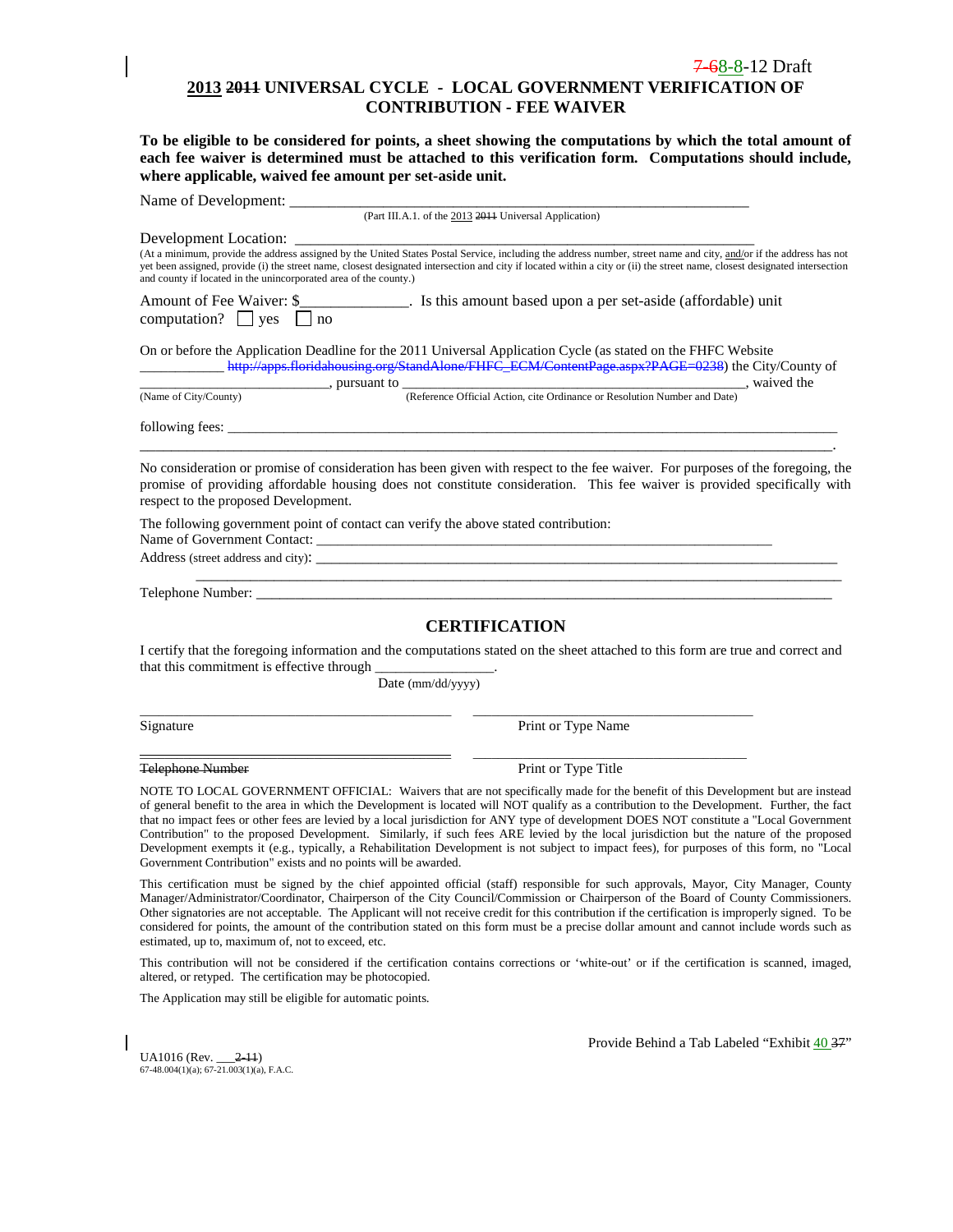# **2013 2011 UNIVERSAL CYCLE - LOCAL GOVERNMENT VERIFICATION OF CONTRIBUTION - LOAN**

**To be eligible to be considered for points, a sheet showing the payment stream for which the net present value of the loan was calculated must be attached to this verification form.** 

Name of Development:

(Part III.A.1. of the 2013 2011 Universal Cycle Application)

Development Location:

(At a minimum, provide the address assigned by the United States Postal Service, including the address number, street name and city, and/or if the address has not yet been assigned, provide (i) the street name, closest designated intersection and city if located within a city or (ii) the street name, closest designated intersection and county if located in the unincorporated area of the county.)

On or before the Application Deadline for the 2011 Universal Application Cycle (as stated on the FHFC Website \_\_\_\_\_\_ [http://apps.floridahousing.org/StandAlone/FHFC\\_ECM/ContentPage.aspx?PAGE=0238\)](http://apps.floridahousing.org/StandAlone/FHFC_ECM/ContentPage.aspx?PAGE=0238) the City/County of

\_\_\_\_\_\_\_\_\_\_\_\_\_\_\_\_\_\_\_\_\_\_\_\_\_\_\_\_\_\_\_\_\_\_\_\_\_\_\_\_\_\_\_\_\_\_\_\_\_\_\_\_\_\_\_\_\_\_\_\_\_\_\_\_\_\_\_\_\_\_\_\_\_\_\_\_\_\_\_\_\_\_\_\_\_\_\_\_\_\_\_\_\_\_\_\_\_\_\_\_\_\_\_\_\_ \_\_\_\_\_\_\_\_\_\_\_\_\_\_\_\_\_\_\_\_\_\_\_\_\_\_\_\_\_\_\_\_\_\_\_\_\_\_\_\_\_\_\_\_\_\_\_\_\_\_\_\_\_\_\_\_\_\_\_\_\_\_\_\_\_\_\_\_\_\_\_\_\_\_\_\_\_\_\_\_\_\_\_\_\_\_\_\_\_\_\_\_\_\_\_\_\_\_\_\_\_\_\_\_\_

|                              |              | in the form of a reduced interest rate loan |
|------------------------------|--------------|---------------------------------------------|
| (Name of City or C<br>County | ≀loan amount |                                             |

to the Applicant for its use solely for assisting the proposed Development referenced above. The loan will bear interest at a rate of \_\_\_\_\_\_\_% per annum over a period of \_\_\_\_\_ years. The loan's repayment period, amortization period, payment frequency and other applicable terms are:

No consideration or promise of consideration has been given with respect to the loan. For purposes of the foregoing, the promise of providing affordable housing does not constitute consideration. This loan is provided specifically with respect to the proposed Development.

The following government point of contact can verify the above stated contribution:

Name of Government Contact: \_\_\_\_\_\_\_\_\_\_\_\_\_\_\_\_\_\_\_\_\_\_\_\_\_\_\_\_\_\_\_\_\_\_\_\_\_\_\_\_\_\_\_\_\_\_\_\_\_\_\_\_\_\_\_\_\_\_\_\_\_\_\_\_\_ Address (street address and city): \_\_\_\_\_\_\_\_\_\_\_\_\_\_\_\_\_\_\_\_\_\_\_\_\_\_\_\_\_\_\_\_\_\_\_\_\_\_\_\_\_\_\_\_\_\_\_\_\_\_\_\_\_\_\_\_\_\_\_\_\_\_\_\_\_\_\_ \_\_\_\_\_\_\_\_\_\_\_\_\_\_\_\_\_\_\_\_\_\_\_\_\_\_\_\_\_\_\_\_\_\_\_\_\_\_\_\_\_\_\_\_\_\_\_\_\_\_\_\_\_\_\_\_\_\_\_\_\_\_\_\_\_\_\_\_\_\_\_\_\_\_\_\_\_\_\_\_\_\_\_

Telephone Number:

### **CERTIFICATION**

I certify that the foregoing information and the payment stream stated on the sheet attached to this form are true and correct and that this commitment is effective through

Date (mm/dd/yyyy)

Signature Print or Type Name Print or Type Name

#### Telephone Number **Print of Type Title** Print or Type Title

This certification must be signed by the chief appointed official (staff) responsible for such approvals, Mayor, City Manager, County Manager /Administrator/Coordinator, Chairperson of the City Council/Commission or Chairperson of the Board of County Commissioners. If the contribution is from a Land Authority organized pursuant to Chapter 380.0663, Florida Statutes, this certification must be signed by the Chair of the Land Authority. One of the authorized persons named above may sign this form for certification of state, federal or Local Government funds initially obtained by or derived from a Local Government that is directly administered by an intermediary such as a housing finance authority, a community reinvestment corporation, or a state-certified Community Housing Development Organization (CHDO). Other signatories are not acceptable. The Applicant will not receive credit for this contribution if the certification is improperly signed. To be considered for points, the amount of the contribution stated on this form must be a precise dollar amount and cannot include words such as estimated, up to, maximum of, not to exceed, etc.

This contribution will not be considered if the certification contains corrections or 'white-out' or if the certification is scanned, imaged, altered, or retyped. The certification may be photocopied.

The Application may still be eligible for automatic points.

Provide Behind a Tab Labeled "Exhibit 41 38"

UA1016 (Rev. 2-11) 67-48.004(1)(a); 67-21.003(1)(a), F.A.C.

\_\_\_\_\_\_\_\_\_\_\_\_\_\_\_\_\_\_\_\_\_\_\_\_\_\_\_\_\_\_\_\_\_\_\_\_\_\_\_\_\_\_\_ \_\_\_\_\_\_\_\_\_\_\_\_\_\_\_\_\_\_\_\_\_\_\_\_\_\_\_\_\_\_\_\_\_\_\_\_

\_\_\_\_\_\_\_\_\_\_\_\_\_\_\_\_\_\_\_\_\_\_\_\_\_\_\_\_\_\_\_\_\_\_\_\_\_\_\_\_\_\_\_ \_\_\_\_\_\_\_\_\_\_\_\_\_\_\_\_\_\_\_\_\_\_\_\_\_\_\_\_\_\_\_\_\_\_\_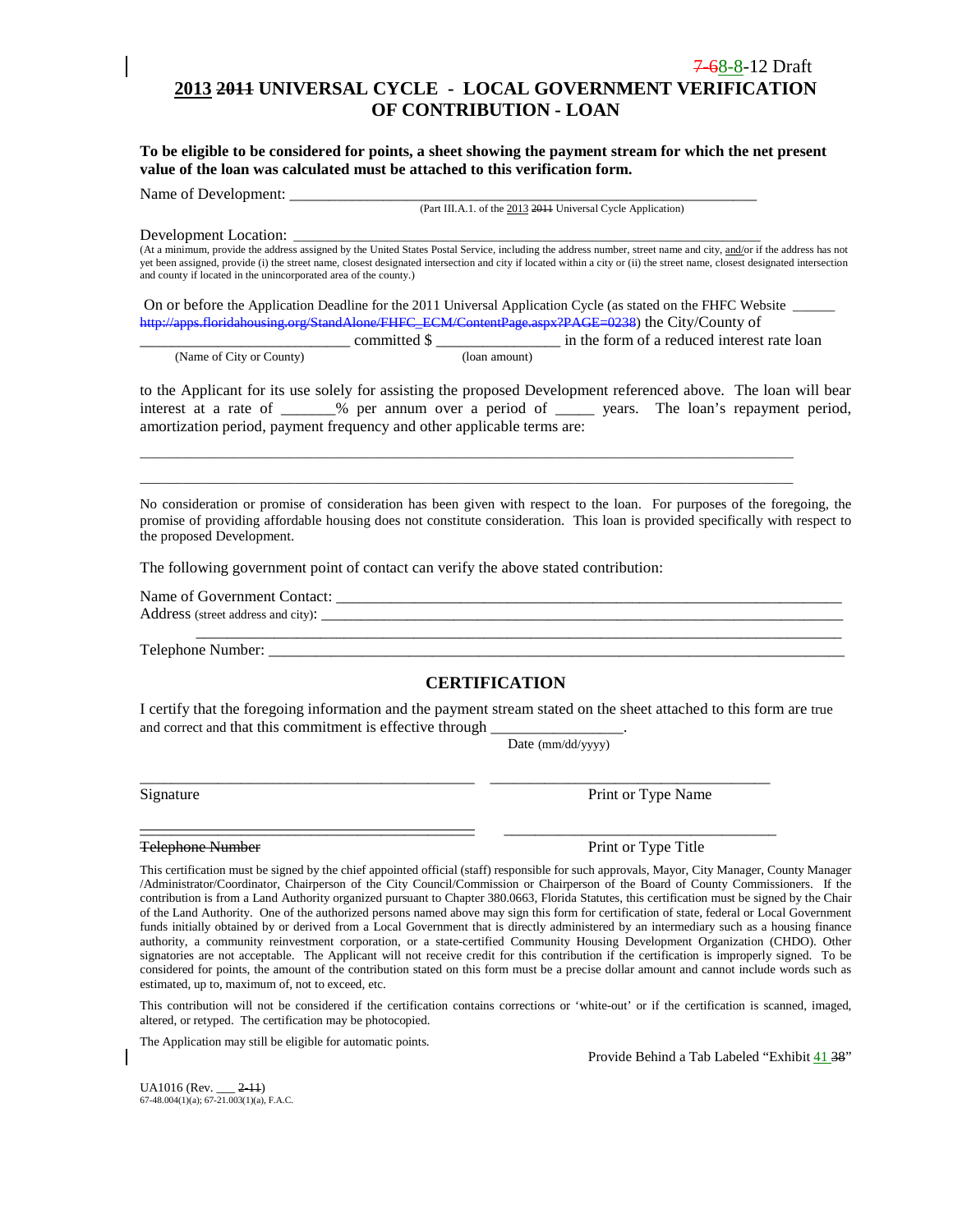# **2013 2011 UNIVERSAL CYCLE - LOCAL GOVERNMENT VERIFICATION OF CONTRIBUTION - FEE DEFERRAL**

**To be eligible to be considered for points, a sheet showing the payment stream for which the net present value of the fee deferral was calculated must be attached to this verification form.**

Name of Development: \_\_\_\_\_\_\_\_\_\_\_\_\_\_\_\_\_\_\_\_\_\_\_\_\_\_\_\_\_\_\_\_\_\_\_\_\_\_\_\_\_\_\_\_\_\_\_\_\_\_\_\_\_\_\_\_\_\_\_

(Part III.A.1. of the 2013 2011 Universal Cycle Application)

Development Location:

(At a minimum, provide the address assigned by the United States Postal Service, including the address number, street name and city, and/or if the address has not yet been assigned, provide (i) the street name, closest designated intersection and city if located within a city or (ii) the street name, closest designated intersection and county if located in the unincorporated area of the county.) Complete the following:

On or before the Application Deadline for the 2011 Universal Application Cycle (as stated on the FHFC Website [http://apps.floridahousing.org/StandAlone/FHFC\\_ECM/ContentPage.aspx?PAGE=0238\)](http://apps.floridahousing.org/StandAlone/FHFC_ECM/ContentPage.aspx?PAGE=0238) the City/County of \_\_\_\_\_\_\_\_\_\_\_\_\_\_\_\_\_\_\_\_\_ committed to defer \$\_\_\_\_\_\_\_\_\_\_\_\_\_\_\_\_\_\_ in fees for the proposed Development

(Name of City or County) referenced above. The fee deferral will bear interest at a rate of \_\_\_\_\_\_\_% per annum over a period of \_ years. The fee deferral repayment period, amortization period, payment frequency and other applicable terms are:

\_\_\_\_\_\_\_\_\_\_\_\_\_\_\_\_\_\_\_\_\_\_\_\_\_\_\_\_\_\_\_\_\_\_\_\_\_\_\_\_\_\_\_\_\_\_\_\_\_\_\_\_\_\_\_\_\_\_\_\_\_\_\_\_\_\_\_\_\_\_\_\_\_\_\_\_\_\_\_\_\_\_\_\_\_\_\_\_\_\_\_\_\_\_\_\_\_\_\_\_\_\_ \_\_\_\_\_\_\_\_\_\_\_\_\_\_\_\_\_\_\_\_\_\_\_\_\_\_\_\_\_\_\_\_\_\_\_\_\_\_\_\_\_\_\_\_\_\_\_\_\_\_\_\_\_\_\_\_\_\_\_\_\_\_\_\_\_\_\_\_\_\_\_\_\_\_\_\_\_\_\_\_\_\_\_\_\_\_\_\_\_\_\_\_\_\_\_\_\_\_\_\_\_\_

No consideration or promise of consideration has been given with respect to the fee deferral. For purposes of the foregoing, the promise of providing affordable housing does not constitute consideration. This fee deferral is provided specifically with respect to the proposed Development.

The following government point of contact can verify the above stated contribution:

Name of Government Contact: \_\_\_\_\_\_\_\_\_\_\_\_\_\_\_\_\_\_\_\_\_\_\_\_\_\_\_\_\_\_\_\_\_\_\_\_\_\_\_\_\_\_\_\_\_\_\_\_\_\_\_\_\_\_\_\_\_\_\_\_\_\_\_\_\_ Address (street address and city): \_\_\_\_\_\_\_\_\_\_\_\_\_\_\_\_\_\_\_\_\_\_\_\_\_\_\_\_\_\_\_\_\_\_\_\_\_\_\_\_\_\_\_\_\_\_\_\_\_\_\_\_\_\_\_\_\_\_\_\_\_\_\_\_\_\_\_ \_\_\_\_\_\_\_\_\_\_\_\_\_\_\_\_\_\_\_\_\_\_\_\_\_\_\_\_\_\_\_\_\_\_\_\_\_\_\_\_\_\_\_\_\_\_\_\_\_\_\_\_\_\_\_\_\_\_\_\_\_\_\_\_\_\_\_\_\_\_\_\_\_\_\_\_\_\_\_\_\_\_\_

Telephone Number: \_\_\_\_\_\_\_\_\_\_\_\_\_\_\_\_\_\_\_\_\_\_\_\_\_\_\_\_\_\_\_\_\_\_\_\_\_\_\_\_\_\_\_\_\_\_\_\_\_\_\_\_\_\_\_\_\_\_\_\_\_\_\_\_\_\_\_\_\_\_\_\_\_\_

### **CERTIFICATION**

I certify that the foregoing information and the payment stream stated on the sheet attached to this form are true and correct and that this commitment is effective through

\_\_\_\_\_\_\_\_\_\_\_\_\_\_\_\_\_\_\_\_\_\_\_\_\_\_\_\_\_\_\_\_\_\_\_\_\_\_\_\_\_\_\_ \_\_\_\_\_\_\_\_\_\_\_\_\_\_\_\_\_\_\_\_\_\_\_\_\_\_\_\_\_\_\_\_\_\_\_\_

Date (mm/dd/yyyy)

Signature Print or Type Name

\_\_\_\_\_\_\_\_\_\_\_\_\_\_\_\_\_\_\_\_\_\_\_\_\_\_\_\_\_\_\_\_\_\_\_\_\_\_\_\_\_\_\_ \_\_\_\_\_\_\_\_\_\_\_\_\_\_\_\_\_\_\_\_\_\_\_\_\_\_\_\_\_\_\_\_\_\_\_\_ Telephone Number **Print of Type Title** 

This certification must be signed by the chief appointed official (staff) responsible for such approvals, Mayor, City Manager, County Manager /Administrator/Coordinator, Chairperson of the City Council/Commission or Chairperson of the Board of County Commissioners. If the contribution is from a Land Authority organized pursuant to Chapter 380.0663, Florida Statutes, this certification must be signed by the Chair of the Land Authority. Other signatories are not acceptable. The Applicant will not receive credit for this contribution if the certification is improperly signed. To be considered for points, the amount of the contribution stated on this form must be a precise dollar amount and cannot include words such as estimated, up to, maximum of, not to exceed, etc.

This contribution will not be considered if the certification contains corrections or 'white-out' or if the certification is scanned, imaged, altered, or retyped. The certification may be photocopied.

The Application may still be eligible for automatic points.

Provide Behind a Tab Labeled "Exhibit 42 39"

UA1016 (Rev. \_\_\_ 2-11) 67-48.004(1)(a); 67-21.003(1)(a), F.A.C.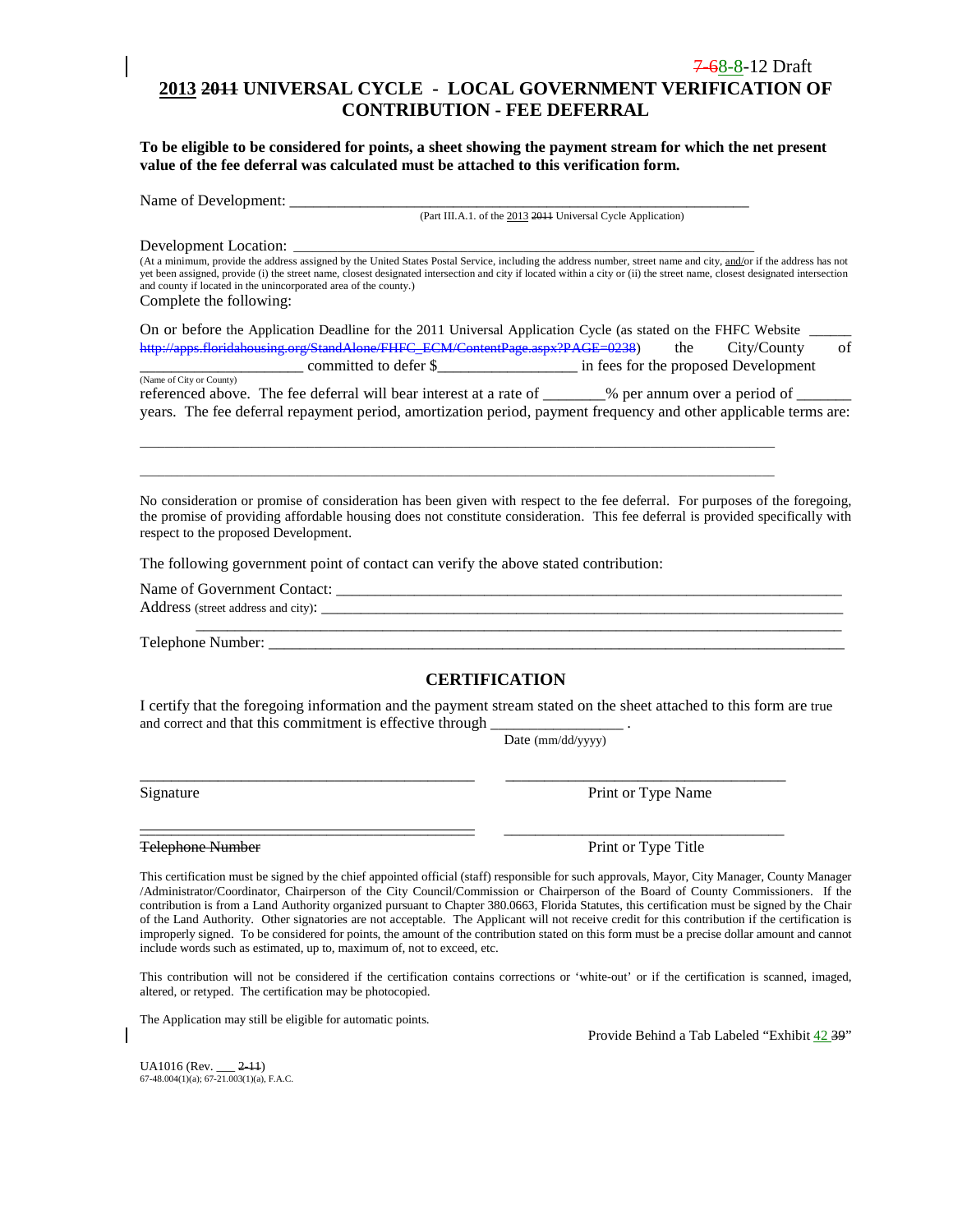### **2013 UNIVERSAL CYCLE - VERIFICATION OF LOCAL GOVERNMENT INCENTIVES FOR AFFORDABLE HOUSING**

Name of Development:

(Part III.A.1. of the 2013 Universal Cycle Application)

Development Location:

(At a minimum, provide the address assigned by the United States Postal Service, including the address number, street name and city, and/or if the address has not yet been assigned, provide (i) the street name, closest designated intersection and city if located within a city or (ii) the street name, closest designated intersection and county if located in the unincorporated area of the county.)

The following planning efforts for affordable housing are offered by the City or County of (Name of City or County)

1. Expedited Permitting Process – the above-named Local Government currently administers an expedited permitting process for affordable housing enacted by:  $\qquad \qquad$ , adopted (Ordinance No., Resolution No., or Citation of Policy)

Date (mm/dd/yyyy)

The name of Jurisdiction that will issue building permits is:

- 2. Contributions the above named Local Government has an on-going and current process for providing contributions to affordable housing properties or developments.
- 3 Modification of Fee Requirements the above-named Local Government currently makes available to affordable housing properties or developments the modification of fee requirements, including a reduction or waiver of fees and alternative methods of fee payment.
- 4. Impact of Regulations the above-named Local Government currently has a process, established by ordinance, resolution, plan, or policy, that requires consideration of the impact of proposed policies, ordinances, regulations, or plan provisions on the cost of affordable housing prior to adoption of such policies, ordinances, regulations, or plan provisions. . .

### **CERTIFICATION**

I certify that the above information is true and correct.

Signature Print or Type Name

 $\overline{\phantom{a}}$  , where the contract of the contract of the contract of the contract of the contract of the contract of the contract of the contract of the contract of the contract of the contract of the contract of the contr Print or Type Title

This certification must be signed by the chief appointed official (staff) responsible for issues related to the selected incentive(s), Mayor, City Manager, County Manager/Administrator/Coordinator, or Chairperson of the City Council/Commission or Chairperson of the Board of County Commissioners. Other signatories are not acceptable. Zero points will be awarded if the certification is improperly signed. Signatory must be a representative of the Local Government that has enacted the incentive. For purposes of this form only, if a Development is located within a municipality but the incentive is not available in the city, Applicant may use county incentive. For example, if a Development is located in a town which does not have impact fee requirements but the county has such requirements and they have a reduction or waiver of these fees for affordable housing, the Applicant may submit a properly executed Local Government Incentives Form from the county. If both city and county incentives will be used (Applicant cannot receive points for the same incentive from both the city and the county), the Applicant must provide a form from the city with the city incentive(s) selected and a form from the county with the county incentive(s) selected.

 $\overline{\phantom{a}}$  , and the contribution of the contribution of the contribution of the contribution of the contribution of the contribution of the contribution of the contribution of the contribution of the contribution of the

The Applicant will not receive credit for any of the selected incentives if the certification contains corrections or 'white-out' or if the certification is scanned, imaged, altered, or retyped. The certification may be photocopied.

 $67-48.004(1)(a)$ ;  $67-21.003(1)(a)$ , F.A.C.

UA1016 (Rev. \_\_\_) Provide Behind a Tab Labeled "Exhibit 4043"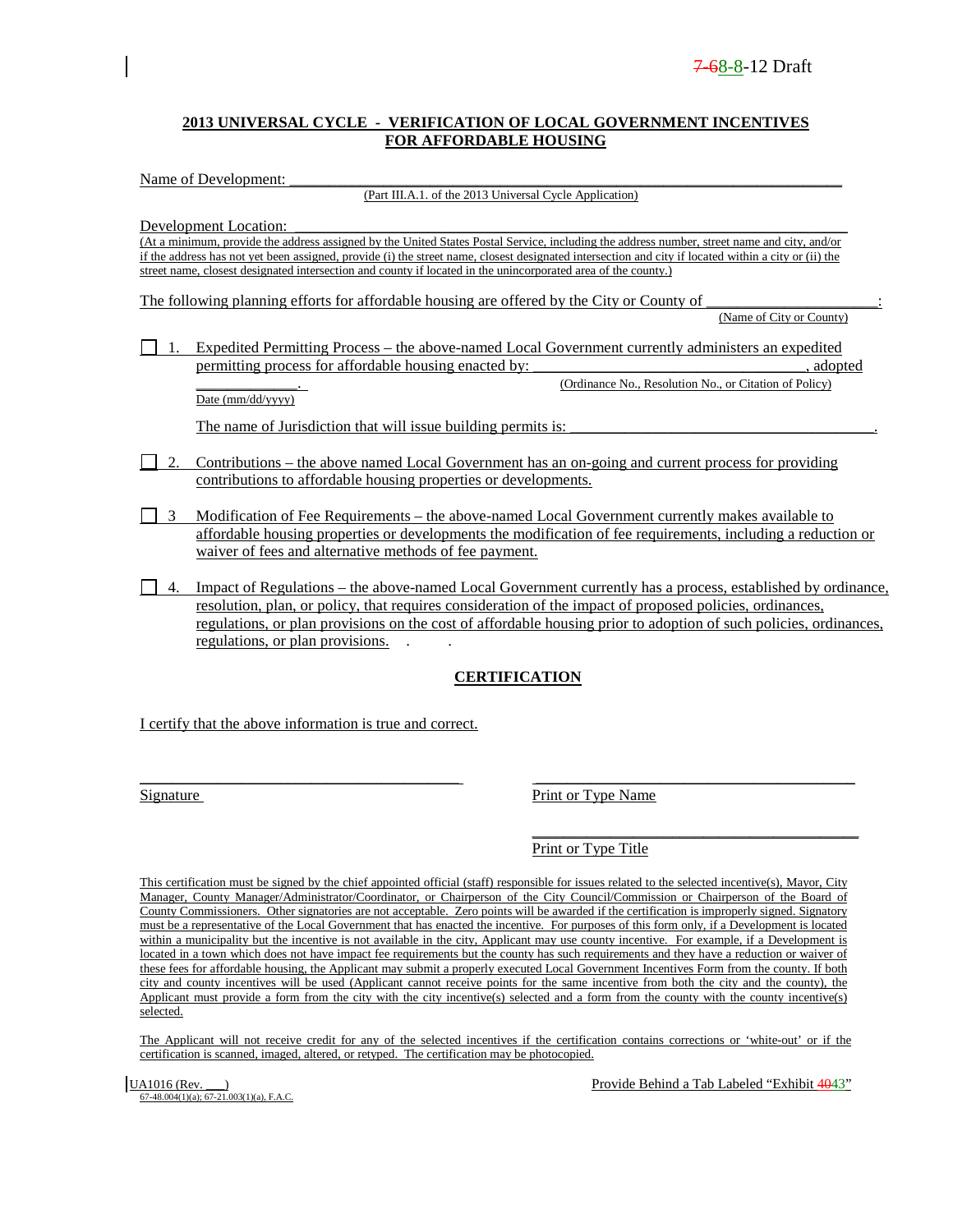#### **2011 UNIVERSAL CYCLE - LOCAL GOVERNMENT VERIFICATION OF AFFORDABLE HOUSING INCENTIVES EXPEDITED PERMITTING PROCESS FOR AFFORDABLE HOUSING**

| Name of Development:                                                                                                                                                                                                                                                                                                                                                                                                 |                                                      |
|----------------------------------------------------------------------------------------------------------------------------------------------------------------------------------------------------------------------------------------------------------------------------------------------------------------------------------------------------------------------------------------------------------------------|------------------------------------------------------|
| (Part III.A.1. of the 2011 Universal Cycle Application)                                                                                                                                                                                                                                                                                                                                                              |                                                      |
| <b>Development Location:</b>                                                                                                                                                                                                                                                                                                                                                                                         |                                                      |
| (At a minimum, provide the address assigned by the United States Postal Service, including the address number, street name and city, and/or if the address has not<br>yet been assigned, provide (i) the street name, closest designated intersection and city if located within a city or (ii) the street name, closest designated intersection<br>and county if located in the unincorporated area of the county.) |                                                      |
| Name of City or County Government: _                                                                                                                                                                                                                                                                                                                                                                                 |                                                      |
| Name of Jurisdiction that will issue building permits: _                                                                                                                                                                                                                                                                                                                                                             |                                                      |
| The City/County of                                                                                                                                                                                                                                                                                                                                                                                                   | currently administers an expedited                   |
| (Name of City or County)                                                                                                                                                                                                                                                                                                                                                                                             |                                                      |
| permitting process for affordable housing enacted by                                                                                                                                                                                                                                                                                                                                                                 |                                                      |
|                                                                                                                                                                                                                                                                                                                                                                                                                      | (Ordinance, Resolution Number or citation of policy) |
| adopted<br>Date (mm/dd/yyyy)                                                                                                                                                                                                                                                                                                                                                                                         |                                                      |
|                                                                                                                                                                                                                                                                                                                                                                                                                      | CERTIFICATION                                        |
|                                                                                                                                                                                                                                                                                                                                                                                                                      |                                                      |
| I certify that the above information is true and correct.                                                                                                                                                                                                                                                                                                                                                            |                                                      |
| Signature                                                                                                                                                                                                                                                                                                                                                                                                            | <b>Print or Type Name</b>                            |
|                                                                                                                                                                                                                                                                                                                                                                                                                      |                                                      |

 $\overline{\phantom{a}}$  , and the contract of the contract of the contract of the contract of the contract of the contract of the contract of the contract of the contract of the contract of the contract of the contract of the contrac Print or Type Title

This certification must be signed by the chief appointed official (staff) responsible for issues related to this incentive, Mayor, City Manager, County Manager/Administrator/Coordinator, or Chairperson of the City Council/Commission or Chairperson of the Board of County Commissioners. Other signatories are not acceptable. Zero points will be awarded if the certification is improperly signed. Signatory must be a representative of the local government that has enacted the incentive. For purposes of this form only, if a Development is located within a municipality but the incentive is not available in the city, Applicant may use county incentive. For example, if a Development is located in a town which does not have impact fee requirements but the county has such requirements and they have a reduction or waiver of these fees for affordable housing, the Applicant may submit a properly executed Local Government Verification of Affordable Housing Incentives Form from the county.

The Applicant will not receive credit for this incentive if the certification contains corrections or 'white-out' or if the certification is scanned, imaged, altered, or retyped. The certification may be photocopied.

Provide Behind a Tab Labeled "Exhibit 40"

UA1016 (Rev.2-11)  $67-48.004(1)(a)$ ; 67-21.003(1)(a), F.A.C.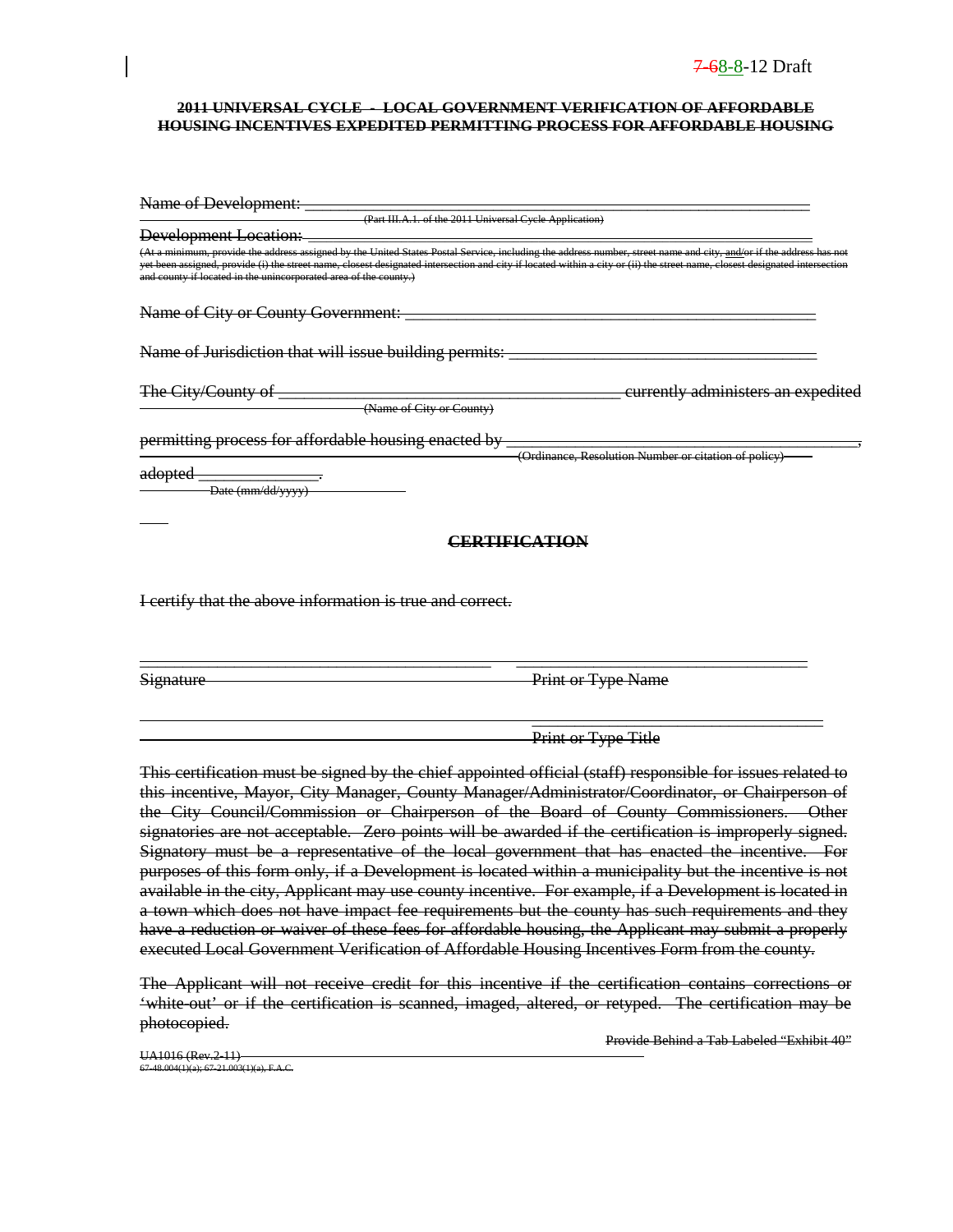### **2011 UNIVERSAL CYCLE - LOCAL GOVERNMENT VERIFICATION OF AFFORDABLE HOUSING INCENTIVES CONTRIBUTIONS TO AFFORDABLE HOUSING PROPERTIES OR DEVELOPMENTS**

Name of Development:

 $\overline{O(Part III A.1. of the 2011 Universal Cycle Anplied by the image.}$ 

Development Location:

the United States Postal Service, including the United States Postal Service, including the ide (i) the street name, closest designated intersection and city if located with and county if located in the unincorporated area of the county.)

Name of City or County Government

The referenced Local Government has an on-going and current process for providing contributions to affordable housing properties or developments.

#### **CERTIFICATION**

\_\_\_\_\_\_\_\_\_\_\_\_\_\_\_\_\_\_\_\_\_\_\_\_\_\_\_\_\_\_\_\_\_\_\_\_\_\_\_\_\_ \_\_\_\_\_\_\_\_\_\_\_\_\_\_\_\_\_\_\_\_\_\_\_\_\_\_\_\_\_\_\_\_\_\_

I certify that the above information is true and correct.

Signature Print or Type Name

Print or Type Title

 $\overline{\phantom{a}}$  , which is a set of the set of the set of the set of the set of the set of the set of the set of the set of the set of the set of the set of the set of the set of the set of the set of the set of the set of th

This certification must be signed by the chief appointed official (staff) responsible for issues related to this incentive, Mayor, City Manager, County Manager/Administrator/Coordinator, or Chairperson of the City Council/Commission or Chairperson of the Board of County Commissioners. Other signatories are not acceptable. Zero points will be awarded. Signatory must be a representative of the local government that has enacted the incentive. For purposes of this form only, if a Development is located within a municipality but the incentive is not available in the city, Applicant may use county incentive. For example, if a Development is located in a town which does not have impact fee requirements but the county has such requirements and they have a reduction or waiver of these fees for affordable housing, the Applicant may submit a properly executed Local Government Verification of Affordable Housing Incentives Form from the county.

The Applicant will not receive credit for this incentive if the certification contains corrections or 'white-out' or if the certification is scanned, imaged, altered, or retyped. The certification may be photocopied.

UA1016 (Rev. 2-11) 67-48.004(1)(a); 67-21.003(1)(a), F.A.C. Provide Behind a Tab Labeled "Exhibit 41"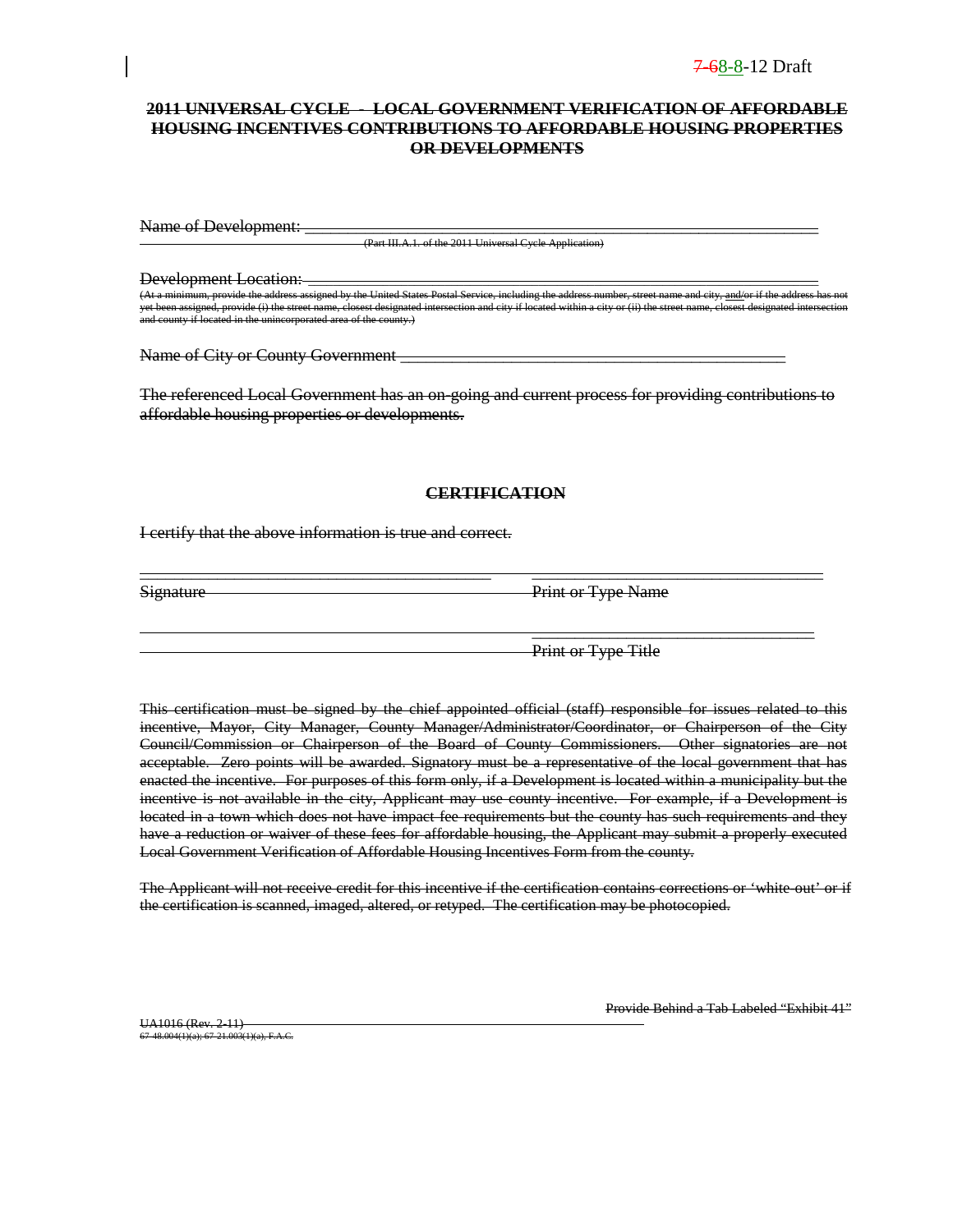### **2011 UNIVERSAL CYCLE - LOCAL GOVERNMENT VERIFICATION OF AFFORDABLE HOUSING INCENTIVES MODIFICATION OF FEE REQUIREMENTS FOR AFFORDABLE HOUSING PROPERTIES OR DEVELOPMENTS**

Name of Development:

(Part III.A.1. of the 2011 Universal Cycle Application)

Development Location:

a, provide the address assigned by the United States Postal Service, including the address number, street name and city, <u>an</u> y provide (i) the street name, closest designated intersection and city if located in the unincorporated area of the county. nincorporated area of the county.)

Name of City or County Government:

The referenced Local Government currently makes available to affordable housing properties or developments the modification of fee requirements, including a reduction or waiver of fees and alternative methods of fee payment.

#### **CERTIFICATION**

\_\_\_\_\_\_\_\_\_\_\_\_\_\_\_\_\_\_\_\_\_\_\_\_\_\_\_\_\_\_\_\_\_\_\_\_\_\_\_\_ \_\_\_\_\_\_\_\_\_\_\_\_\_\_\_\_\_\_\_\_\_\_\_\_\_\_\_\_\_\_\_\_\_\_\_\_

I certify that the above information is true and correct.

Signature Print or Type Name

Print or Type Title

 $\overline{\phantom{a}}$  , and the contract of the contract of the contract of the contract of the contract of the contract of the contract of the contract of the contract of the contract of the contract of the contract of the contrac

This certification must be signed by the chief appointed official (staff) responsible for issues related to this incentive, Mayor, City Manager, County Manager/Administrator/Coordinator, or Chairperson of the City Council/Commission or Chairperson of the Board of County Commissioners. Other signatories are not acceptable. Zero points will be awarded. Signatory must be a representative of the local government that has enacted the incentive. For purposes of this form only, if a Development is located within a municipality but the incentive is not available in the city, Applicant may use county incentive. For example, if a Development is located in a town which does not have impact fee requirements but the county has such requirements and they have a reduction or waiver of these fees for affordable housing, the Applicant may submit a properly executed Local Government Verification of Affordable Housing Incentives Form from the county.

The Applicant will not receive credit for this incentive if the certification contains corrections or 'white out' or if the certification is scanned, imaged, altered, or retyped. The certification may be photocopied.

Provide Behind a Tab Labeled "Exhibit 42"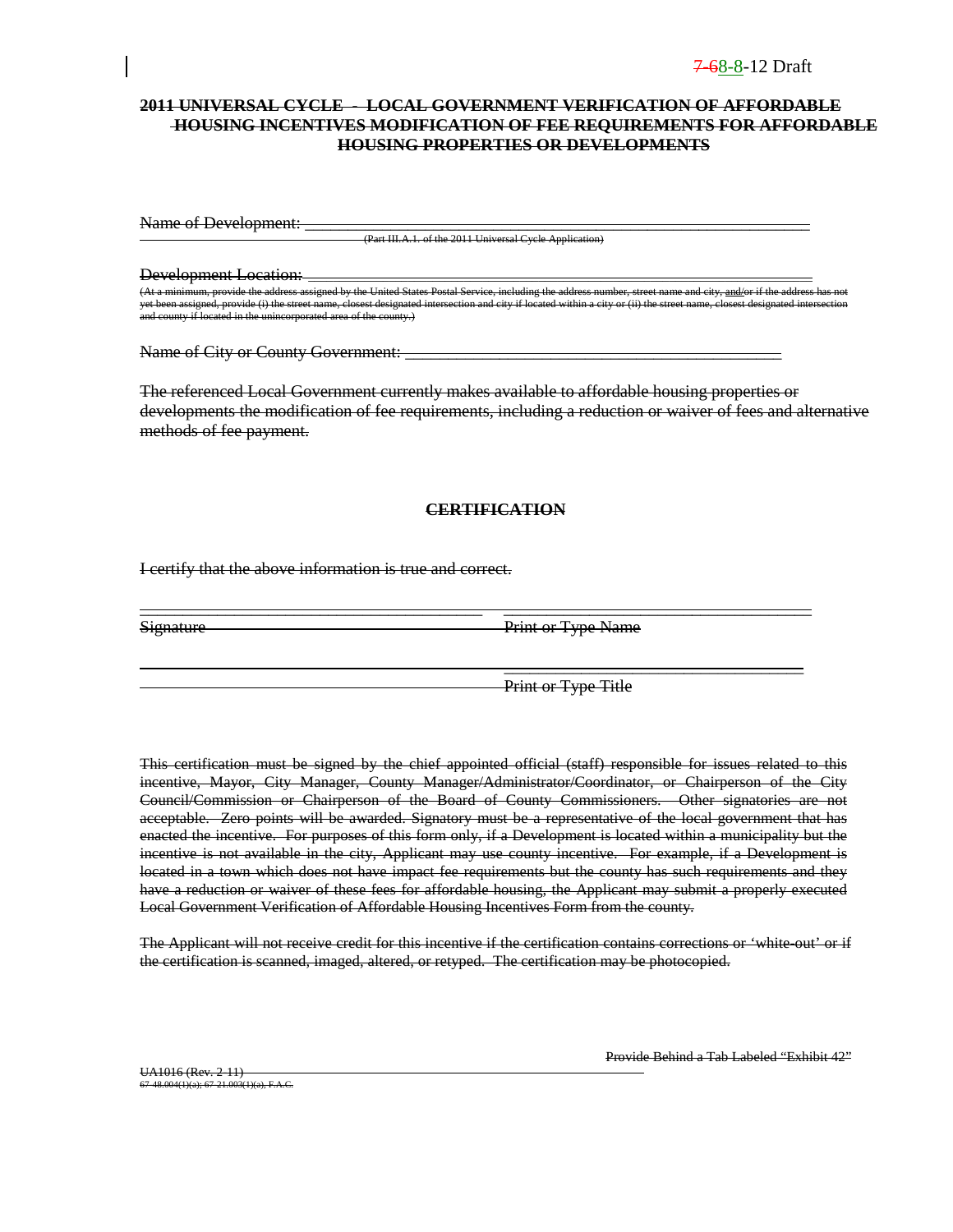### **2011 UNIVERSAL CYCLE - LOCAL GOVERNMENT VERIFICATION OF AFFORDABLE HOUSING INCENTIVES IMPACT OF POLICIES, ORDINANCES, REGULATIONS, OR PLAN PROVISIONS ON COST OF AFFORDABLE HOUSING PROPERTIES OR DEVELOPMENTS**

Name of Development:  $\frac{1}{\sqrt{2\pi}}$   $\frac{1}{\sqrt{2\pi}}$   $\frac{1}{\sqrt{2\pi}}$  of the 2011 Universal Cycle

(Part III.A.1. of the 2011 Univer

Development Location:

United States Postal Service, including the United States Postal Service, including the address number, street yet been assigned, provide (i) the street name, closest designated intersection and city if located within a city or (ii) the street name, closest designated intersection and county if located in the unincorporated area of the county.)

Name of City or County Government:

The referenced Local Government currently has a process, established by ordinance, resolution, plan, or policy, that requires consideration of the impact of proposed policies, ordinances, regulations, or plan provisions on the cost of affordable housing prior to adoption of such policies, ordinances, regulations, or plan provisions.

#### **CERTIFICATION**

\_\_\_\_\_\_\_\_\_\_\_\_\_\_\_\_\_\_\_\_\_\_\_\_\_\_\_\_\_\_\_\_\_\_\_\_\_\_\_\_\_\_\_\_ \_\_\_\_\_\_\_\_\_\_\_\_\_\_\_\_\_\_\_\_\_\_\_\_\_\_\_\_\_\_\_\_\_

I certify that the above information is true and correct.

Signature Print or Type Name

Print or Type Title

\_\_\_\_\_\_\_\_\_\_\_\_\_\_\_\_\_\_\_\_\_\_\_\_\_\_\_\_\_\_\_\_\_

This certification must be signed by the chief appointed official (staff) responsible for issues related to this incentive, Mayor, City Manager, County Manager/Administrator/Coordinator, or Chairperson of the City Council/Commission or Chairperson of the Board of County Commissioners. Other signatories are not acceptable. Zero points will be awarded. Signatory must be a representative of the local government that has enacted the incentive. For purposes of this form only, if a Development is located within a municipality but the incentive is not available in the city, Applicant may use county incentive. For example, if a Development is located in a town which does not have impact fee requirements but the county has such requirements and they have a reduction or waiver of these fees for affordable housing, the Applicant may submit a properly executed Local Government Verification of Affordable Housing Incentives Form from the county.

The Applicant will not receive credit for this incentive if the certification contains corrections or 'white-out' or if the certification is scanned, imaged, altered, or retyped. The certification may be photocopied.

UA1016 (Rev.2-11) 67-48.004(1)(a); 67-21.003(1)(a), F.A.C. Provide Behind a Tab Labeled "Exhibit 43"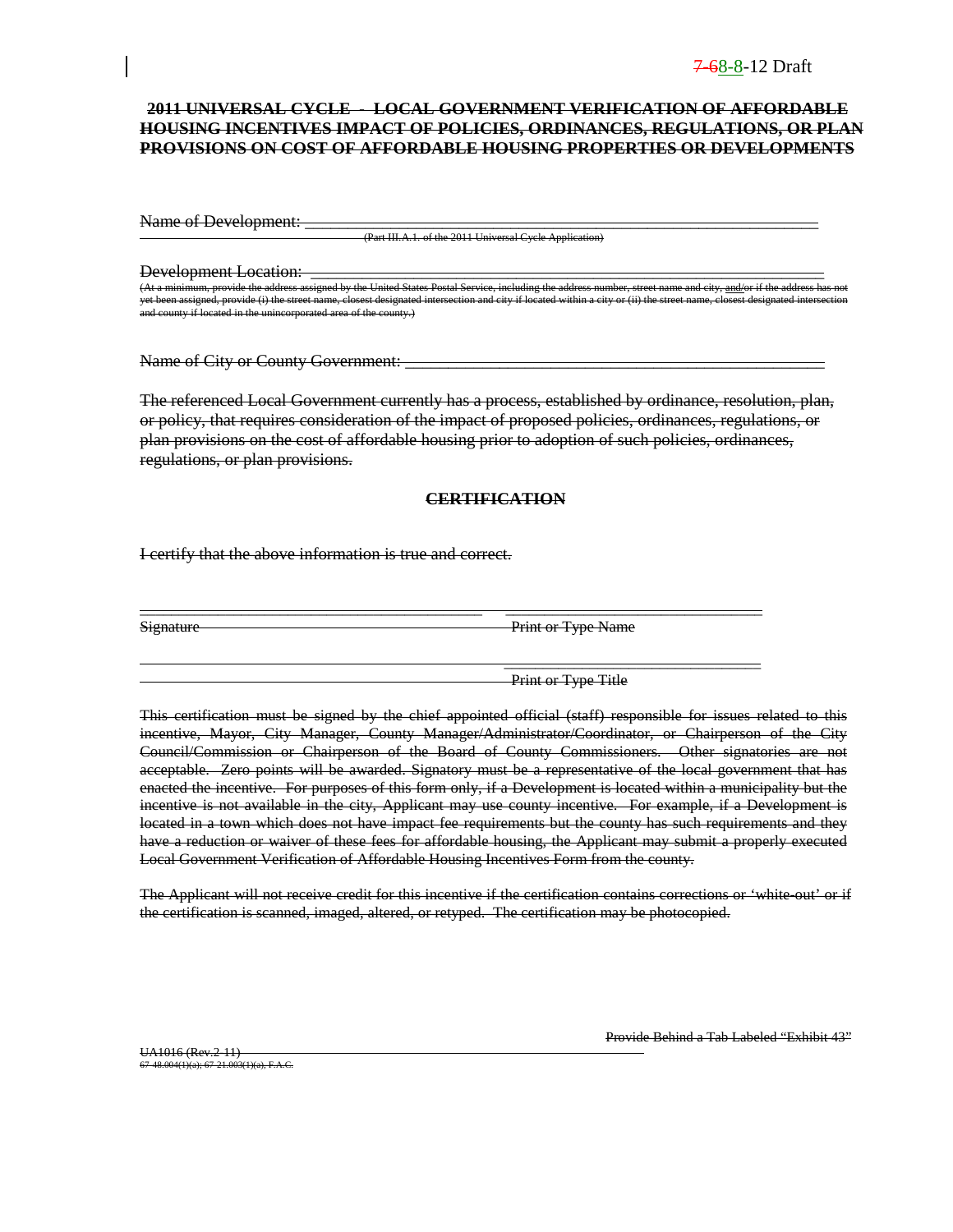# **2013 2011 UNIVERSAL CYCLE - COMMITMENT TO DEFER DEVELOPER FEE**

|               | commits to defer up to                                                                         |
|---------------|------------------------------------------------------------------------------------------------|
|               | (Name of Developer – Part II.B.1.a. – see Note below)                                          |
| $\frac{1}{2}$ | of its Developer fee to offset any funding shortfall until the closing                         |
|               |                                                                                                |
|               |                                                                                                |
|               | Additionally, the Developer identified above commits to defer up to \$                         |
|               | fill any funding shortfall after closing of permanent financing for the Development identified |
| above.        |                                                                                                |
|               |                                                                                                |
|               | (Print or Type Name)                                                                           |
|               | have the authority to make this commitment on behalf of the above-named Developer.             |
|               |                                                                                                |

Signature

\_\_\_\_\_\_\_\_\_\_\_\_\_\_\_\_\_\_\_\_\_\_\_\_\_\_\_\_\_\_\_\_\_\_\_

**NOTE:** If the proposed Development will have more than one Developer and the Developers are committing to defer some or all of the Developer fee, each Developer must complete and provide a Commitment to Defer Developer Fee form reflecting the portion of the Developer fee it is deferring.

If this certification contains corrections or 'white-out', or if it is scanned, imaged, altered, or retyped, the form will not be considered. The certification may be photocopied.

> Provide Behind a Tab Labeled "Exhibit 45" (Supplemental MMRB App. Cycle); or

Provide Behind a Tab Labeled "Exhibit 12 40" (4 Percent HC County HFA Bonds Application

Form)

 $\overline{\phantom{a}}$ 

UA1016 (Rev. \_\_\_ 2-11)  $67-48.004(1)(a)$ ;  $67-21.003(1)(a)$ , F.A.C.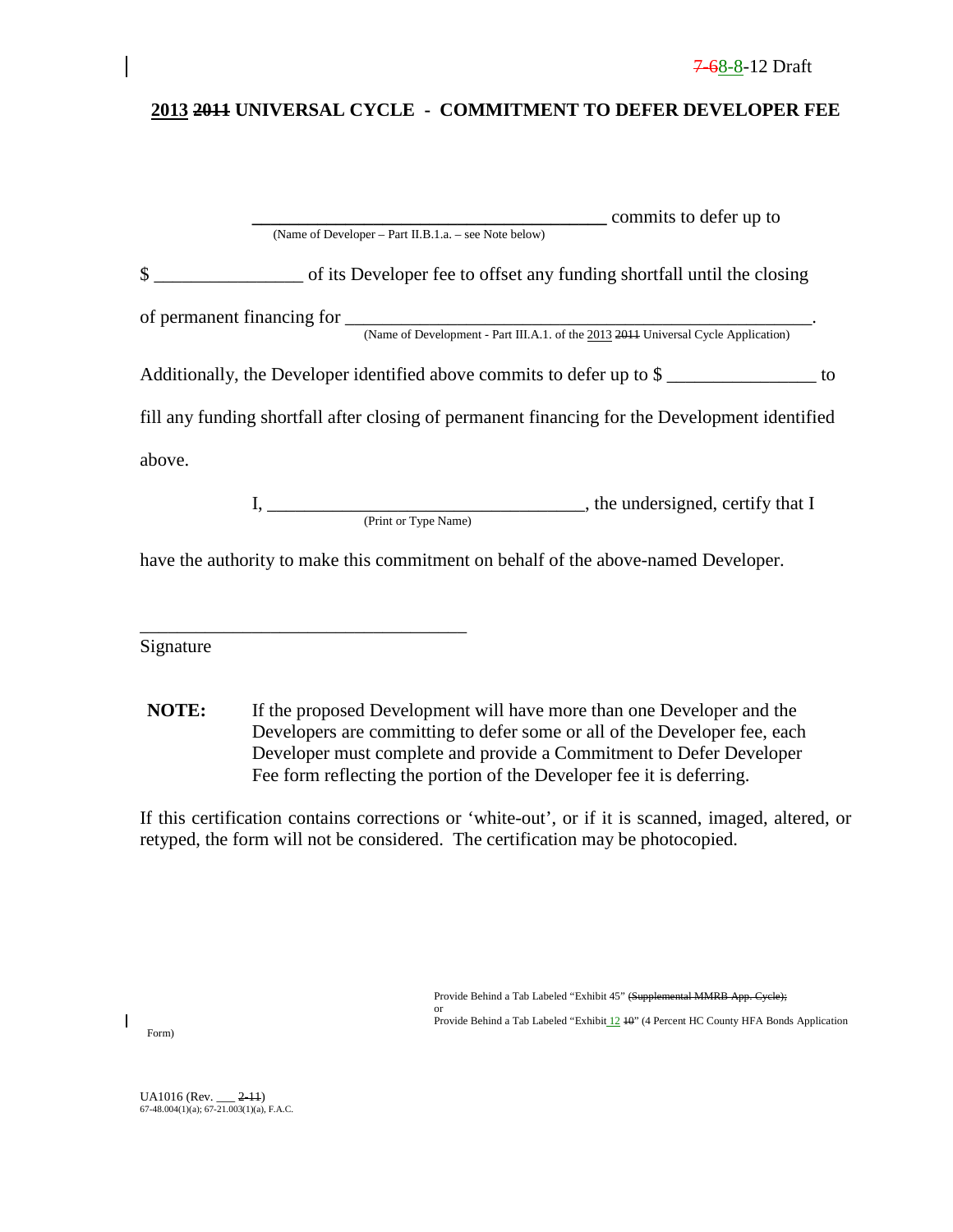# **4 PERCENT HC COUNTY HFA BONDS APPLICATION FORM**

### **1. Applicant:**

- a. Name of Applicant:
- b. Attach a listing of the Principals for the Applicant, including the percentage of ownership interest of each Principal, as **"Exhibit 1"** to this Application form.
- c. Federal Employer Identification Number:

If not yet obtained, provide a copy of the completed, submitted application for the Federal Employer Identification Number behind a tab labeled "**Exhibit 2**".

d. Is the Applicant applying as a Non-Profit organization?  $\circ$  Yes  $\circ$  No

If "Yes", the Applicant must respond to questions (1) and (2) below and provide the required information behind a tab labeled **"Exhibit 3"**. If "No", skip Non-Profit status questions and proceed to question  $\frac{3}{2}$ . below.

- (1) Provide the following documentation for each Non-Profit entity:
	- (a) attorney opinion letter; and
	- (b) IRS determination letter
- (2) Answer the following questions:
	- (a) Is the Applicant or one of its general partners or managing members incorporated as a Non-Profit entity pursuant to Chapter 617, Florida Statutes, or similar state statute if incorporated outside Florida? <br> **O** Yes 
	<sup>o</sup> No

If "No", is the Applicant or one of its general partners or managing members a whollyowned subsidiary of a Non-Profit entity formed pursuant to Chapter 617, Florida Statutes, or similar state statute if incorporated outside Florida? ○ Yes ○ No

- (b) Is the Applicant or one of its general partners or managing members a  $501(c)(3)$  or  $501(c)(4)$  Non-Profit entity or is the Applicant or one of its general partners or managing members a wholly-owned subsidiary of a  $501(c)(3)$  or  $501(c)(4)$  Non-Profit entity?  $\circ$  Yes  $\circ$  No
- (c) Does the Non-Profit entity have an ownership interest, either directly or indirectly, in the general partner or general partnership interest or in the managing member or the managing member's interest in the Applicant?  $\circ$  Yes  $\circ$  No

If "Yes", state the percentage owned in the general partnership or managing member interest:  $\%$ 

- (d) Percentage of Developer's fee that will go to the Non-Profit entity: \_\_\_\_\_\_\_\_\_\_\_\_%
- (e) Provide the description/explanation of the role of the Non-Profit entity.
- (f) Provide the names and addresses of the members of the governing board of the Non-Profit entity.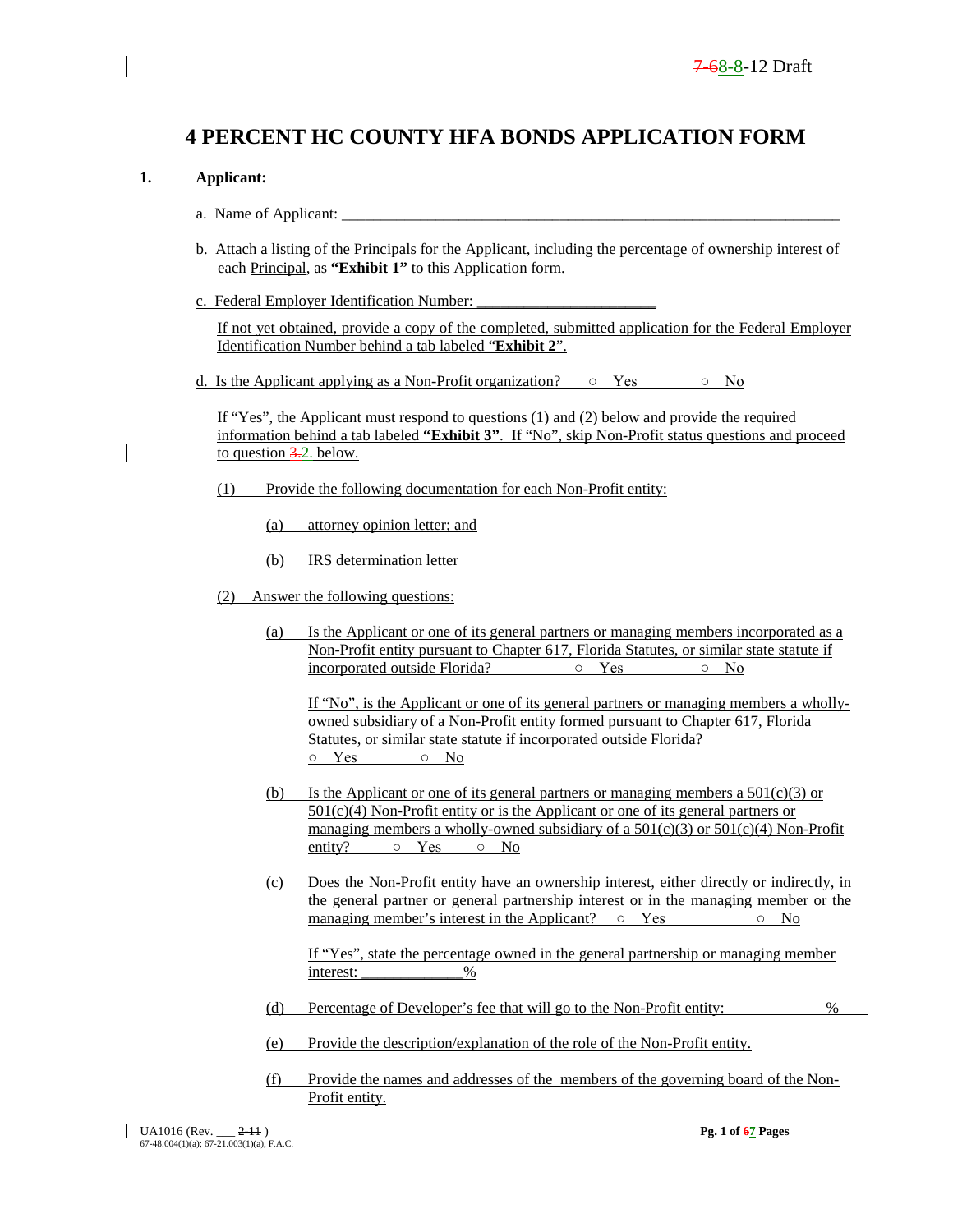(g) For each Non-Profit entity, provide the articles of incorporation demonstrating that one of the purposes of the Non-Profit entity is to foster low-income housing.

(h) Year Non-Profit entity was incorporated: \_\_\_\_\_\_ (yyyy)

(i) Is the Non-Profit entity affiliated with or controlled by a for-profit entity within the meaning of Section 42(h), Internal Revenue Code?  $\circ$  Yes  $\circ$  No If "Yes", state name of the for-profit entity:

#### **2. Contact Person for this Application:**

| State: $\frac{Zip:\_$      |  |
|----------------------------|--|
|                            |  |
| Relationship to Applicant: |  |
|                            |  |

#### **3. Developer:**

- a. Name of each Developer (include all co-Developers): \_\_\_\_\_\_\_\_\_\_\_\_\_\_\_\_\_\_\_\_\_\_\_\_\_\_
- b. Attach a listing of the Principals for each Developer as **"Exhibit 4 2"** to this Application form.

\_\_\_\_\_\_\_\_\_\_\_\_\_\_\_\_\_\_\_\_\_\_\_\_\_\_\_\_\_\_\_\_\_\_\_\_\_\_\_\_\_\_\_\_\_\_\_\_\_\_\_\_\_\_\_\_\_\_\_\_\_\_\_\_\_\_\_\_\_\_\_\_\_\_\_\_\_\_\_\_\_

#### **4. Proposed Development Information:**

- a. Name of Development:
- b. Location of Development Site:
	- $(1)$  County:  $\Box$
	- (2) Address of Development Site:

Select the question(s) below that best applies to the proposed Development - question (a) or question (b) or both questions (a) and (b) below and provide the applicable information. If question (b) is selected, the Applicant must also select either question  $(b)(i)$  or question  $(b)(ii)$ below and, if question (b)(i) is selected, the name of the city must be stated.

 $\Box$  (a) The following address number, street name and city has been assigned by the USPS:

\_\_\_\_\_\_\_\_\_\_\_\_\_\_\_\_\_\_\_\_\_\_\_\_\_\_\_\_\_\_\_\_\_\_\_\_\_\_\_\_\_\_\_\_\_\_\_\_\_\_\_\_\_\_\_\_\_\_\_\_\_\_\_\_\_\_\_ \_\_\_\_\_\_\_\_\_\_\_\_\_\_\_\_\_\_\_\_\_\_\_\_\_\_\_\_\_\_\_\_\_\_\_\_\_\_\_\_\_\_\_\_\_\_\_\_\_\_\_\_\_\_\_\_\_\_\_\_\_\_\_\_\_\_\_\_\_

or

and

or

(b) The address has not yet been assigned by the USPS: \_\_\_\_\_\_\_\_\_\_\_\_\_\_\_\_\_\_\_\_\_\_\_\_\_\_\_

\_\_\_\_\_\_\_\_\_\_\_\_\_\_\_\_\_\_\_\_\_\_\_\_\_\_\_\_\_\_\_\_\_\_\_\_\_\_\_\_\_\_\_\_\_\_\_\_\_\_\_\_\_\_\_\_\_\_\_\_\_\_\_\_\_\_\_\_\_ (Street Name and closest designated intersection)

- (i) The proposed Development is located within the city limits of: \_\_\_\_\_\_\_\_\_\_\_\_\_\_.
	- (Name of City)
- (ii) The proposed Development is located within the unincorporated area of the County.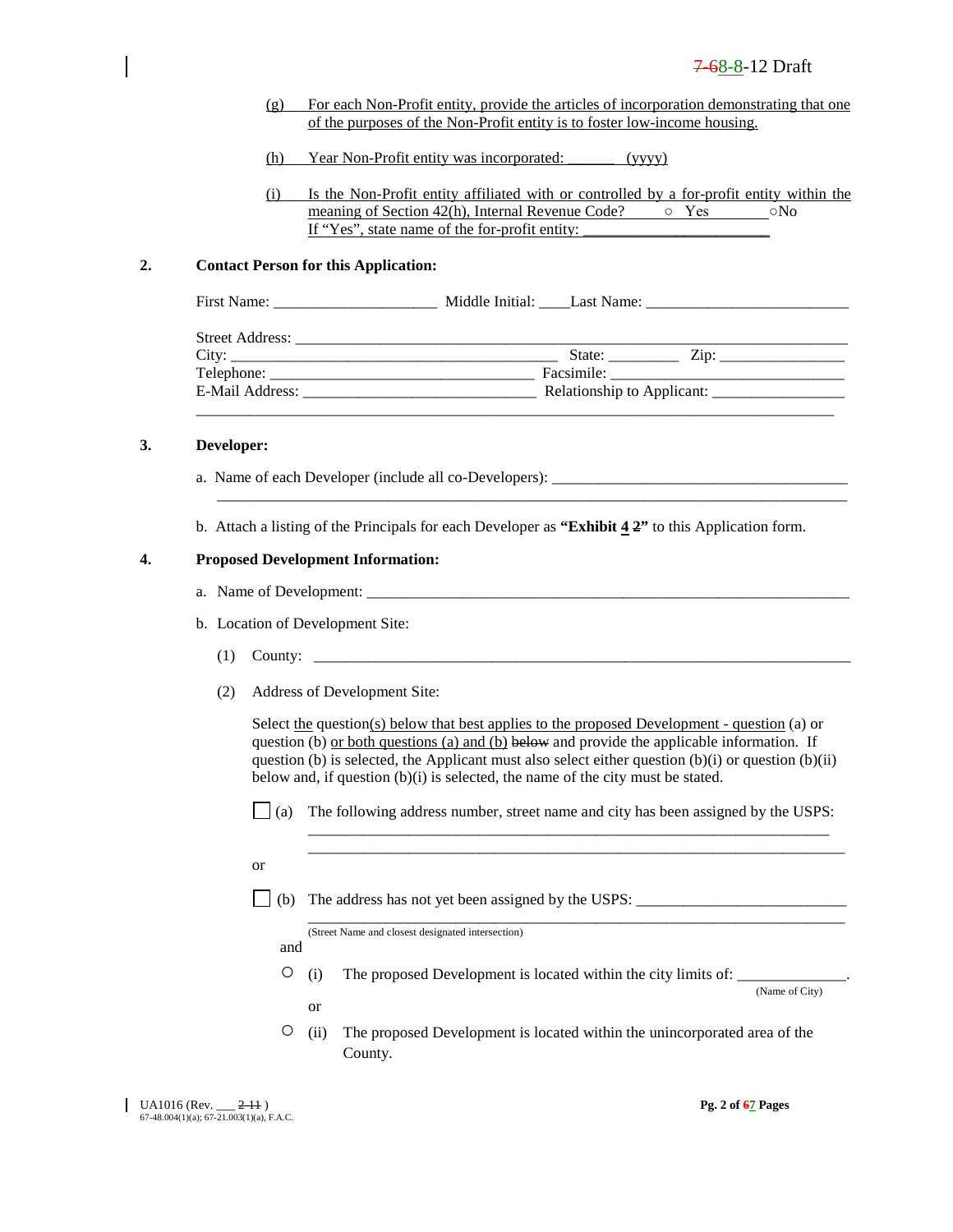- (3) Local Jurisdiction:
	- (a) Name of local jurisdiction where Development is located: If Development is located within a municipality (incorporated city, town, or village) the municipality must be specified.
	- (b) Name of Chief elected official: First: \_\_\_\_\_\_\_\_\_\_\_ Middle Initial: \_\_\_ Last: \_\_\_\_\_\_\_\_\_\_

| Title:                 |                                      |         |  |
|------------------------|--------------------------------------|---------|--|
| <b>Street Address:</b> |                                      |         |  |
| City:                  | State:                               | $Z$ ip: |  |
|                        | Telephone No. (including area code): |         |  |

- c. Total number of units:
	- (1) Total number of units in proposed Development:
	- (2) Total number of new construction units: \_\_\_\_\_ and total number of rehabilitation units:

 $(3)(2)$  Total number of rental assistance units: (the number of units that receive and/or will receive PBRA and/or ACC, as applicable to the Development Category selected by the Applicant at Section 4.f. of this Application form)

- d. Total number of buildings in proposed Development:
- e. Indicate which of the following questions apply to the proposed Development and provide the required information:
	- (1)  $\overline{\text{The} DDA \text{If (The proposed Development is located in a HUD-designed the}}$ following DDA: provide the required information at (a) or (b) below:

(a) If located in a Non-Metropolitan DDA, indicate which DDA: \_\_\_\_\_\_\_\_\_\_\_\_\_\_\_\_; or

(b) If located in a Metropolitan DDA, provide the zip code for the proposed Development:

(2) QCT - The proposed Development is located in the following QCT: \_\_\_\_\_\_\_\_\_\_\_\_\_ . A copy of a letter from the local planning office or census bureau which verifies that the proposed Development is located in the referenced QCT is provided as **"Exhibit 5 3"** to this Application form.

(3) Multi-phase Development -

or

 $\overline{\phantom{a}}$ 

- $\overline{O}$  (a) The Applicant indicated that the proposed Development is located in a  $\overline{HUD}$ designated DDA and/or QCT at questions (1) and/or (2) above and the proposed Development is a the first phase of a multiphase Development as defined in Section 4.e.(3) of the Instructions to this Application form.
- $\overline{O}$  (b) The Applicant indicated that the proposed Development is located in a HUDdesignated DDA and/or QCT at questions (1) and/or (2) above and the proposed Development is an additional phase of a multi-phase Development where a phase was previously funded. Information regarding the previously funded phase(s) is set out on the chart below:

|                                                 | <b>Previously Funded Phase(s) of the Multi-Phase Development</b> |  |  |  |  |  |  |
|-------------------------------------------------|------------------------------------------------------------------|--|--|--|--|--|--|
| <b>FHFC File No.</b><br><b>Development Name</b> |                                                                  |  |  |  |  |  |  |
|                                                 |                                                                  |  |  |  |  |  |  |
|                                                 |                                                                  |  |  |  |  |  |  |
|                                                 |                                                                  |  |  |  |  |  |  |
|                                                 |                                                                  |  |  |  |  |  |  |
|                                                 |                                                                  |  |  |  |  |  |  |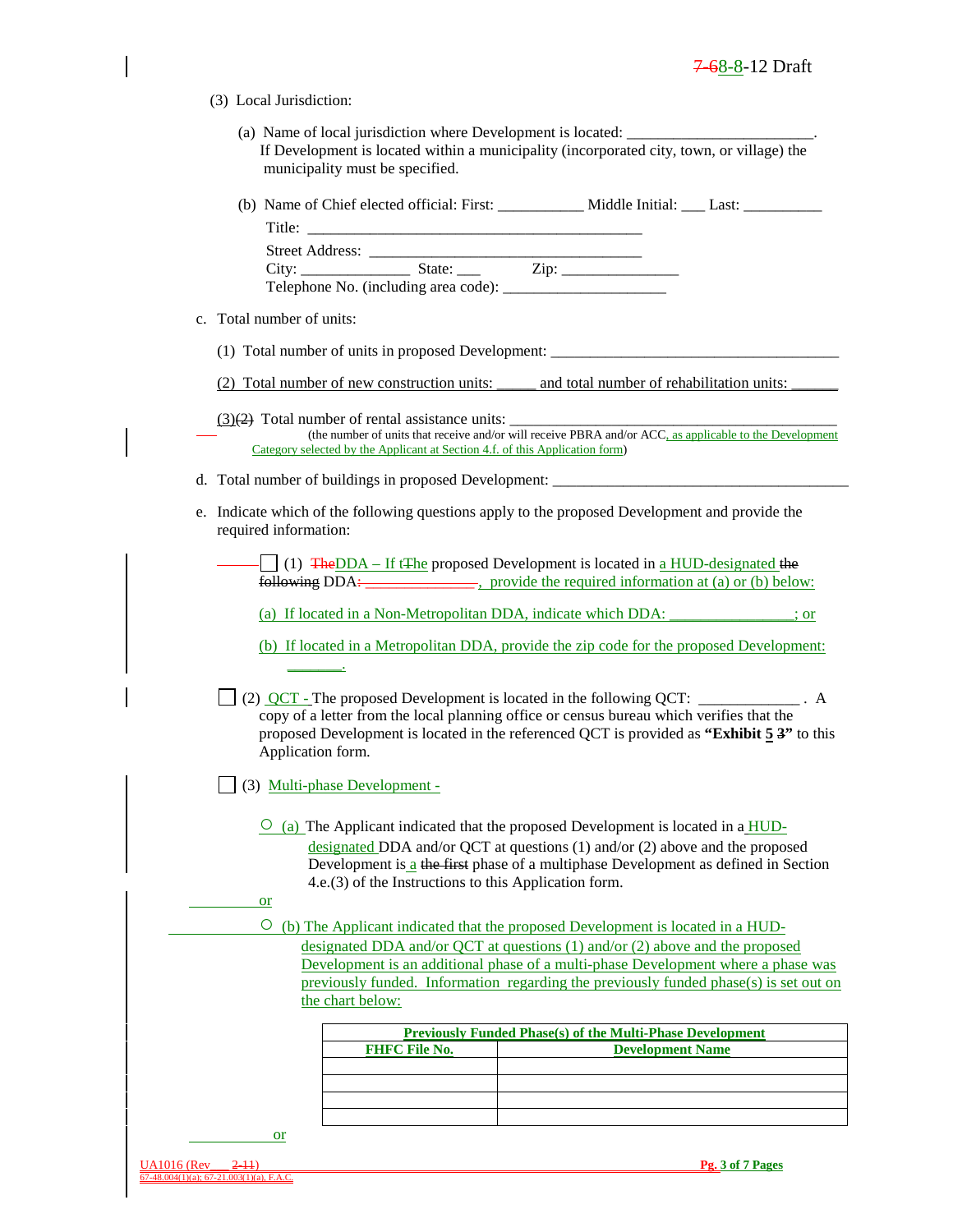|  |  |  |  |  | $\circ$ (c) Neither (a) nor (b) above applies to the proposed Development. |
|--|--|--|--|--|----------------------------------------------------------------------------|
|  |  |  |  |  |                                                                            |

(4) The Applicant is applying for Housing Credits for eligible acquisition expenses*.* If this applies to the proposed Development, answer the following questions:

(a) Is/are the building(s) acquired or to be acquired from a related party?  $\circ$  Yes  $\circ$  No

- (b) Name of previous owner:  $\frac{1}{\sqrt{2}}$
- (c) Relationship to Applicant: \_\_\_\_\_\_\_\_\_\_\_\_\_\_\_\_\_\_\_\_\_\_\_\_\_\_\_\_\_\_\_\_\_\_\_\_\_\_\_\_\_\_\_\_\_\_\_\_
- (d) Date Development originally placed in service: \_\_\_\_\_\_\_\_\_\_\_\_\_\_\_\_\_\_\_\_\_\_\_\_\_\_\_\_\_\_

(mm/dd/yyyy)

(e) Date (mm/dd/yyyy) and cost of last rehabilitation: \_\_\_\_\_\_\_\_\_\_\_\_\_\_\_\_\_\_\_\_\_\_\_\_\_\_\_\_\_

(f) Describe acquisition facts and circumstances relative to Section 42(d), IRC ("10-year rule"):

\_\_\_\_\_\_\_\_\_\_\_\_\_\_\_\_\_\_\_\_\_\_\_\_\_\_\_\_\_\_\_\_\_\_\_\_\_\_\_\_\_\_\_\_\_\_\_\_\_\_\_\_\_\_\_\_\_\_\_\_\_\_

\_\_\_\_\_\_\_\_\_\_\_\_\_\_\_\_\_\_\_\_\_\_\_\_\_\_\_\_\_\_\_\_\_\_\_\_\_\_\_\_\_\_\_\_\_\_\_\_\_\_\_\_\_\_\_\_\_\_\_\_\_\_\_\_\_\_\_

\_\_\_\_\_\_\_\_\_\_\_\_\_\_\_\_\_\_\_\_\_\_\_\_\_\_\_\_\_\_\_\_\_\_\_\_\_\_\_\_\_\_\_\_\_\_\_\_\_\_\_

(g) Is a waiver of the 10-year rule being sought by the Applicant?  $\circ$  Yes  $\circ$  No Explain why or why not: \_\_\_\_\_\_\_\_\_\_\_\_\_\_\_\_\_\_\_\_\_\_\_\_\_\_\_\_\_\_\_\_\_\_\_\_\_\_\_\_\_\_\_\_\_\_\_\_\_\_\_

67-48.004(1)(a); 67-21.003(1)(a), F.A.C.

UA1016 (Rev\_\_\_ 2-11) **Pg. 3 of 6 Pages**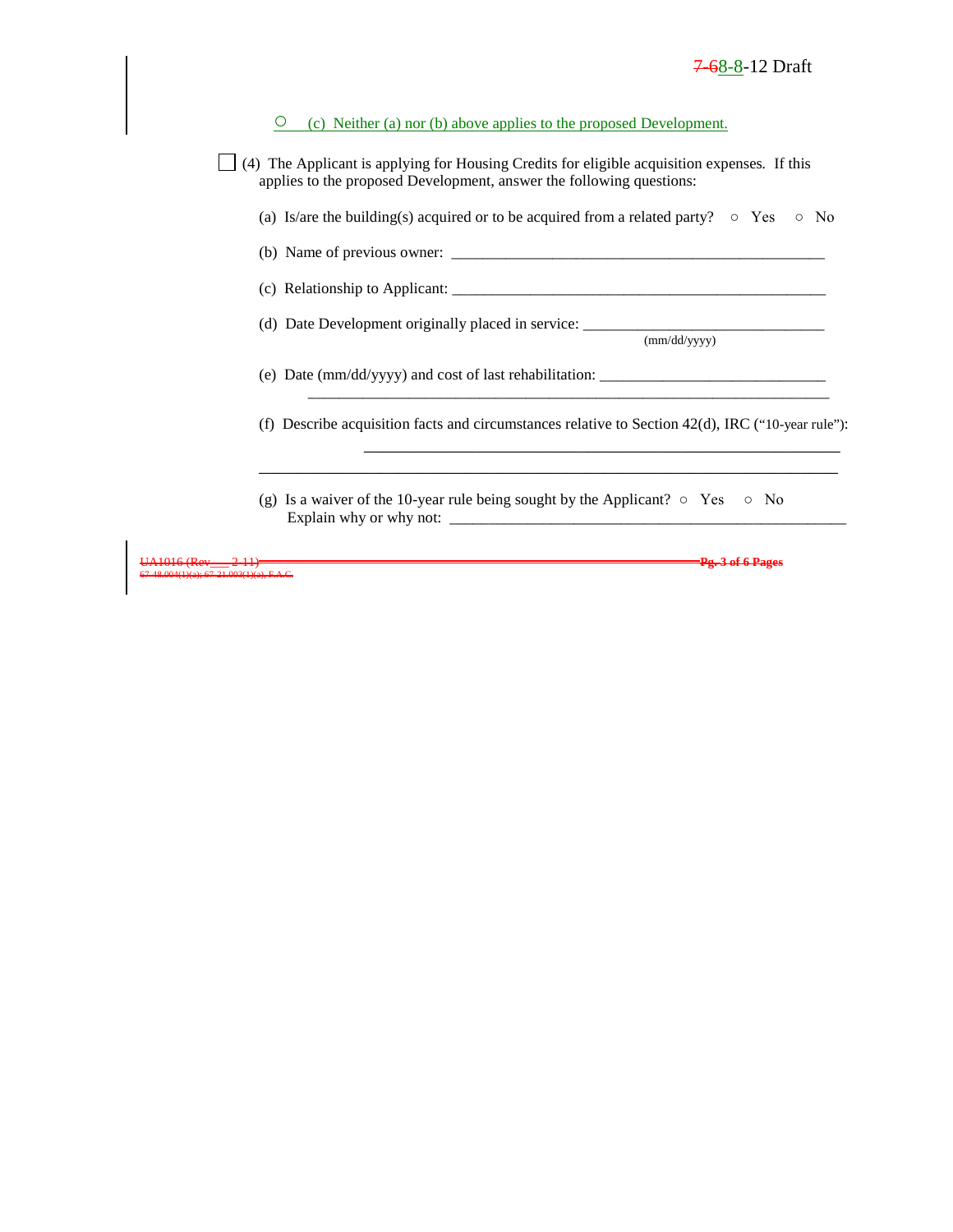$\Box$  (5) The proposed Development will receive historic Housing Credits in the amount of  $\mathsf{S}\_$ 

(6) The Applicant is applying for Housing Credits for eligible Rehabilitation expenses. The estimated qualified basis in Rehabilitation expenses per set-aside unit within one 24-month period for the building(s) being Rehabilitated is  $\$ 

|  | f. Development Category: |  | $\circ$ Rehabilitation |  |  | O Acquisition and Rehabilitation |
|--|--------------------------|--|------------------------|--|--|----------------------------------|
|--|--------------------------|--|------------------------|--|--|----------------------------------|

- O Redevelopment O Acquisition and Redevelopment
- O Preservation <sup>O</sup> Acquisition and Preservation
- New Construction

If Redevelopment, Acquisition and Redevelopment, Preservation or Acquisition and Preservation is selected, provide the required documentation as **"Exhibit 6 4"** to this Application form.

| g. Development Type:                                                                                                                                                   |                                              |            |                   |
|------------------------------------------------------------------------------------------------------------------------------------------------------------------------|----------------------------------------------|------------|-------------------|
|                                                                                                                                                                        |                                              |            |                   |
| h. Demographic Commitment:                                                                                                                                             | $\circ$ Elderly                              | O Homeless | $\bigcirc$ Family |
|                                                                                                                                                                        | $\circ$ Farmworker/Commercial Fishing Worker |            |                   |
| i. Provide the Surveyor Certification of Development Location Point for MMRB and Non-Competitive<br>HC Applications form as "Exhibit $7.5$ " to this Application form. |                                              |            |                   |

j. Set-Aside Commitment:

| (1) Indicate the minimum set-aside: | $\circ$ 20% of units at 50% AMI or less                                       |
|-------------------------------------|-------------------------------------------------------------------------------|
|                                     | $\circ$ 40% of units at 60% AMI or less                                       |
|                                     | $\circ$ Deep rent skewing option as defined in Section 42, IRC,<br>as amended |
|                                     |                                                                               |

UA1016 (Rev. \_\_\_ 2-11) **Pg. 4 of 7 Pages** 67-48.004(1)(a); 67-21.003(1)(a), F.A.C.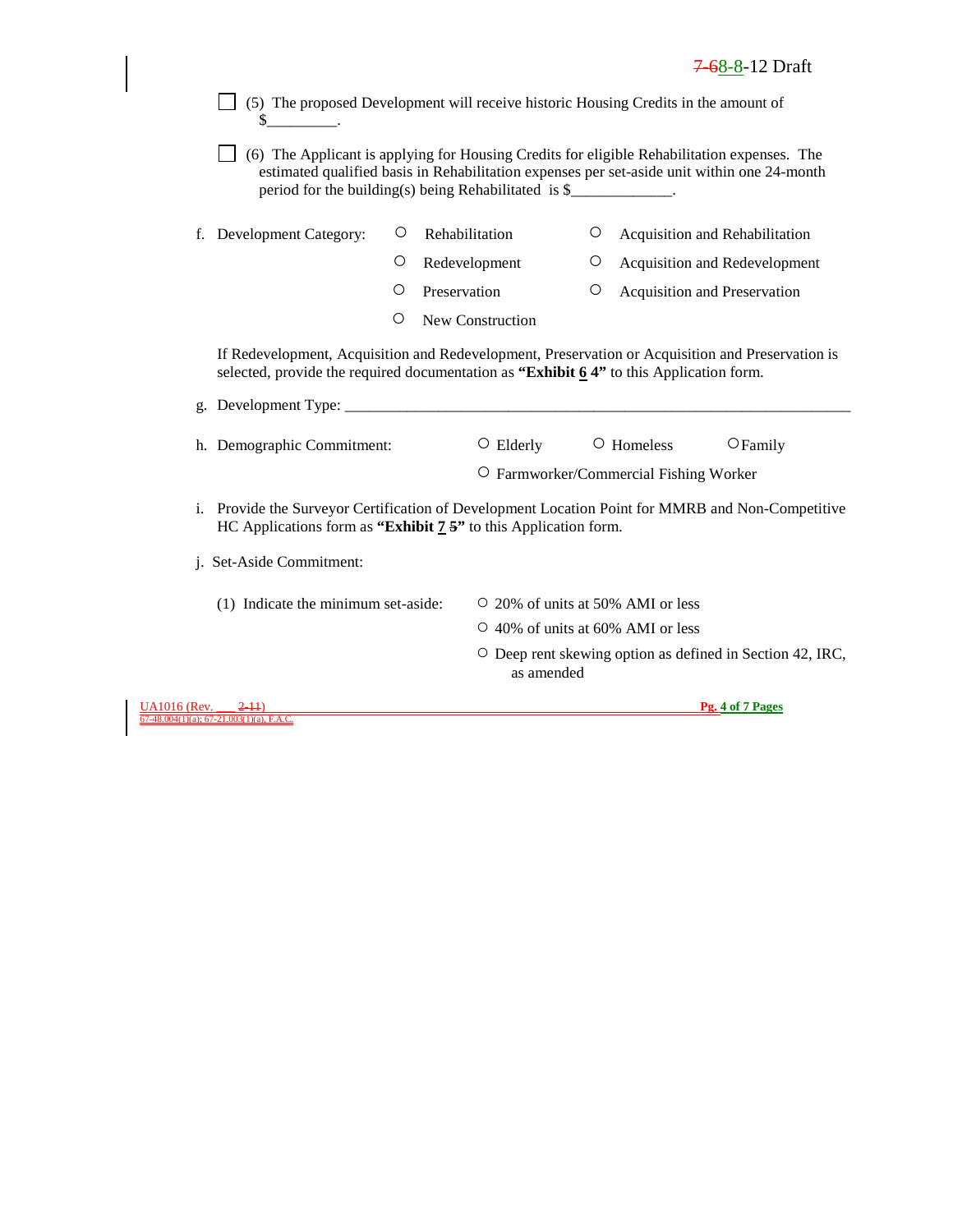(2) Complete the Set-Aside Breakdown Chart:

|                 | Percentage of Residential Units |                 |
|-----------------|---------------------------------|-----------------|
|                 | Commitment for                  | AMI Level       |
|                 | non-competitive HC              |                 |
|                 | $\%$                            | At or Below 25% |
|                 | %                               | At or Below 28% |
|                 | $\frac{0}{0}$                   | At or Below 30% |
|                 | $\%$                            | At or Below 33% |
|                 | %                               | At or Below 35% |
|                 | $\%$                            | At or Below 40% |
|                 | $\%$                            | At or Below 45% |
|                 | $\frac{0}{0}$                   | At or Below 50% |
|                 | %                               | At or Below 60% |
| Total Set-Aside |                                 |                 |
| Percentage:     | $\%$                            |                 |

(3) Indicate the total number of years the Applicant irrevocably commits to set aside units in the proposed Development: \_\_\_\_\_\_\_\_\_\_\_\_\_\_\_\_\_\_\_ affordability period:  $\sim$  0 - 50 or more years  $\sim$  -45 to 49 years  $-$  0 40 to 44 years  $-$  0 35 to 39 years  $-$  0 31 to 34 years  $-$  0 30 years

k. If the work proposed in this Application is not yet complete, what is the anticipated placed-in service date? \_\_\_\_\_\_\_\_\_\_\_\_\_\_\_\_\_\_\_\_\_\_\_ (mm/dd/yyyy)

67-48.004(1)(a); 67-21.003(1)(a), F.A.C.

UA1016 (Rev. \_\_\_ 2-11) **Pg. 4 of 6 Pages**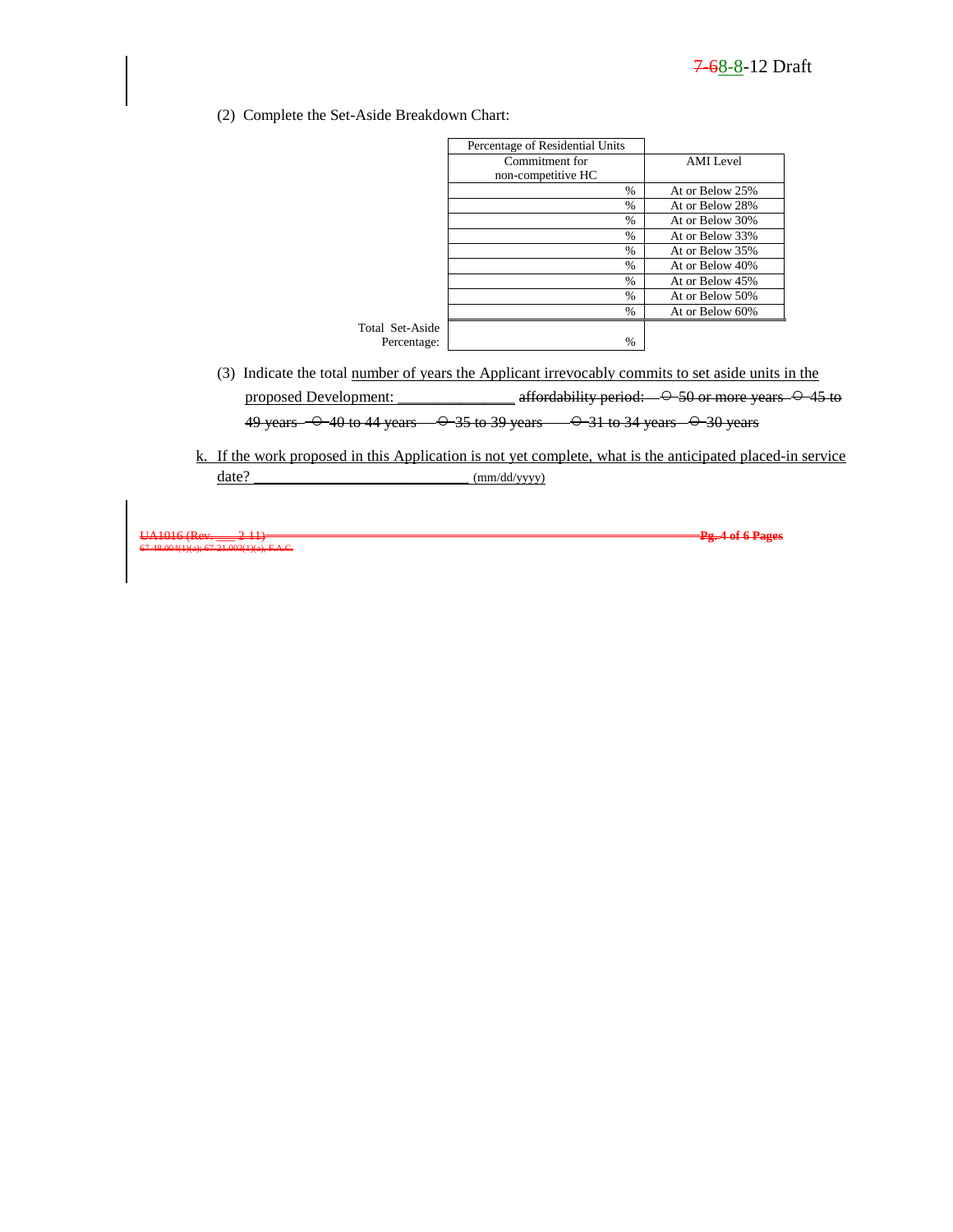### **5. Funding:**

- a. Non-competitive HC funding request (annual amount): \$
- b. Finance Documents:
	- (1) If the credit underwriting for the bonds is complete and it was prepared by a Credit Underwriter under contract with the Corporation meeting the criteria required under paragraph 67- 48.027(2)(d), F.A.C., provide a complete copy of the final credit underwriting report as **"Exhibit 8 6"** to this Application form.
	- (2) If the credit underwriting for the bonds has not been completed or has been completed  $(i)$ without meeting the criteria required under paragraph  $67-48.027(2)(d)$ , F.A.C., as determined by either the Corporation or a Credit Underwriter under contract with the Corporation, or (ii) by a credit underwriter not under contract with the Corporation, provide the following information:
		- (a) Provide the completed Development Cost Pro-Forma, the Detail/Explanation Sheet, if applicable, the Construction or Rehab Analysis, and the Permanent Analysis as **"Exhibit 8 6"** to this Application form.
		- (b) Bond Financing
			- i. State the name of the assigned Credit Underwriter for the bonds: and
			- ii. Provide a copy of the inducement resolution or acknowledgement resolution awarding the Bonds as "Exhibit  $9$  <sup>7</sup>" to this Application form.
		- (c) Housing Credit Equity –

Provide the following documentation, as applicable, as **"Exhibit 10 8"** to this Application form:

i. If the equity agreement has closed, provide a copy of the closed limited partnership agreement or limited liability company operating agreement; or

UA1016 (Rev. \_\_\_ 2-11) **Pg. 5 of 7 Pages** 67-48.004(1)(a); 67-21.003(1)(a), F.A.C.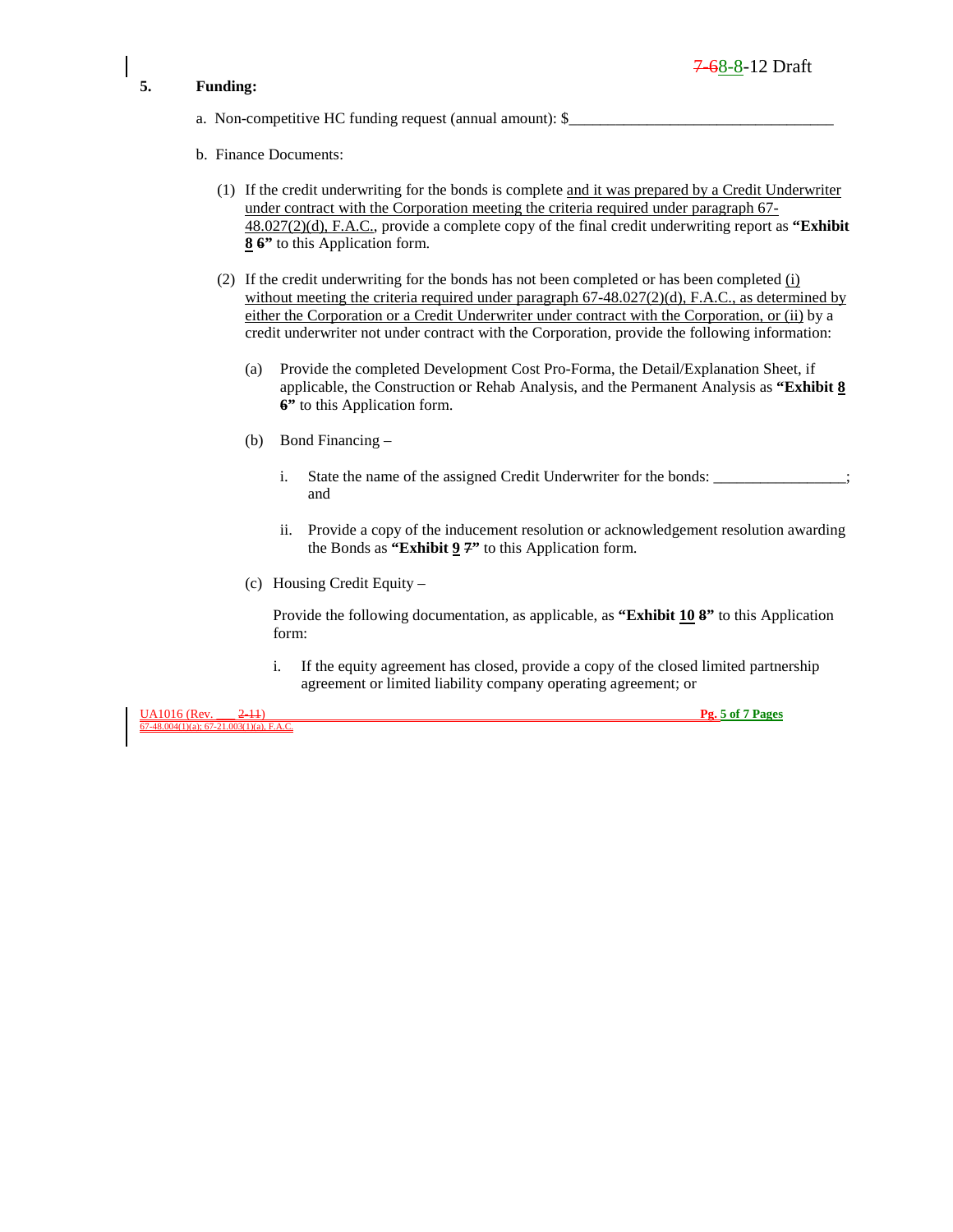- ii. If the equity agreement has not closed, provide a copy of the equity **proposal** commitment, executed by both parties.
- (d) Other Financing –

Provide a copy of all other funding proposals commitments that will be used as a source of financing for the proposed Development as **"Exhibit 11 9"** to this Application form.

(e) Deferred Developer Fee –

For each Developer committing to defer some or all of the Developer fee, provide a completed and executed Commitment to Defer Developer Fee form as **"Exhibit 12 10"** to this Application form.

#### **6. Certification:**

By completing, executing and submitting this Application (pages 1 through  $\frac{7}{5}$  and all applicable exhibits), the Applicant certifies and acknowledges that:

a. The proposed Development can be completed and operating within the development schedule and budget (i) outlined in the final credit underwriting report submitted with the Application form, or (ii) submitted to the Corporation as a part of the Application form.

67-48.004(1)(a); 67-21.003(1)(a), F.A.C.

UA1016 (Rev. \_\_\_ 2-11) **Pg. 5 of 6 Pages**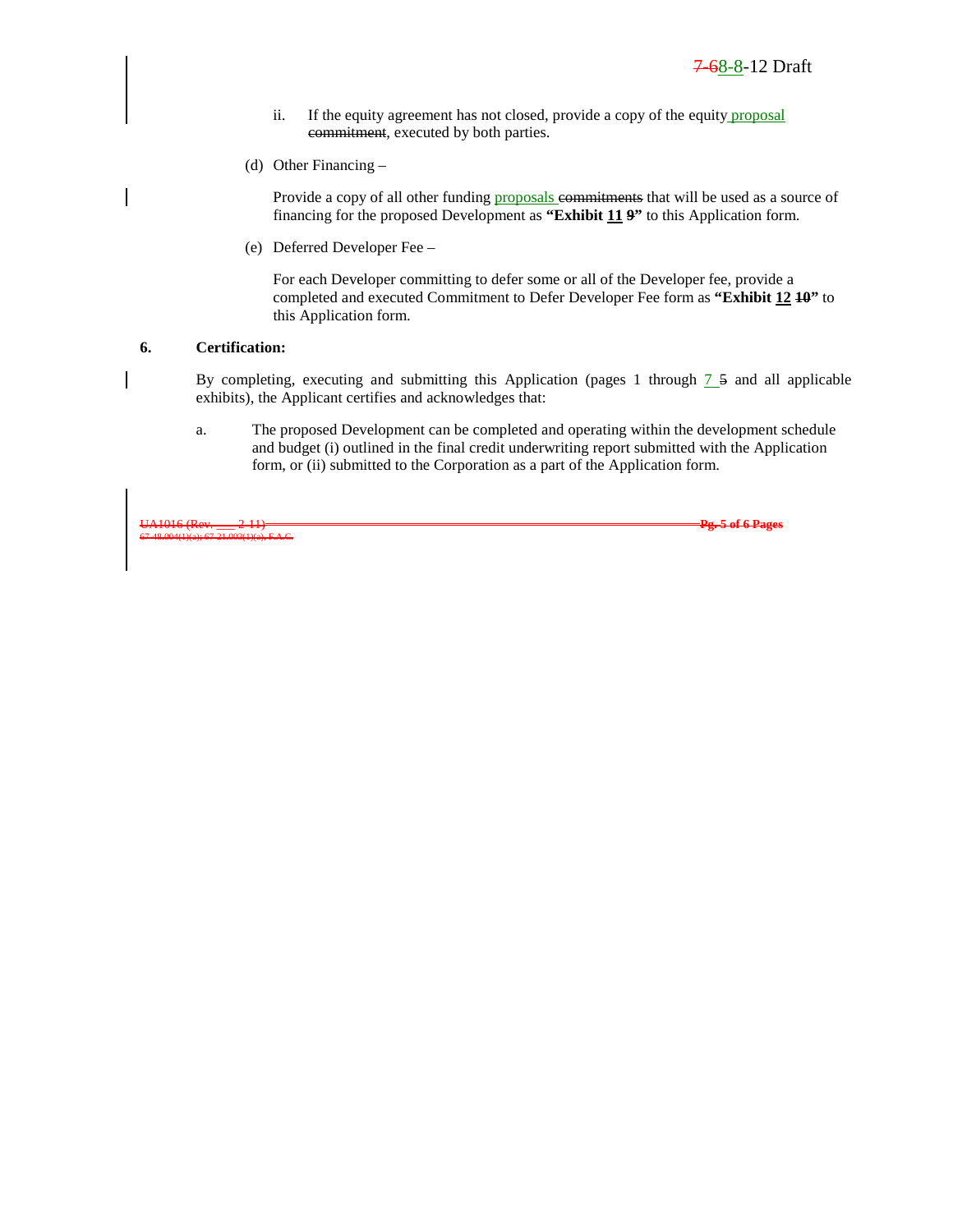- b. The Applicant will promptly furnish such other supporting information, documents, and pay such fees as may be requested or required by the Corporation and/or the Credit Underwriter.
- c. If the Applicant enters credit underwriting at its own risk, the Applicant understands and agrees that the Corporation is not responsible or liable for actions taken by the Applicant in reliance on a conditional credit underwriting invitation by the Corporation. If the Applicant elects to enter credit underwriting based on a conditional credit underwriting invitation, the Applicant understands and agrees that it is doing so at Applicant's sole risk and, by its execution below, accepts such risk as its own, and hereby waives any and all claims and actions for damages or costs against Florida Housing and/or the Credit Underwriter in connection therewith.
- d. The Applicant commits that no qualified residents will be refused occupancy because they have Section 8 vouchers or certificates. The Applicant further commits to actively seek tenants from public housing waiting lists and tenants who are participating in and/or have successfully completed the training provided by welfare to work or self-sufficiency type programs.
- e. The Applicant commits to participate in the statewide housing locator system, as required by Florida Housing.
- f. The Applicant and all Financial Beneficiaries have read all applicable Corporation rules governing this Application form and have read the Instructions for completing this Application form and will abide by the applicable Florida Statutes and administrative rules, including, but not limited to, Rule Chapter 67-48, Florida Administrative Code. The Applicant and all Financial Beneficiaries have read, understand and will comply with Section 42 of the Internal Revenue Code, as amended, and all related federal regulations.
- g. The undersigned understands and agrees that the Applicant must submit IRS Forms 8821 for all Financial Beneficiaries prior to Final Housing Credit Allocation.
- h. The undersigned is authorized to bind the Applicant and all Financial Beneficiaries to this certification and warranty of truthfulness and completeness of the Application form.

UA1016 (Rev. \_\_\_ 2-11) **Pg. 6 of 7 Pages** 67-48.004(1)(a); 67-21.003(1)(a), F.A.C.